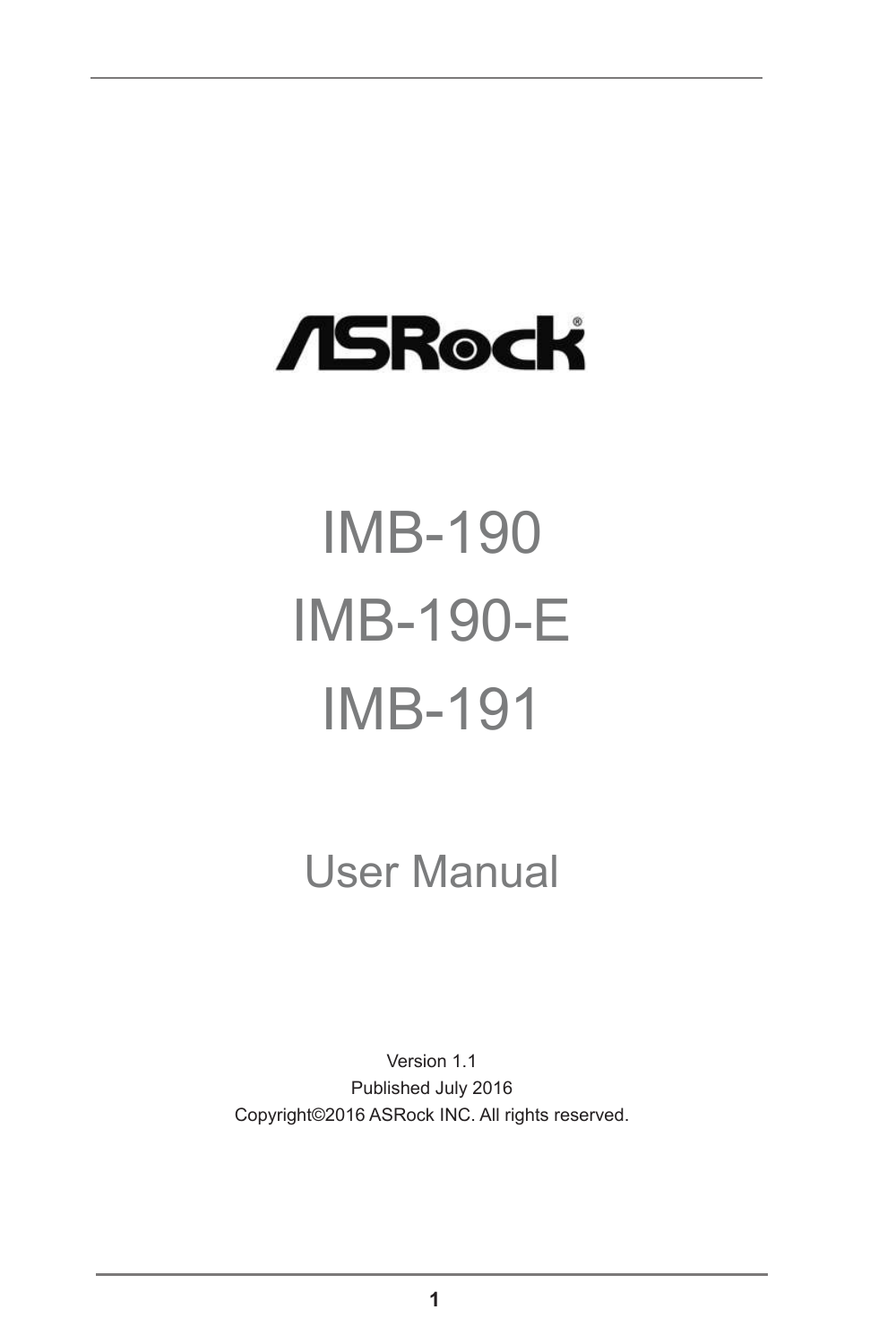Version 1.1 Published July 2016 Copyright©2016 ASRock INC. All rights reserved.

#### Copyright Notice:

No part of this documentation may be reproduced, transcribed, transmitted, or translated in any language, in any form or by any means, except duplication of documentation by the purchaser for backup purpose, without written consent of ASRock Inc.

Products and corporate names appearing in this documentation may or may not be registered trademarks or copyrights of their respective companies, and are used only for identification or explanation and to the owners' benefit, without intent to infringe.

#### Disclaimer:

Specifications and information contained in this documentation are furnished for informational use only and subject to change without notice, and should not be constructed as a commitment by ASRock. ASRock assumes no responsibility for any errors or omissions that may appear in this documentation.

With respect to the contents of this documentation, ASRock does not provide warranty of any kind, either expressed or implied, including but not limited to the implied warranties or conditions of merchantability or fitness for a particular purpose.

In no event shall ASRock, its directors, officers, employees, or agents be liable for any indirect, special, incidental, or consequential damages (including damages for loss of profits, loss of business, loss of data, interruption of business and the like), even if ASRock has been advised of the possibility of such damages arising from any defect or error in the documentation or product.

 $\mathsf{T}$  terms  $\mathsf{H}\mathsf{D}\mathsf{M}\mathsf{I}^{\mathsf{T}\mathsf{M}}$  and  $\mathsf{H}\mathsf{D}\mathsf{M}\mathsf{I}$  High-Definition Multimedia Interface, and the  $\mathsf{H}\mathsf{D}\mathsf{M}\mathsf{I}$ logo are trademarks or registered trademarks of HDMI Licensing LLC in the United States and other countries.

This device complies with Part 15 of the FCC Rules. Operation is subject to the following two conditions:

- (1) this device may not cause harmful interference, and
- (2) this device must accept any interference received, including interference that may cause undesired operation.

#### CALIFORNIA, USA ONLY

The Lithium battery adopted on this motherboard contains Perchlorate, a toxic substance controlled in Perchlorate Best Management Practices (BMP) regulations passed by the California Legislature. When you discard the Lithium battery in California, USA, please follow the related regulations in advance.

"Perchlorate Material-special handling may apply, see www.dtsc.ca.gov/hazardouswaste/ perchlorate"

#### **ASRock Website: http://www.asrock.com**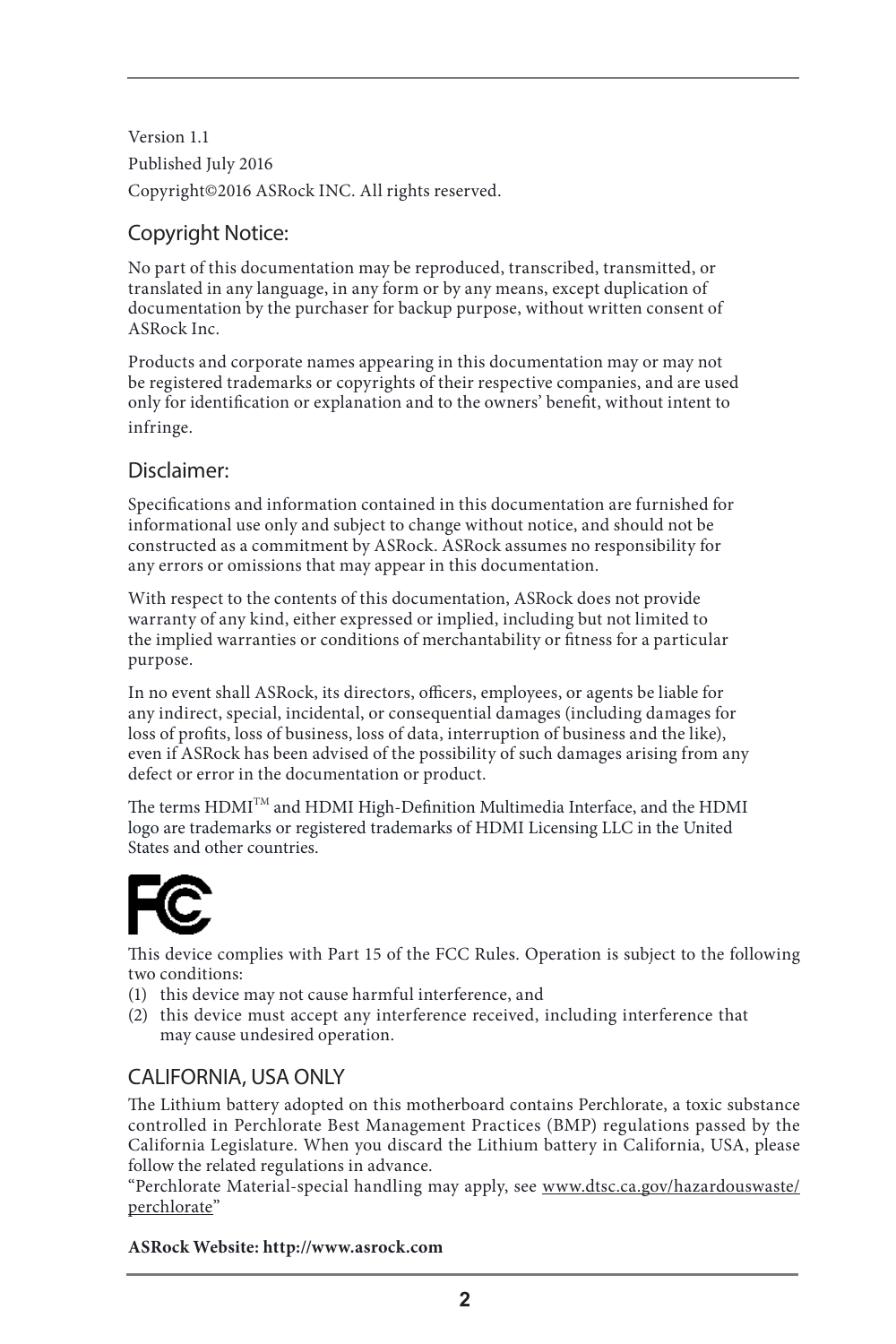#### CAUTION:

RISK OF EXPLOSION IF BATTERY IS REPLACED BY AN INCORRECT TYPE. DISPOSE OF USED BATTERIES ACCORDING TO THE INSTRUCTIONS.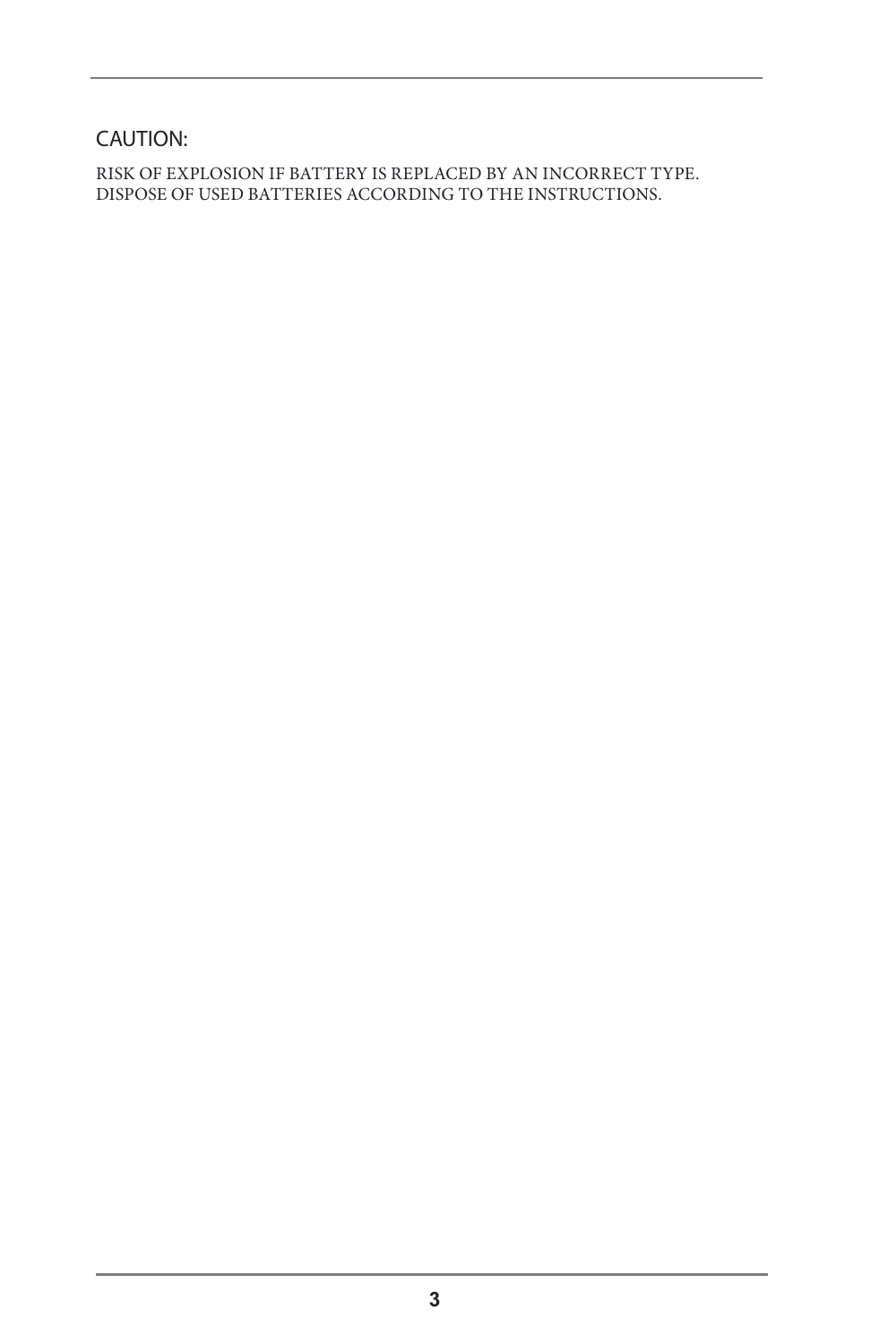## **Contents**

| 1 |     |                                             |    |
|---|-----|---------------------------------------------|----|
|   | 11  |                                             |    |
|   | 1.2 |                                             |    |
|   | 1.3 |                                             |    |
|   | 14  |                                             |    |
| 2 |     |                                             | 15 |
|   | 2.1 |                                             |    |
|   | 22  |                                             |    |
|   | 2.3 | Installation of Memory Modules (SO-DIMM) 16 |    |
|   | 2.4 |                                             |    |
|   | 2.5 |                                             |    |
|   | 2.6 |                                             |    |
| 3 |     |                                             |    |
|   | 3.1 |                                             |    |
|   |     |                                             |    |
|   |     |                                             |    |
|   | 3.2 |                                             |    |
|   | 3.3 |                                             |    |
|   |     |                                             |    |
|   |     |                                             |    |
|   |     |                                             |    |
|   |     |                                             |    |
|   |     |                                             |    |
|   |     |                                             |    |
|   |     |                                             |    |
|   | 3.4 | Hardware Health Event Monitoring Screen  39 |    |
|   | 3.5 |                                             |    |
|   | 3.6 |                                             |    |
|   | 3.7 |                                             |    |
|   |     |                                             |    |
|   | 4.1 |                                             |    |
|   | 4.2 |                                             |    |
|   |     |                                             |    |
|   |     |                                             |    |
|   |     |                                             |    |
|   |     |                                             |    |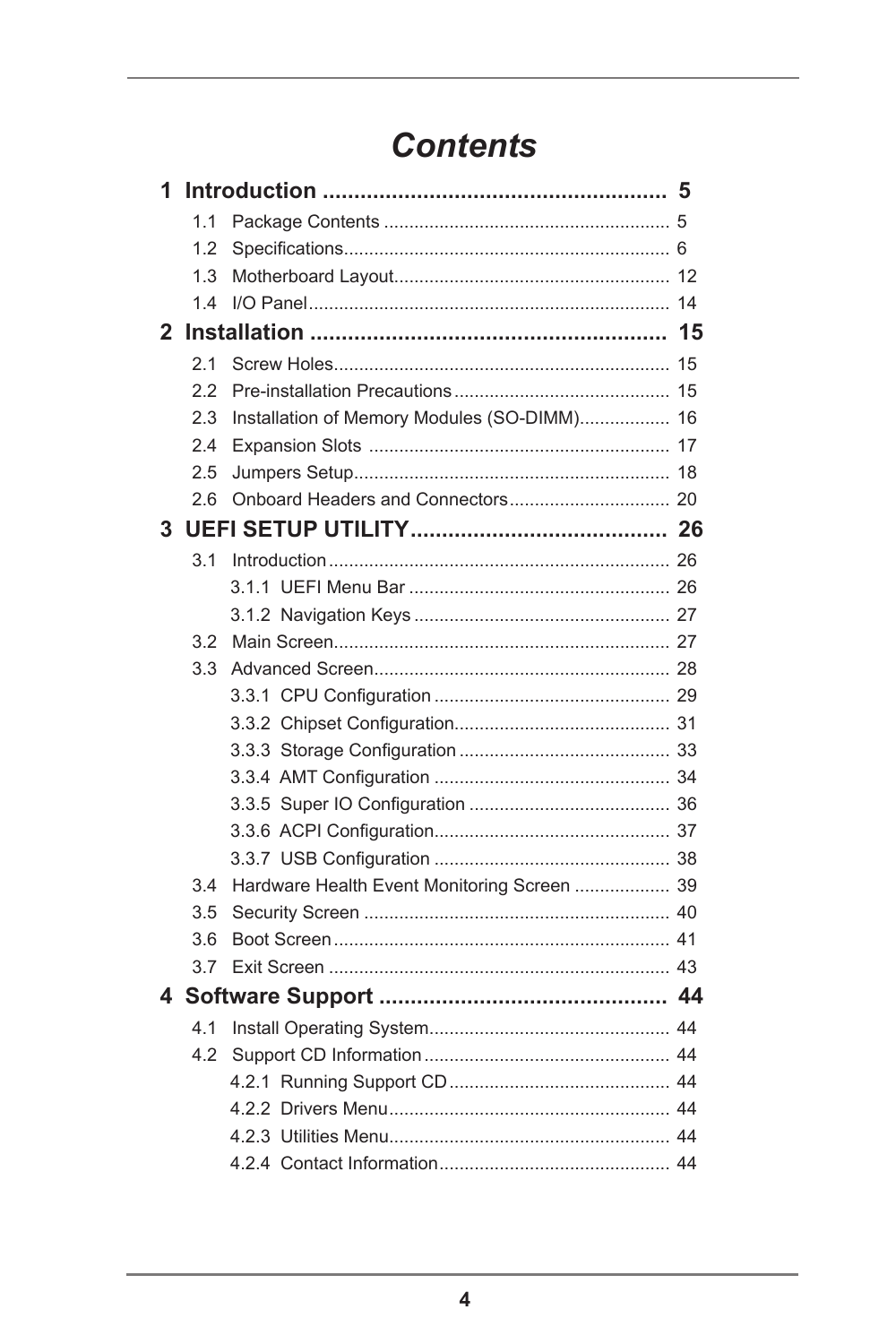## *Chapter 1: Introduction*

Thank you for purchasing ASRock *IMB-190 / IMB-190-E / IMB-191* motherboard, a reliable motherboard produced under ASRock's consistently stringent quality control. It delivers excellent performance with robust design conforming to ASRock's commitment to quality and endurance.

In this manual, chapter 1 and 2 contain introduction of the motherboard and stepby-step guide to the hardware installation. Chapter 3 and 4 contain the configuration guide to BIOS setup and information of the Support CD.



Because the motherboard specifications and the BIOS software might be updated, the content of this manual will be subject to change without notice. In case any modifications of this manual occur, the updated version will be available on ASRock website without further notice. You may find the latest VGA cards and CPU support lists on ASRock website as well. ASRock website http://www.asrock.com

If you require technical support related to this motherboard, please visit our website for specific information about the model you are using. www.asrock.com/support/index.asp

#### **1.1 Package Contents**

ASRock *IMB-190 / IMB-190-E / IMB-191* Motherboard (Mini-ITX Form Factor: 6.7-in x 6.7-in, 17.0 cm x 17.0 cm) ASRock *IMB-190 / IMB-190-E / IMB-191* Driver CD ASRock *IMB-190 / IMB-190-E / IMB-191* Jumper setting instruction 1 x I/O Panel Shield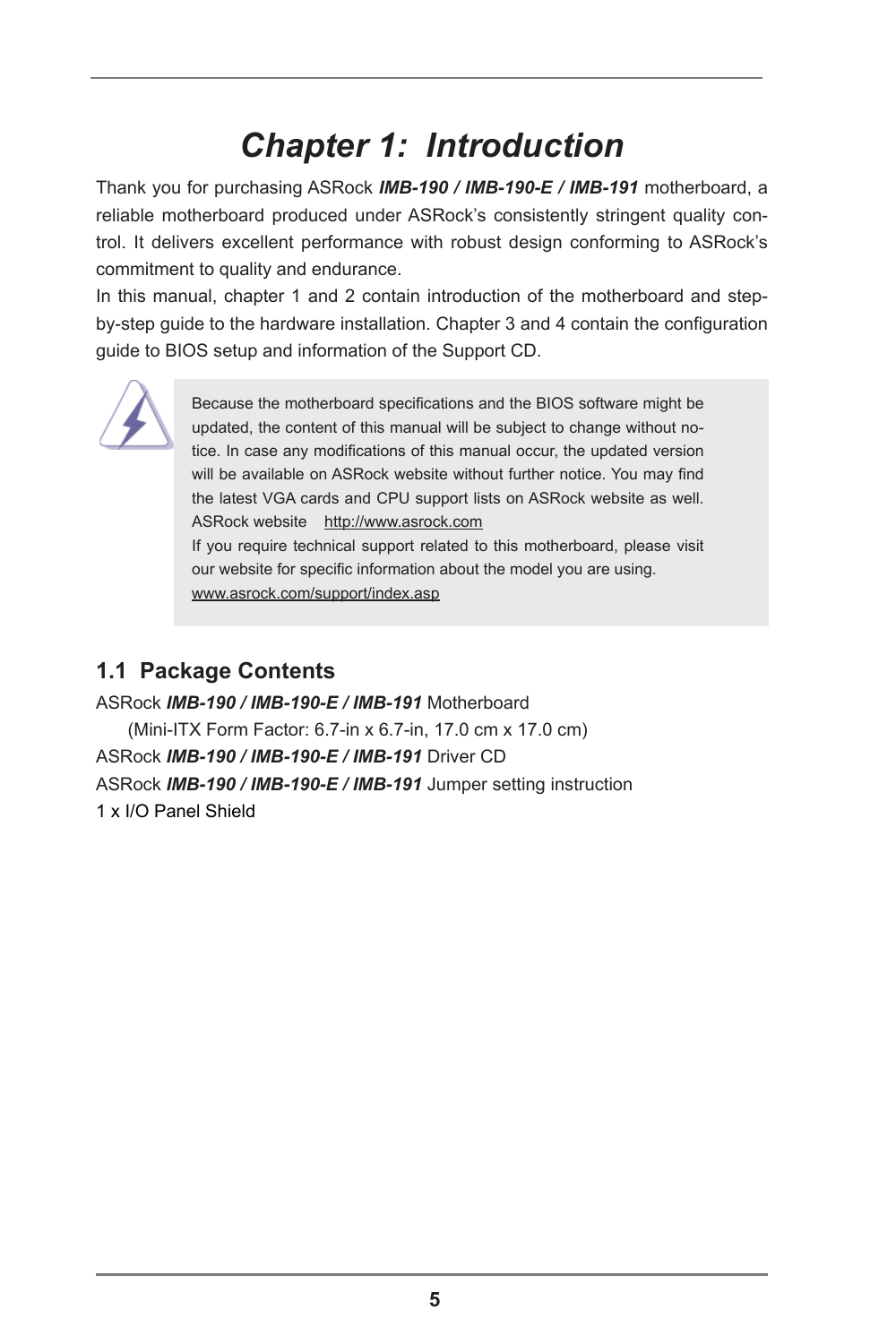### **1.2 Specifications IMB-190:**

| Form<br><b>Factor</b>   | <b>Dimensions</b>           | Mini-ITX (6.7-in x 6.7-in)                                                             |
|-------------------------|-----------------------------|----------------------------------------------------------------------------------------|
|                         | CPU                         | Socket LGA1151 for Intel® Core i7/i5/i3/Celeron<br>(Skylake-S)                         |
| <b>Processor Number</b> | Core                        | (By CPU, Max 4)                                                                        |
| <b>System</b>           | Max Speed                   | (By CPU)                                                                               |
|                         | L <sub>3</sub> Cache        | (By CPU)                                                                               |
|                         | Chipset                     | Intel <sup>®</sup> Q170                                                                |
|                         | <b>BIOS</b>                 | <b>UEFI</b>                                                                            |
|                         | PCle                        | 0                                                                                      |
|                         | Mini-PCle                   | 2 x Mini-PCle (1 x full size colay with mSATA, 1<br>x half size, both with USB signal) |
| <b>Expansion</b>        | <b>mSATA</b>                | 1 (colay with full size Mini-PCle)                                                     |
| Slot                    | PCIe                        | 1 x PCIe x4 slot                                                                       |
|                         | <b>CFast Card</b><br>Socket | 0                                                                                      |
|                         | Technology                  | Dual Channel DDR4 2133MHz SDRAM                                                        |
| <b>Memory</b>           | Max.                        | 32GB                                                                                   |
|                         | Socket                      | 2 x SO-DIMM                                                                            |
|                         | Controller                  | Intel <sup>®</sup> Gen9 Graphics DX 11/12, OGL4.3/4.4                                  |
|                         | <b>VRAM</b>                 | <b>Shared Memory</b>                                                                   |
|                         | <b>VGA</b>                  | Supports max. resolution 1920 x 1200                                                   |
|                         | <b>LVDS</b>                 | Supports max resolution 1920 x 1080 2ch-24bit                                          |
|                         |                             | HDMI1: Supports HDMI 2.0, max resolution<br>4096 x 2160 @ 60Hz, 24bpp                  |
| <b>Graphics</b>         | <b>HDMI</b>                 | HDMI2,3: Supports HDMI 1.4a, max resolution                                            |
|                         |                             |                                                                                        |
|                         |                             | 4096 x 2160 @ 24Hz, 24bpp / 3840 x 2160 @                                              |
|                         |                             | 30Hz, 24bpp                                                                            |
|                         | <b>DVI</b>                  | $\overline{0}$                                                                         |
|                         | DisplayPort                 | 0                                                                                      |
|                         |                             | Multi Display Yes (Triple Display)                                                     |
|                         | Ethernet                    | 10/100/1000 Mbps                                                                       |
| <b>Ethernet</b>         | Controller                  | $1 \times$ Intel® i210                                                                 |
|                         |                             | 1 x Intel® i219LM                                                                      |
|                         | Connector                   | $2 \times RJ-45$                                                                       |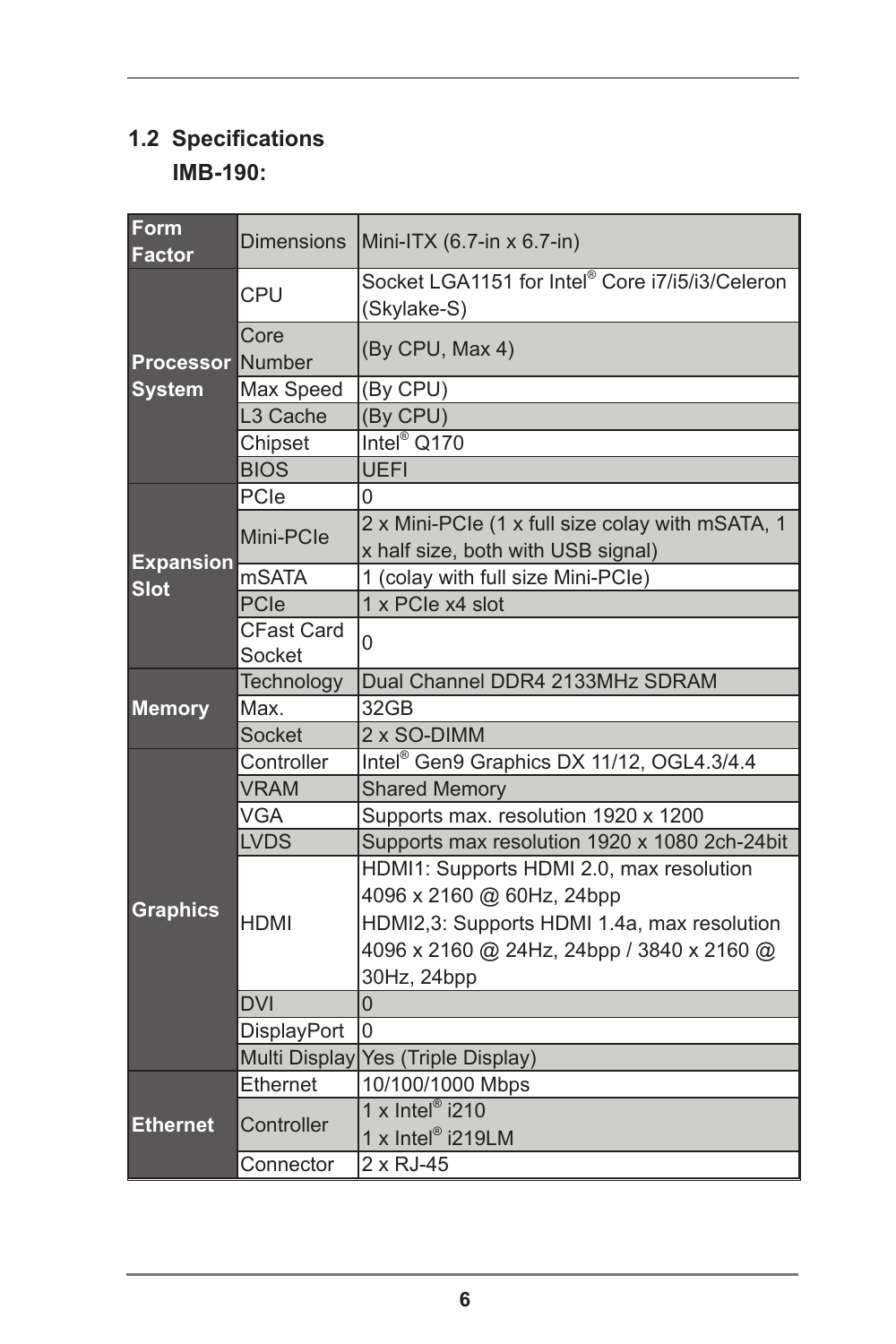|                     | Max Data                               |                                             |  |  |  |  |
|---------------------|----------------------------------------|---------------------------------------------|--|--|--|--|
|                     |                                        |                                             |  |  |  |  |
| <b>SATA</b>         | <b>Transfer</b>                        | SATA3 (6.0Gb/s)                             |  |  |  |  |
|                     | Rate                                   |                                             |  |  |  |  |
|                     | <b>VGA</b>                             | 0                                           |  |  |  |  |
|                     | <b>DVI</b>                             | $\overline{0}$                              |  |  |  |  |
|                     | <b>HDMI</b>                            | 3                                           |  |  |  |  |
|                     | <b>DisplayPort</b>                     | $\overline{0}$                              |  |  |  |  |
| Rear I/O            | Ethernet                               | $\overline{2}$                              |  |  |  |  |
|                     | <b>USB</b>                             | 4 x USB 3.0                                 |  |  |  |  |
|                     | Audio                                  | 2 (Mic-in. Line-out)                        |  |  |  |  |
|                     | Serial                                 | 0                                           |  |  |  |  |
|                     | PS/2                                   | 0                                           |  |  |  |  |
|                     | <b>USB</b>                             | 4 (2 x 2.54 pitch header USB 2.0 compliant) |  |  |  |  |
|                     | LVDS/                                  |                                             |  |  |  |  |
|                     | inverter                               | 1/1                                         |  |  |  |  |
|                     | eDP                                    | $\mathbf{0}$                                |  |  |  |  |
|                     | <b>VGA</b>                             | 1                                           |  |  |  |  |
|                     |                                        | 4 x RS-232 (COM1, 2 support RS-             |  |  |  |  |
|                     | Serial                                 | 232/422/485)                                |  |  |  |  |
|                     | <b>SATA</b>                            | 2 x SATA3 (6.0Gb/s)                         |  |  |  |  |
| Internal            | mPCle                                  | $\overline{2}$                              |  |  |  |  |
| <b>Connector</b>    | Parallel                               | 0                                           |  |  |  |  |
|                     | <b>mSATA</b>                           | $\overline{1}$                              |  |  |  |  |
|                     | <b>IrDA</b>                            | 0                                           |  |  |  |  |
|                     | <b>GPIO</b>                            | 4 x GPI, 4 x GPO                            |  |  |  |  |
|                     | <b>SATA PWR</b>                        |                                             |  |  |  |  |
|                     | Output Con                             | 1                                           |  |  |  |  |
|                     | Speaker                                |                                             |  |  |  |  |
|                     |                                        | $\mathbf{1}$                                |  |  |  |  |
|                     | Header                                 |                                             |  |  |  |  |
| Watchdog            | Output                                 | From Super I/O to drag RESETCON#            |  |  |  |  |
| <b>Timer</b>        | Interval                               | 256 segments, 0,1,2255sec/min               |  |  |  |  |
|                     | Input PWR                              | 12V / 19~24V DC-in (DC Jack / 4-pin ATX     |  |  |  |  |
|                     |                                        | PWR Con)                                    |  |  |  |  |
| <b>Power</b>        |                                        | <b>AT/ATX Supported</b>                     |  |  |  |  |
| <b>Requirements</b> | Power On                               | AT: Directly PWR on as power input ready    |  |  |  |  |
|                     |                                        | ATX : Press button to PWR on after power    |  |  |  |  |
|                     |                                        | input ready                                 |  |  |  |  |
| <b>Environment</b>  | Temperature $0^{\circ}C - 60^{\circ}C$ |                                             |  |  |  |  |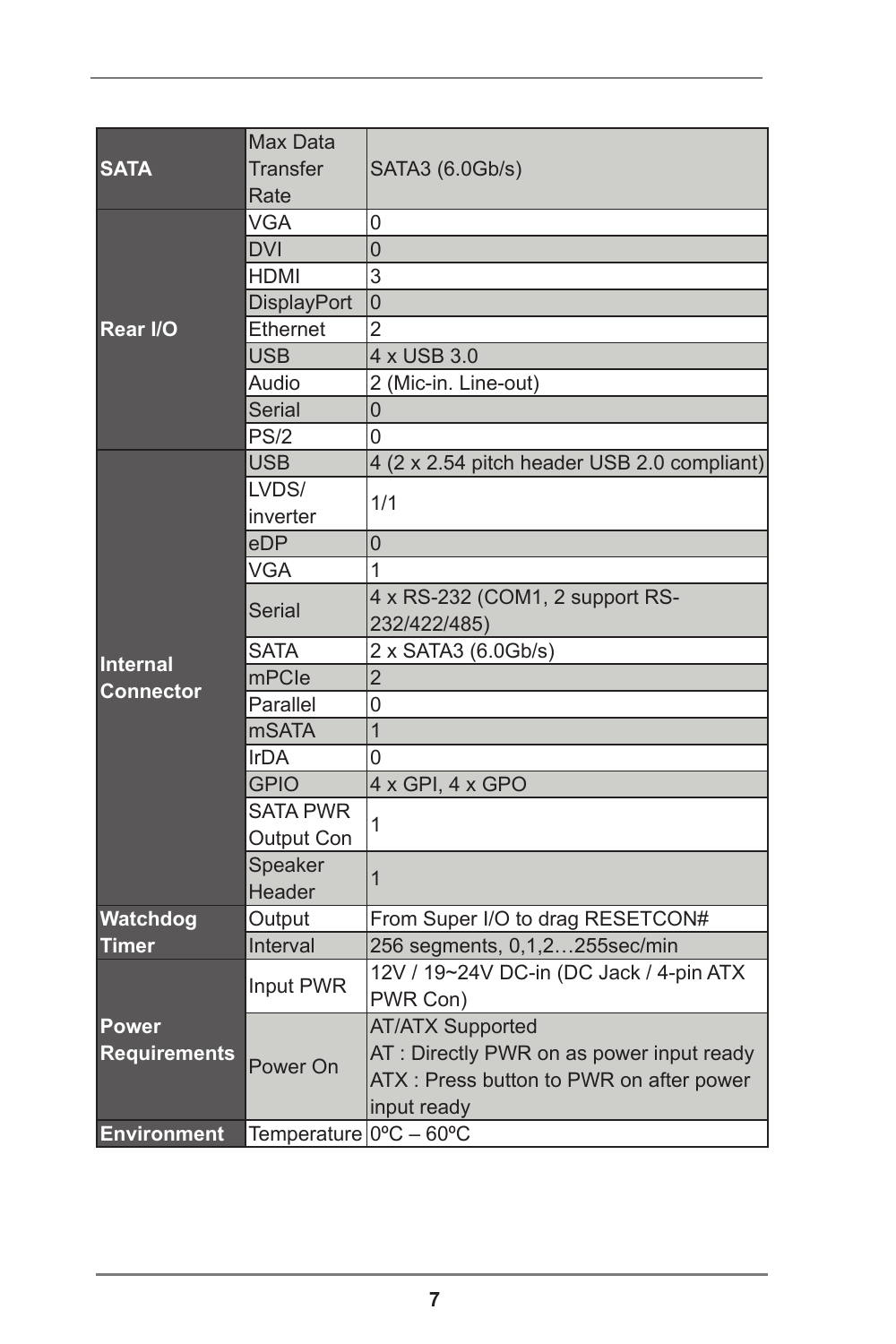#### **IMB-190-E:**

| Form<br><b>Factor</b>   | <b>Dimensions</b>           | Mini-ITX (6.7-in x 6.7-in)                                                                                                                                                       |
|-------------------------|-----------------------------|----------------------------------------------------------------------------------------------------------------------------------------------------------------------------------|
|                         | CPU                         | Socket LGA1151 for Intel® Core i7/i5/i3/Celeron<br>(Skylake-S)                                                                                                                   |
| <b>Processor Number</b> | Core                        | (By CPU, Max 4)                                                                                                                                                                  |
| <b>System</b>           | Max Speed                   | (By CPU)                                                                                                                                                                         |
|                         | L <sub>3</sub> Cache        | (By CPU)                                                                                                                                                                         |
|                         | Chipset                     | Intel <sup>®</sup> Q170                                                                                                                                                          |
|                         | <b>BIOS</b>                 | <b>UEFI</b>                                                                                                                                                                      |
|                         | PCIe                        | 0                                                                                                                                                                                |
| <b>Expansion</b>        | Mini-PCle                   | 2 x Mini-PCle (1 x full size colay with mSATA, 1<br>x half size, both with USB signal)                                                                                           |
| <b>Slot</b>             | <b>mSATA</b>                | 1 (colay with full size Mini-PCIe)                                                                                                                                               |
|                         | PCle                        | 1 x PCIe x4 slot                                                                                                                                                                 |
|                         | <b>CFast Card</b><br>Socket | 0                                                                                                                                                                                |
|                         | Technology                  | Dual Channel DDR4 2133MHz SDRAM                                                                                                                                                  |
| <b>Memory</b>           | Max.                        | 32GB                                                                                                                                                                             |
|                         | <b>Socket</b>               | 2 x SO-DIMM                                                                                                                                                                      |
|                         | Controller                  | Intel <sup>®</sup> Gen9 Graphics DX 11/12, OGL4.3/4.4                                                                                                                            |
|                         | <b>VRAM</b>                 | <b>Shared Memory</b>                                                                                                                                                             |
|                         | <b>VGA</b>                  | Supports max. resolution 1920 x 1200                                                                                                                                             |
|                         | eDP                         | Supports max resolution 4096 x 2160 @ 60Hz,<br>24bpp                                                                                                                             |
| <b>Graphics</b>         | <b>HDMI</b>                 | HDMI1: Supports HDMI 2.0, max resolution<br>4096 x 2160 @ 60Hz, 24bpp<br>HDMI2,3: Supports HDMI 1.4a, max resolution<br>4096 x 2160 @ 24Hz, 24bpp / 3840 x 2160 @<br>30Hz, 24bpp |
|                         | <b>DVI</b>                  | $\overline{0}$                                                                                                                                                                   |
|                         | DisplayPort                 | $\overline{0}$                                                                                                                                                                   |
|                         | Multi Display               | Yes (Triple Display)                                                                                                                                                             |
|                         | Ethernet                    | 10/100/1000 Mbps                                                                                                                                                                 |
| <b>Ethernet</b>         | Controller                  | $1 \times$ Intel® i210<br>1 x Intel® i219LM                                                                                                                                      |
|                         | Connector                   | 2 x RJ-45                                                                                                                                                                        |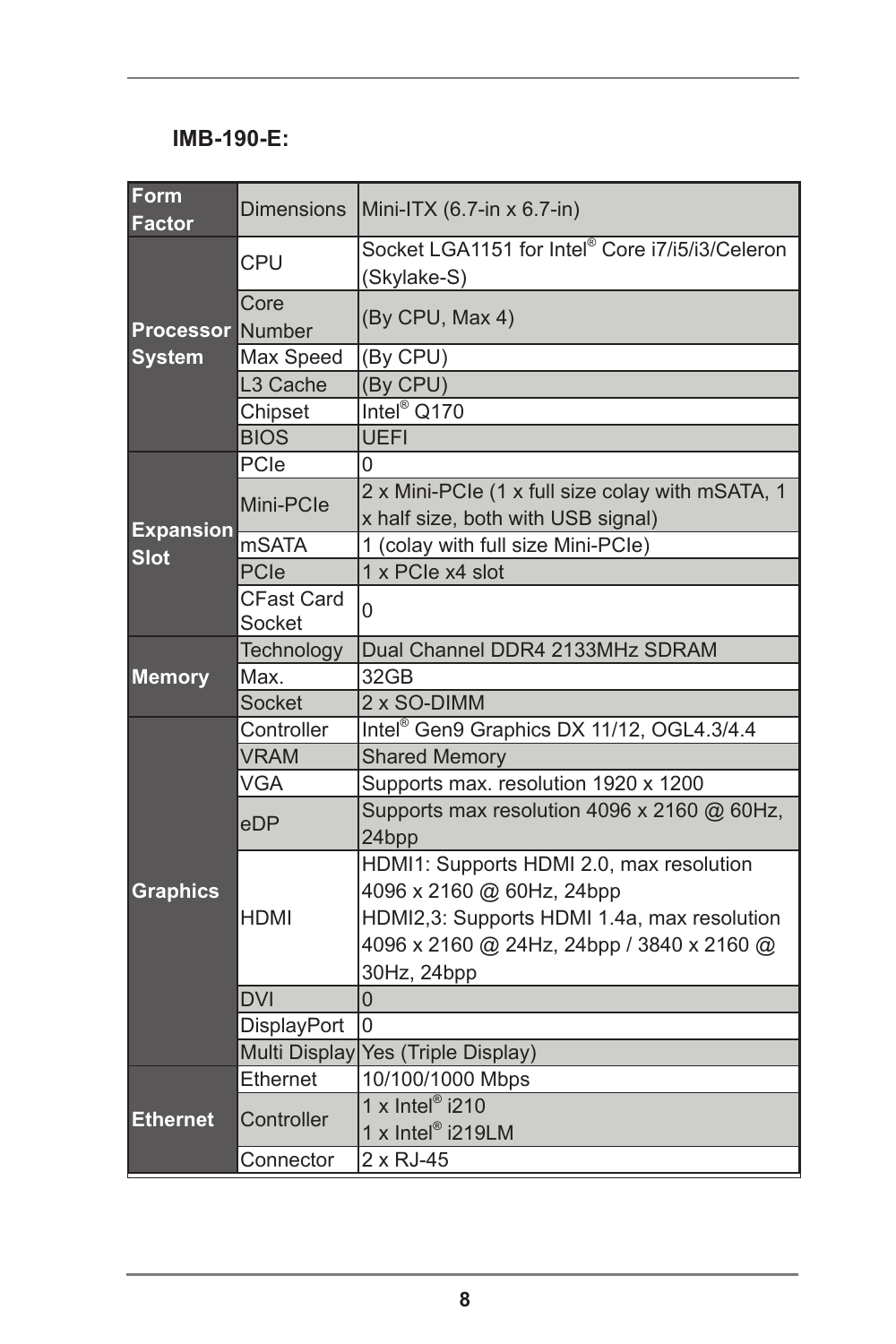|                     | Max Data                               |                                             |  |  |  |
|---------------------|----------------------------------------|---------------------------------------------|--|--|--|
|                     |                                        |                                             |  |  |  |
| <b>SATA</b>         | <b>Transfer</b>                        | SATA3 (6.0Gb/s)                             |  |  |  |
|                     | Rate                                   |                                             |  |  |  |
|                     | <b>VGA</b>                             | 0                                           |  |  |  |
|                     | <b>DVI</b>                             | $\overline{0}$                              |  |  |  |
|                     | <b>HDMI</b>                            | 3                                           |  |  |  |
|                     | <b>DisplayPort</b>                     | $\overline{0}$                              |  |  |  |
| Rear I/O            | Ethernet                               | $\overline{2}$                              |  |  |  |
|                     | <b>USB</b>                             | 4 x USB 3.0                                 |  |  |  |
|                     | Audio                                  | 2 (Mic-in. Line-out)                        |  |  |  |
|                     | Serial                                 | 0                                           |  |  |  |
|                     | PS/2                                   | 0                                           |  |  |  |
|                     | <b>USB</b>                             | 4 (2 x 2.54 pitch header USB 2.0 compliant) |  |  |  |
|                     | LVDS/                                  |                                             |  |  |  |
|                     | inverter                               | 0/0                                         |  |  |  |
|                     | eDP                                    | $\mathbf{1}$                                |  |  |  |
|                     | <b>VGA</b>                             | 0                                           |  |  |  |
|                     |                                        | 4 x RS-232 (COM1, 2 support RS-             |  |  |  |
|                     | Serial                                 | 232/422/485)                                |  |  |  |
|                     | <b>SATA</b>                            | 2 x SATA3 (6.0Gb/s)                         |  |  |  |
| Internal            | mPCle                                  | $\overline{2}$                              |  |  |  |
| <b>Connector</b>    | Parallel                               | 0                                           |  |  |  |
|                     | <b>mSATA</b>                           | $\overline{1}$                              |  |  |  |
|                     | <b>IrDA</b>                            | 0                                           |  |  |  |
|                     | <b>GPIO</b>                            | 4 x GPI, 4 x GPO                            |  |  |  |
|                     | <b>SATA PWR</b>                        |                                             |  |  |  |
|                     | Output Con                             | 1                                           |  |  |  |
|                     | Speaker                                |                                             |  |  |  |
|                     | Header                                 | $\mathbf{1}$                                |  |  |  |
|                     |                                        |                                             |  |  |  |
| Watchdog            | Output                                 | From Super I/O to drag RESETCON#            |  |  |  |
| <b>Timer</b>        | Interval                               | 256 segments, 0,1,2255sec/min               |  |  |  |
|                     | Input PWR                              | 12V / 19~24V DC-in (DC Jack / 4-pin ATX     |  |  |  |
|                     |                                        | PWR Con)                                    |  |  |  |
| <b>Power</b>        |                                        | <b>AT/ATX Supported</b>                     |  |  |  |
| <b>Requirements</b> | Power On                               | AT: Directly PWR on as power input ready    |  |  |  |
|                     |                                        | ATX : Press button to PWR on after power    |  |  |  |
|                     |                                        | input ready                                 |  |  |  |
| <b>Environment</b>  | Temperature $0^{\circ}C - 60^{\circ}C$ |                                             |  |  |  |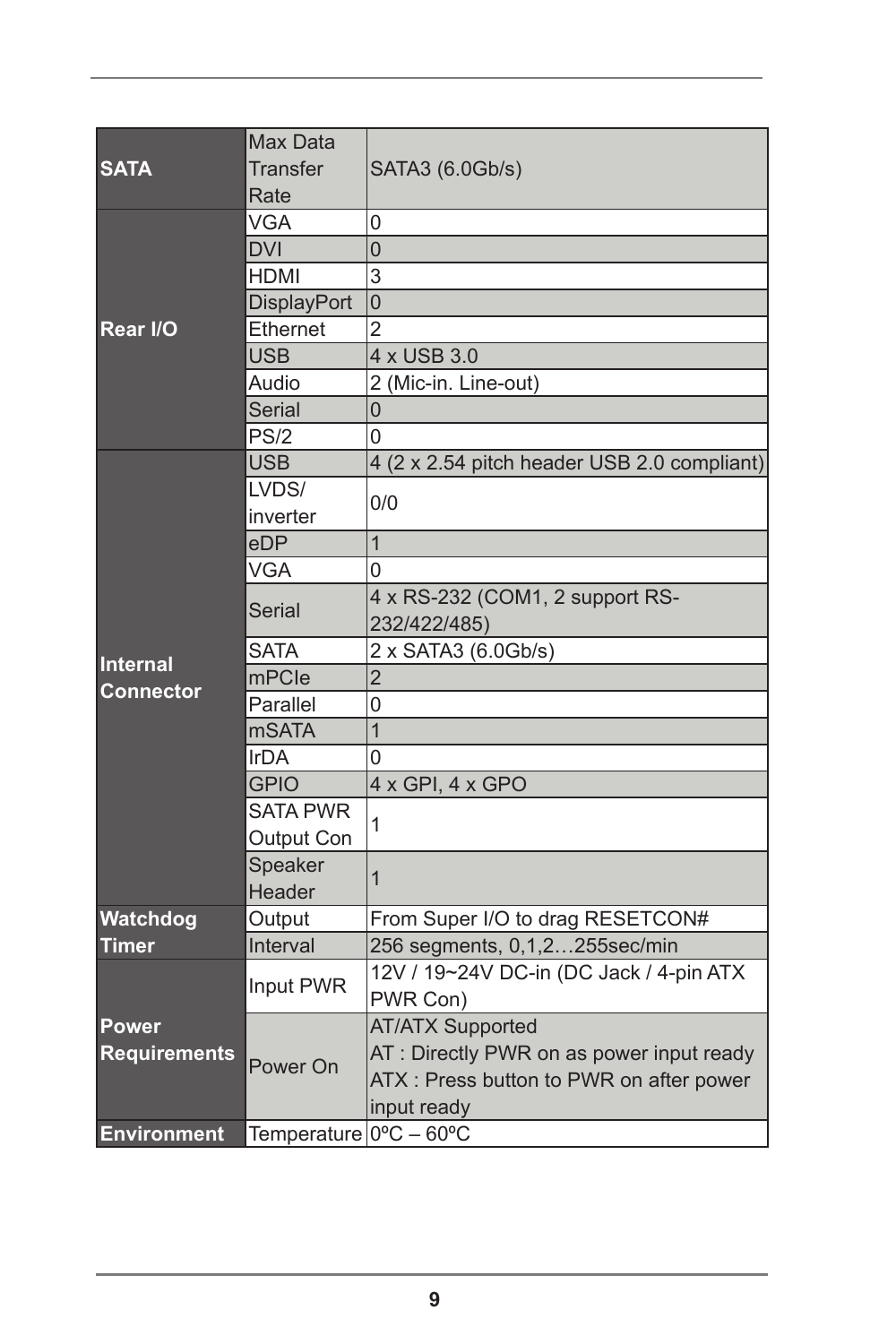#### **IMB-191:**

| Form<br><b>Factor</b>   | <b>Dimensions</b>           | Mini-ITX (6.7-in x 6.7-in)                                      |  |  |  |  |
|-------------------------|-----------------------------|-----------------------------------------------------------------|--|--|--|--|
|                         | CPU                         | Socket LGA1151 for Intel® Core i7/i5/i3/Celeron<br>(Skylake-S)  |  |  |  |  |
| <b>Processor Number</b> | Core                        | (By CPU, Max 4)                                                 |  |  |  |  |
| <b>System</b>           | Max Speed                   | (By CPU)                                                        |  |  |  |  |
|                         | L <sub>3</sub> Cache        | (By CPU)                                                        |  |  |  |  |
|                         | Chipset                     | Inter <sup>®</sup> H110                                         |  |  |  |  |
|                         | <b>BIOS</b>                 | <b>UEFI</b>                                                     |  |  |  |  |
|                         | PCle                        | 0                                                               |  |  |  |  |
|                         | Mini-PCle                   | 1 $(1 x half size)$                                             |  |  |  |  |
| <b>Expansion mSATA</b>  |                             | 1                                                               |  |  |  |  |
| <b>Slot</b>             | PCle                        | 1 x PCIe x4 slot                                                |  |  |  |  |
|                         | <b>CFast Card</b><br>Socket | 0                                                               |  |  |  |  |
|                         | Technology                  | Dual Channel DDR4 2133MHz SDRAM                                 |  |  |  |  |
| <b>Memory</b>           | Max.                        | 32GB                                                            |  |  |  |  |
|                         | Socket                      | 2 x SO-DIMM                                                     |  |  |  |  |
|                         | Controller                  | Intel <sup>®</sup> Gen9 Graphics DX 11/12, OGL4.3/4.4           |  |  |  |  |
|                         | <b>VRAM</b>                 | <b>Shared Memory</b>                                            |  |  |  |  |
|                         | <b>VGA</b>                  | Supports max. resolution 1920 x 1200                            |  |  |  |  |
|                         | <b>LVDS</b>                 | Supports max resolution 1920 x 1080 2ch-24bit                   |  |  |  |  |
| <b>Graphics</b>         | <b>HDMI</b>                 | Supports HDMI 1.4a, max resolution 4096 x<br>2160 @ 24Hz, 24bpp |  |  |  |  |
|                         | <b>DVI</b>                  | $\Omega$                                                        |  |  |  |  |
|                         | DisplayPort                 | $\Omega$                                                        |  |  |  |  |
|                         |                             | Multi Display Yes (Dual Display)                                |  |  |  |  |
|                         | Ethernet                    | 10/100/1000 Mbps                                                |  |  |  |  |
| <b>Ethernet</b>         | Controller                  | $1 \times$ Intel® i210<br>1 x Intel® i219V                      |  |  |  |  |
|                         | Connector                   | $2 \times RJ-45$                                                |  |  |  |  |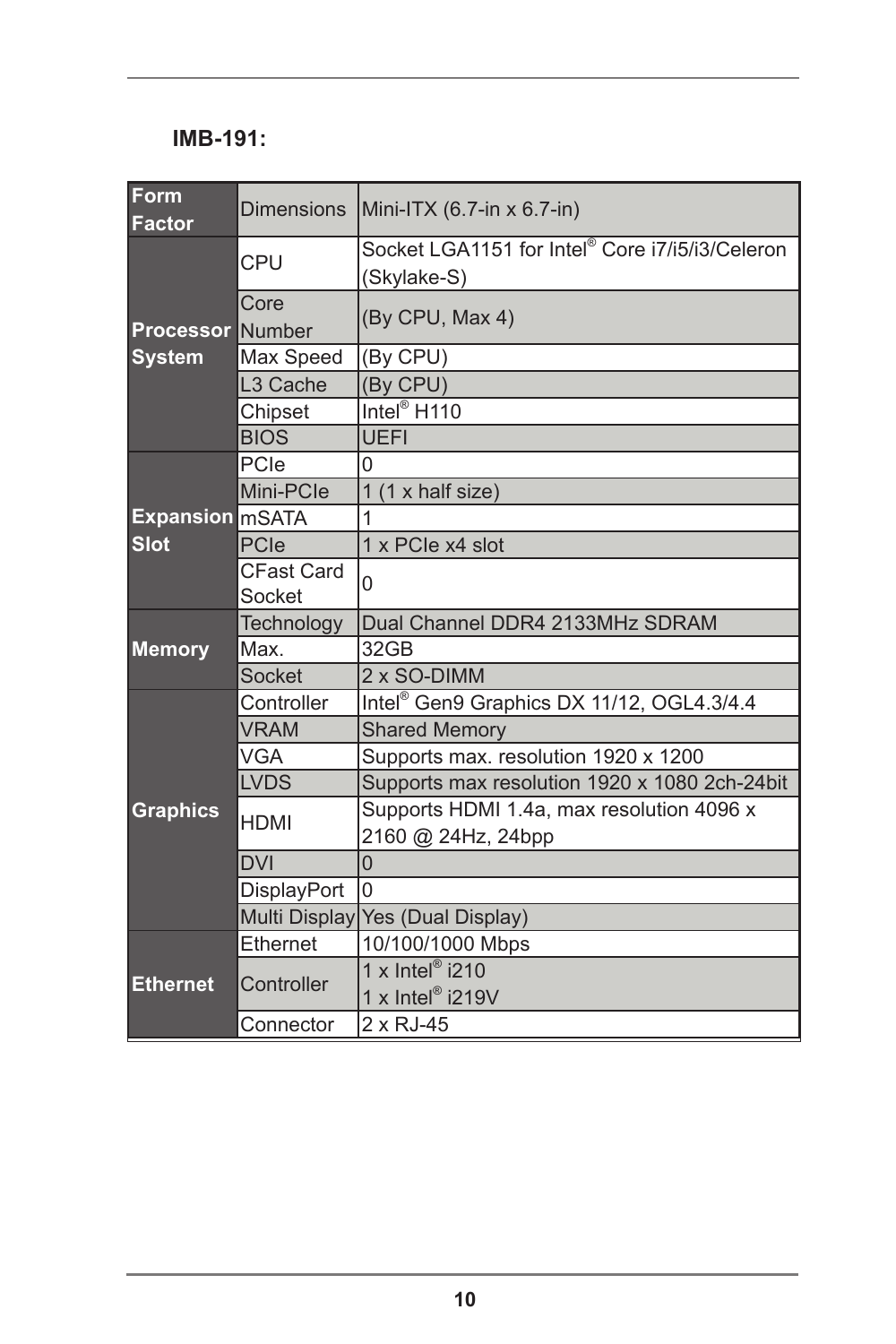|                     | Max Data                               |                                             |  |  |  |  |
|---------------------|----------------------------------------|---------------------------------------------|--|--|--|--|
|                     |                                        |                                             |  |  |  |  |
| <b>SATA</b>         | <b>Transfer</b>                        | SATA3 (6.0Gb/s)                             |  |  |  |  |
|                     | Rate                                   |                                             |  |  |  |  |
|                     | <b>VGA</b>                             | 0                                           |  |  |  |  |
|                     | <b>DVI</b>                             | 0                                           |  |  |  |  |
|                     | <b>HDMI</b>                            | $\overline{2}$                              |  |  |  |  |
|                     | <b>DisplayPort</b>                     | $\overline{0}$                              |  |  |  |  |
| Rear I/O            | Ethernet                               | $\overline{2}$                              |  |  |  |  |
|                     | <b>USB</b>                             | 4 x USB 3.0                                 |  |  |  |  |
|                     | Audio                                  | 2 (Mic-in. Line-out)                        |  |  |  |  |
|                     | Serial                                 | 0                                           |  |  |  |  |
|                     | PS/2                                   | 0                                           |  |  |  |  |
|                     | <b>USB</b>                             | 4 (2 x 2.54 pitch header USB 2.0 compliant) |  |  |  |  |
|                     | LVDS/                                  |                                             |  |  |  |  |
|                     | inverter                               | 1/1                                         |  |  |  |  |
|                     | eDP                                    | $\mathbf{0}$                                |  |  |  |  |
|                     | <b>VGA</b>                             | 1                                           |  |  |  |  |
|                     |                                        | 4 x RS-232 (COM1, 2 support RS-             |  |  |  |  |
|                     | Serial                                 | 232/422/485)                                |  |  |  |  |
|                     | <b>SATA</b>                            | 2 x SATA3 (6.0Gb/s)                         |  |  |  |  |
| Internal            | mPCle                                  | $\overline{1}$                              |  |  |  |  |
| <b>Connector</b>    | Parallel                               | 0                                           |  |  |  |  |
|                     | <b>mSATA</b>                           | $\overline{1}$                              |  |  |  |  |
|                     | <b>IrDA</b>                            | 0                                           |  |  |  |  |
|                     | <b>GPIO</b>                            | 4 x GPI, 4 x GPO                            |  |  |  |  |
|                     | <b>SATA PWR</b>                        |                                             |  |  |  |  |
|                     |                                        | 1                                           |  |  |  |  |
|                     | Output Con<br>Speaker                  |                                             |  |  |  |  |
|                     |                                        | $\mathbf{1}$                                |  |  |  |  |
|                     | Header                                 |                                             |  |  |  |  |
| Watchdog            | Output                                 | From Super I/O to drag RESETCON#            |  |  |  |  |
| <b>Timer</b>        | Interval                               | 256 segments, 0,1,2255sec/min               |  |  |  |  |
|                     | Input PWR                              | 12V / 19~24V DC-in (DC Jack / 4-pin ATX     |  |  |  |  |
|                     |                                        | PWR Con)                                    |  |  |  |  |
| <b>Power</b>        |                                        | <b>AT/ATX Supported</b>                     |  |  |  |  |
| <b>Requirements</b> | Power On                               | AT: Directly PWR on as power input ready    |  |  |  |  |
|                     |                                        | ATX : Press button to PWR on after power    |  |  |  |  |
|                     |                                        | input ready                                 |  |  |  |  |
| <b>Environment</b>  | Temperature $0^{\circ}C - 60^{\circ}C$ |                                             |  |  |  |  |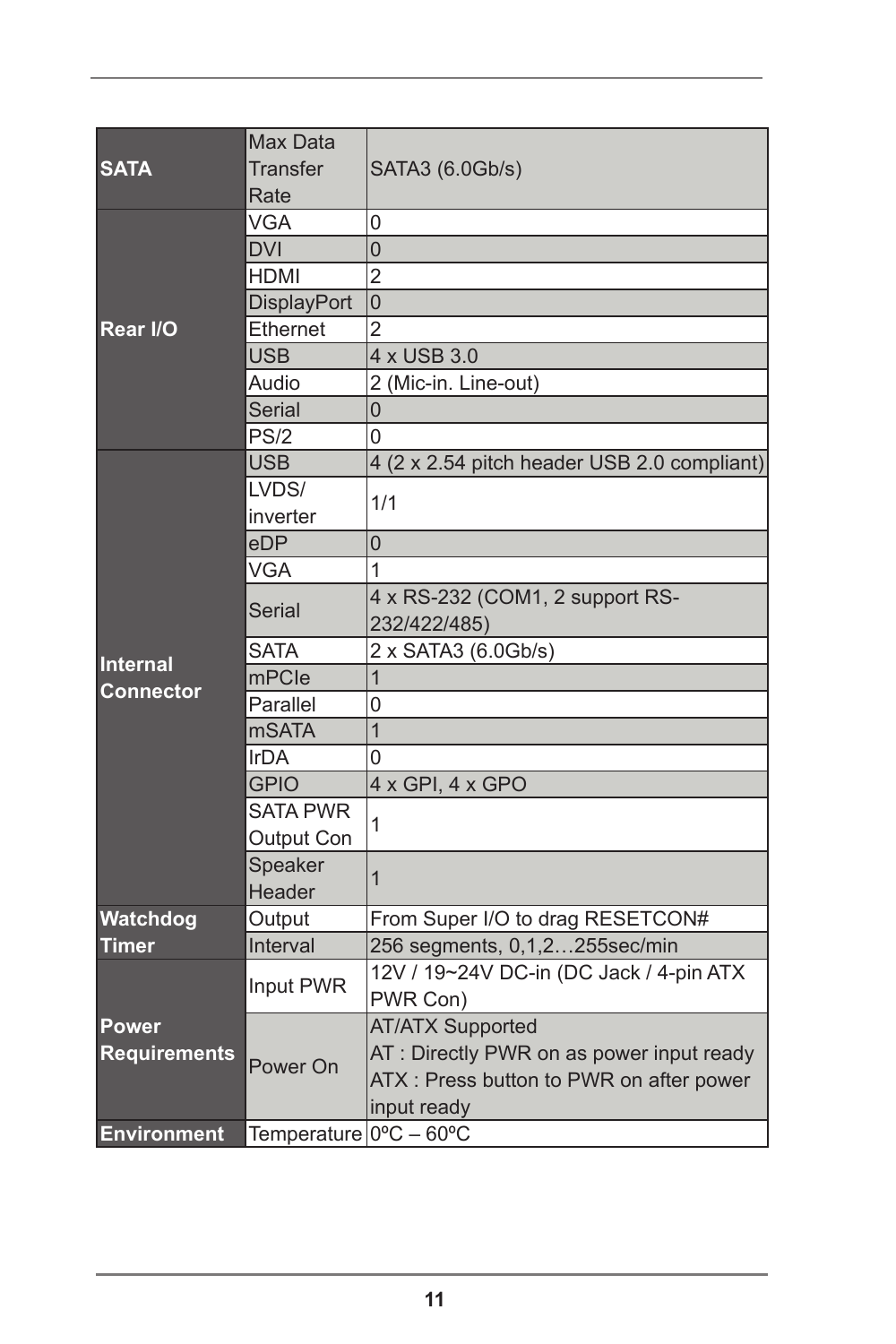#### **1.3 Motherboard Layout**

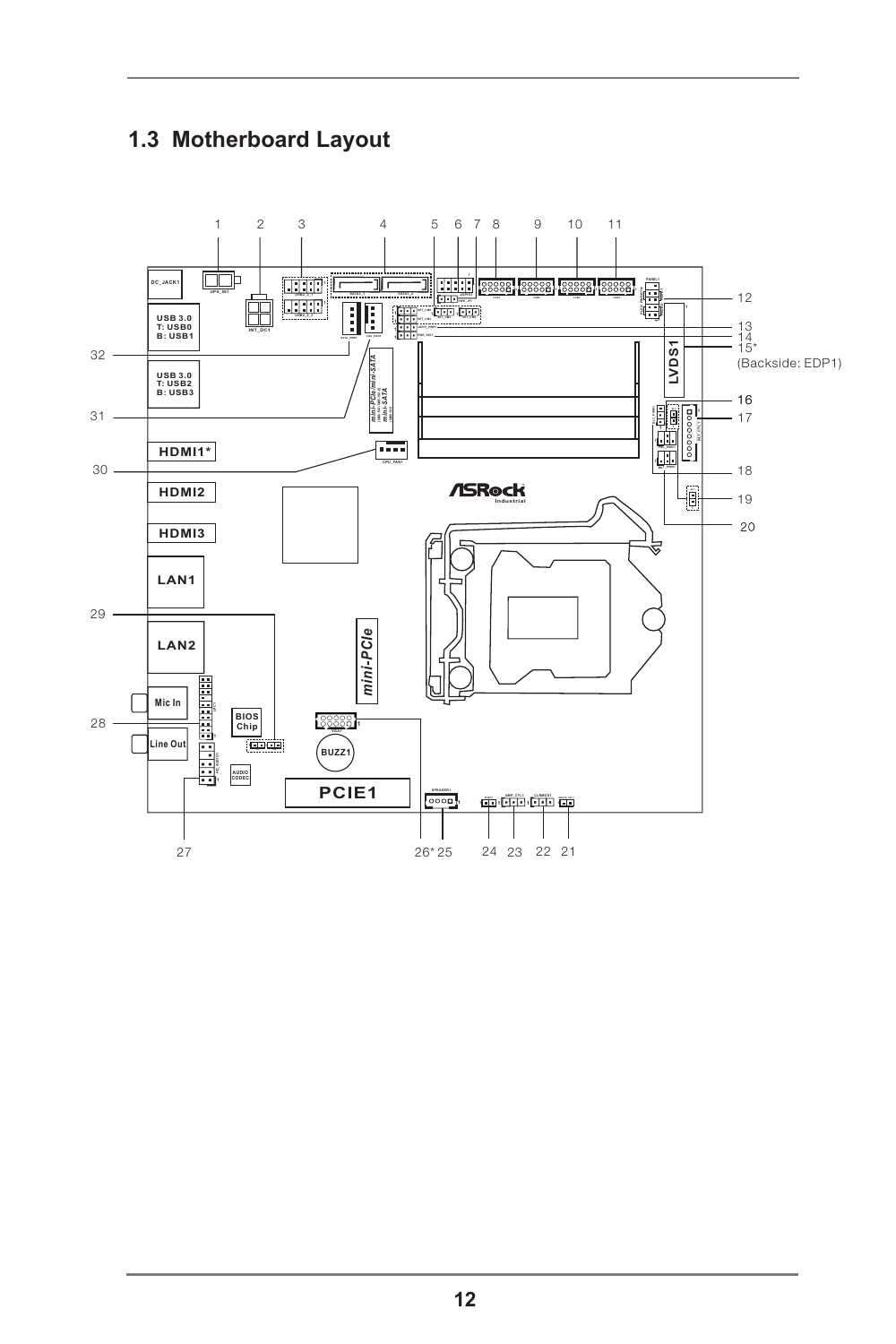- 1 : 2-pin UPS Module Power Input Connector
- 2 : 4-pin ATX Power Input/Output Connector
- 3 : USB2.0 Headers (USB2\_0\_1, USB2\_2\_3)
- 4 : SATA3 Connectors (SATA3\_1, SATA3\_2)
- 5 : COM1, 2, 3, 4 PWR Setting Jumpers
- 6 : Digital Input / Output Pin Header
- 7 : ATX/AT Mode Jumper (PWR\_JP1)
- 8 : COM Port Header (COM1)
- 9 : COM Port Header (COM2)
- 10 : COM Port Header (COM3)
- 11 : COM Port Header (COM4)
- 12 : System Panel Header
- 13 : Digital Input / Output Power Select (JGPIO\_PWR1)
- 14 : Digital Input / Output Default Value Setting (JGPIO\_SET1)
- 15\* : LVDS Panel Connector (Only for IMB-190 / IMB-191)
	- \* eDP Connector (on the Backside of PCB) (Only for IMB-190-E)
- 16 : Panel Power Select (PNL\_PWR1)
- 17 : BLT\_CTL1
- 18 : Backlight Control Level (BLT\_PWM1) (CON\_LBKLT\_CTL)
- 19 : BL1, BL2
- 20 : Backlight Power Select (BKT\_PWR1)
- 21 : mSATA Select
- 22 : Clear CMOS Header
- 23 : Speaker Control
- 24 : Buzzer
- 25 : 3W Audio AMP Output Wafer
- 26\* : VGA Header (Only for IMB-190 / IMB-191)
- 27 : Front Panel Audio Header
- 28 : LPC Header
- 29 : Chassis Intrusion Headers (CI1, CI2)
- 30 : 4-Pin CPU FAN Connector (+12V)
- 31 : 4-Pin Chassis FAN Connector (+12V)
- 32 : SATA Power Output Connector
- \* HDMI1 is only for IMB-190 / IMB-190-E.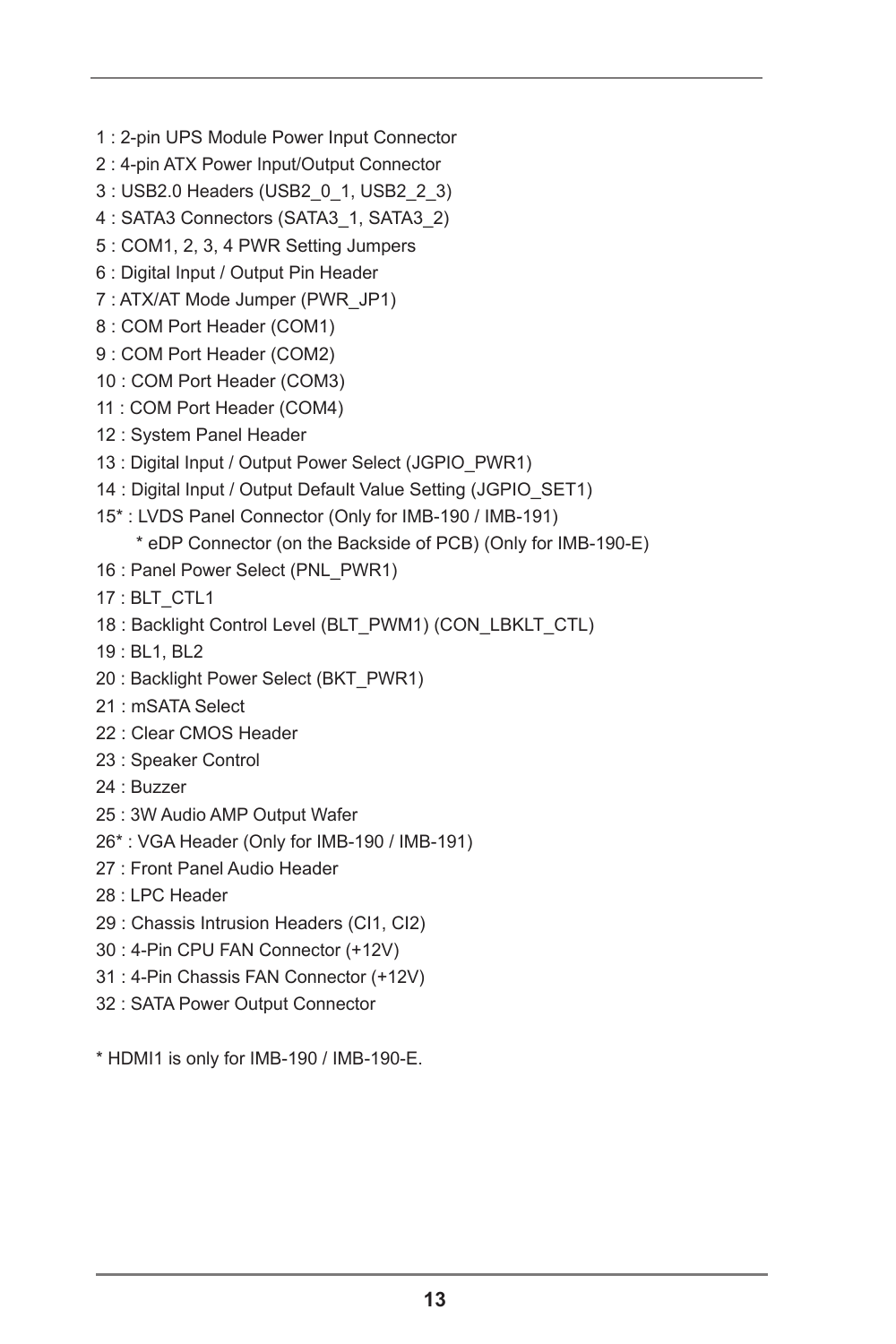#### **1.4 I/O Panel**



\* HDMI1 is only for IMB-190 / IMB-190-E.

\*\* There are two LED next to the LAN port. Please refer to the table below for the LAN port LED indications.

#### **LAN Port LED Indications Activity/Link LED SPEED LED** Status Description Status Description



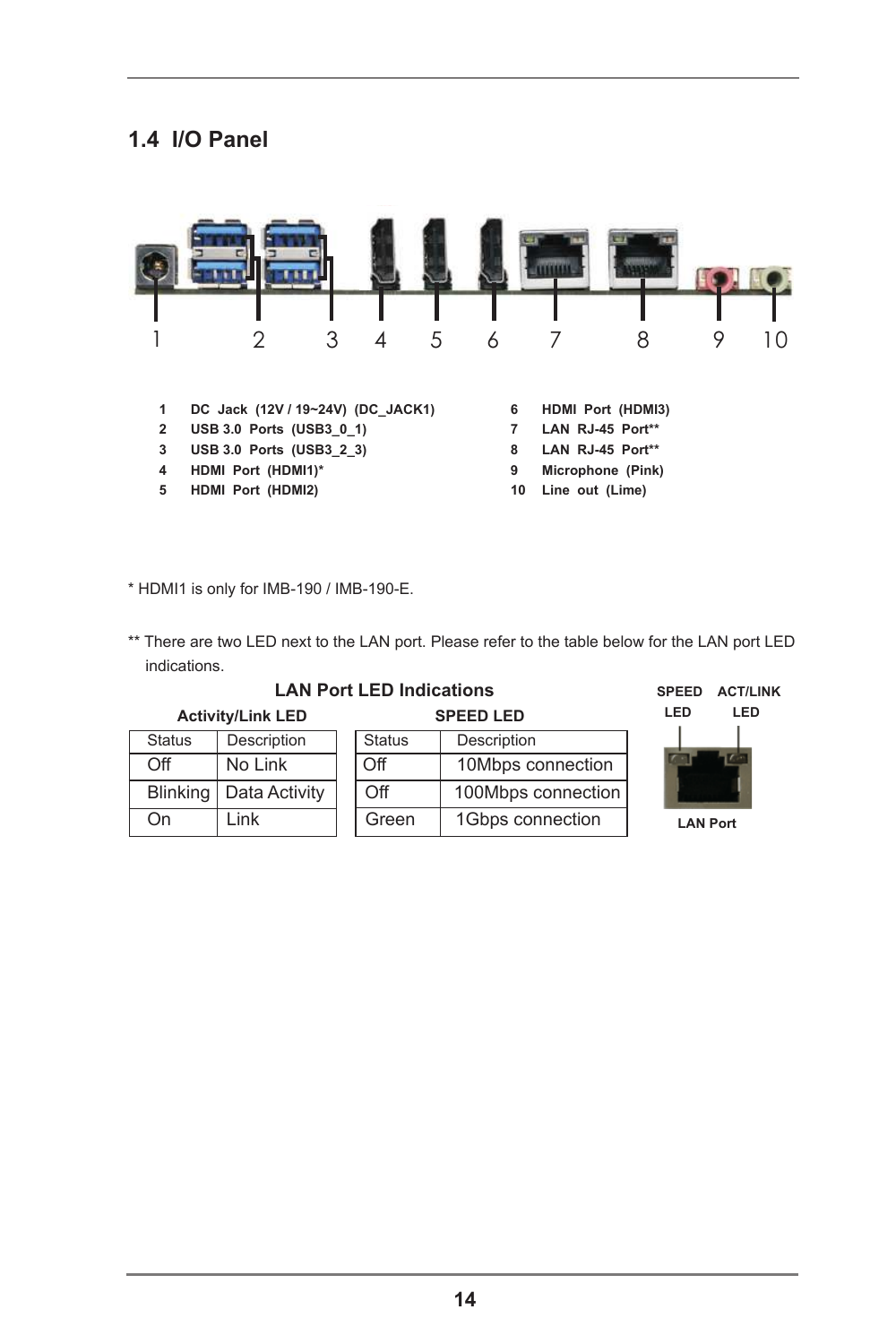## *Chapter 2: Installation*

This is a Mini-ITX form factor (6.7" x 6.7", 17.0 x 17.0 cm) motherboard. Before you install the motherboard, study the configuration of your chassis to ensure that the motherboard fits into it.



Make sure to unplug the power cord before installing or removing the motherboard. Failure to do so may cause physical injuries to you and damages to motherboard components.

#### **2.1 Screw Holes**

Place screws into the holes to secure the motherboard to the chassis.



Do not over-tighten the screws! Doing so may damage the motherboard.

### **2.2 Pre-installation Precautions**

Take note of the following precautions before you install motherboard components or change any motherboard settings.

- 1. Unplug the power cord from the wall socket before touching any component.
- 2. To avoid damaging the motherboard components due to static electricity, NEVER place your motherboard directly on the carpet or the like. Also remember to use a grounded wrist strap or touch a safety grounded object before you handle components.
- 3. Hold components by the edges and do not touch the ICs.
- 4. Whenever you uninstall any component, place it on a grounded antistatic pad or in the bag that comes with the component.



 Before you install or remove any component, ensure that the power is switched off or the power cord is detached from the power supply. Failure to do so may cause severe damage to the motherboard, peripherals, and/or components.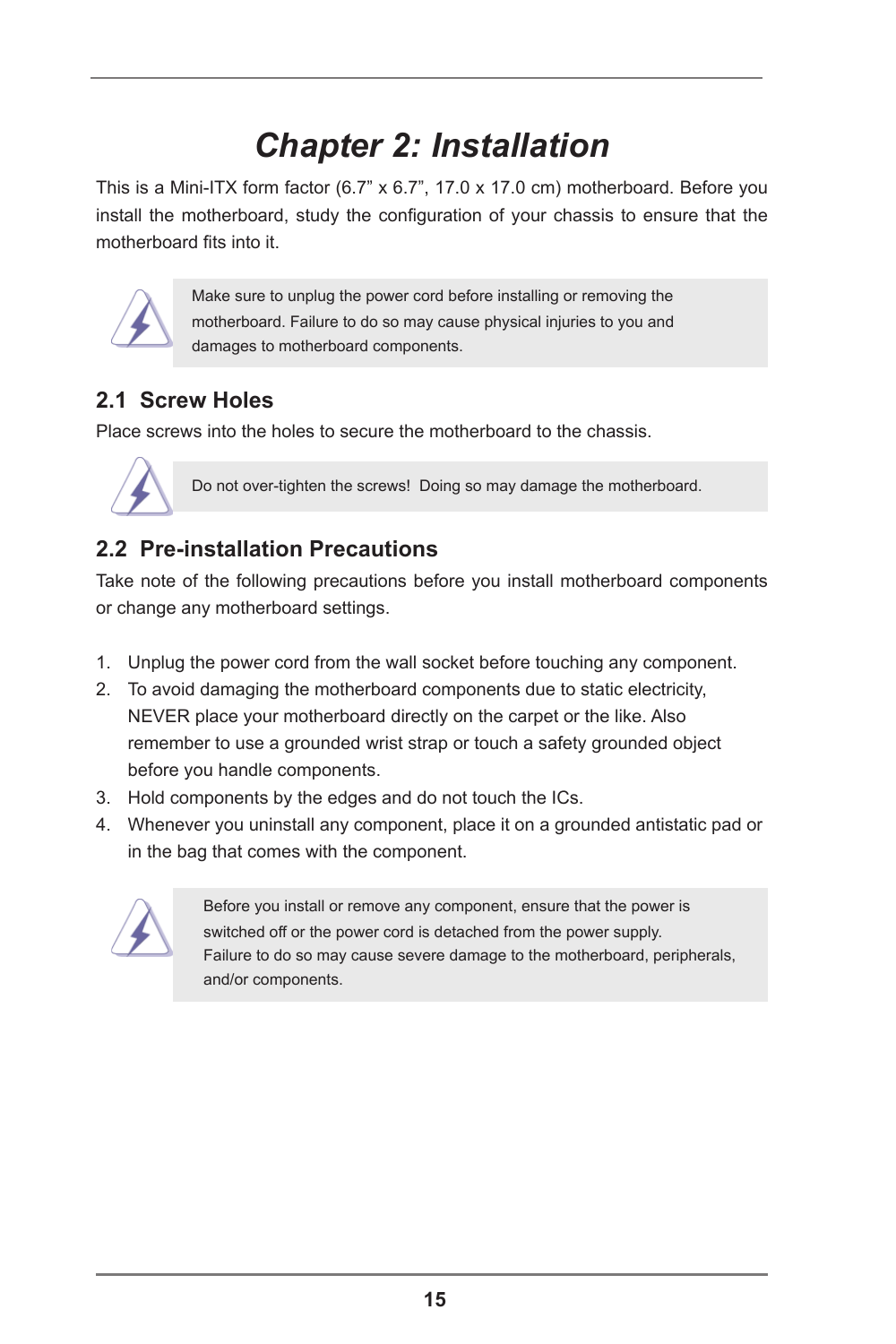#### **2.3 Installation of Memory Modules (SO-DIMM)**

*IMB-190 / IMB-190-E / IMB-191* provides two 204-pin DDR4 (Double Data Rate 4) SO-DIMM slots.

Step 1. Align a SO-DIMM on the slot such that the notch on the SO-DIMM matches the break on the slot.





- 1. The SO-DIMM only fits in one correct orientation. It will cause permanent damage to the motherboard and the SO-DIMM if you force the SO-DIMM into the slot at incorrect orientation.
- 2. Please do not intermix different voltage SO-DIMMs on this motherboard.
- Step 2. Firmly insert the SO-DIMM into the slot until the retaining clips at both ends fully snap back in place and the SO-DIMM is properly seated.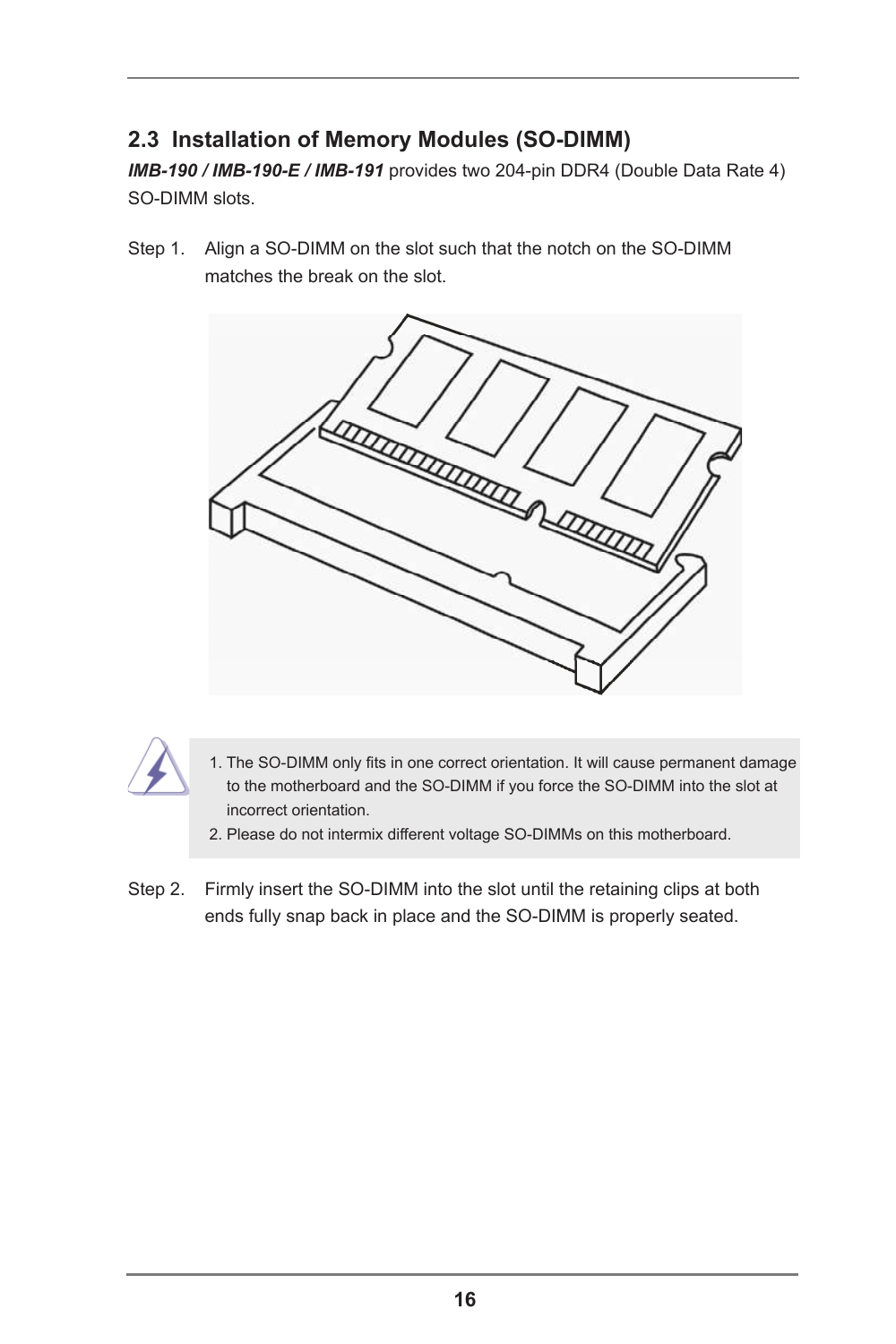#### **2.4 Expansion Slots**

There is 1 mini-PCIe slot, 1 mini-PCIe / mini-SATA slot and 1 PCI Express slot on this motherboard.

#### **mini-PCIe slot:**

MINI\_PCIE1 (mini-PCIe slot; half size) is used for PCI Express mini cards.

#### **mini-PCIe / mini-SATA slot:**

MINI\_SATA1 (mini-PCIe / mini-SATA slot; full size) is used for PCI Express mini cards or mSATA cards.

\* MINI\_SATA1 on IMB-191 supports mSATA cards only.

**PCIE slot:** PCIE1 (PCIE x4 slot) is used for PCI Express x4 lane width cards.

#### **Installing an expansion card**

- Step 1. Before installing the expansion card, please make sure that the power supply is switched off or the power cord is unplugged. Please read the documentation of the expansion card and make necessary hardware settings for the card before you start the installation.
- Step 2. Remove the system unit cover (if your motherboard is already installed in a chassis).
- Step 3. Remove the bracket facing the slot that you intend to use. Keep the screws for later use.
- Step 4. Align the card connector with the slot and press firmly until the card is completely seated on the slot.
- Step 5. Fasten the card to the chassis with screws.
- Step 6. Replace the system cover.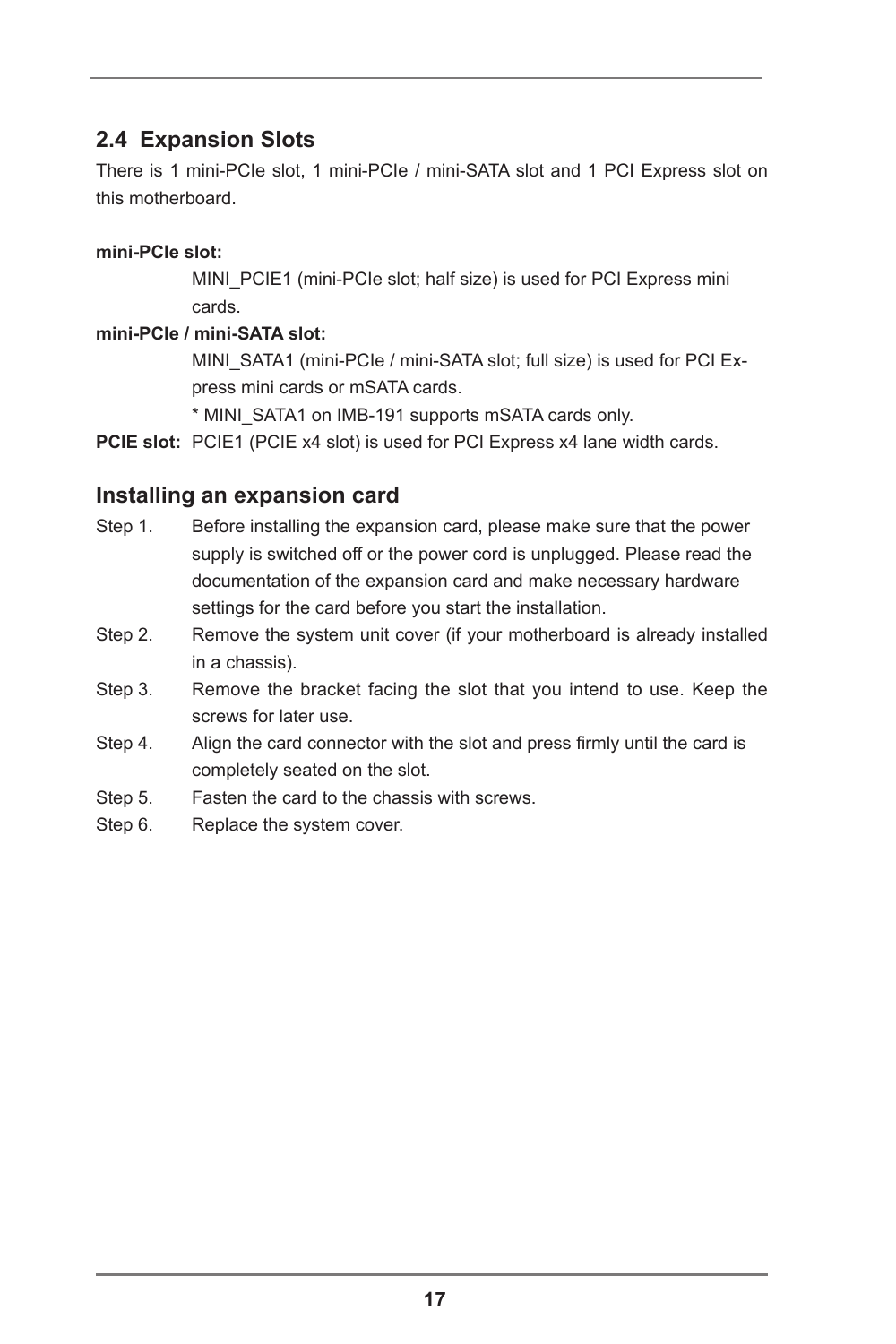#### **2.5 Jumpers Setup**

The illustration shows how jumpers are setup. When the jumper cap is placed on pins, the jumper is "Short". If no jumper cap is placed on pins, the jumper is "Open". The illustration shows a 3-pin jumper whose pin1 and pin2 are "Short" when jumper cap is placed on these 2 pins.



| Jumper             | Setting        |            | <b>Description</b> |
|--------------------|----------------|------------|--------------------|
| Clear CMOS Jumper  | 1 <sub>2</sub> | 2 3        |                    |
| (3-pin CLRCMOS1)   |                |            |                    |
| (see p.12, No. 22) | Default        | Clear CMOS |                    |

Note: CLRCMOS1 allows you to clear the data in CMOS. To clear and reset the system parameters to default setup, please turn off the computer and unplug the power cord from the power supply. After waiting for 15 seconds, use a jumper cap to short pin2 and pin3 on CLRCMOS1 for 5 seconds. However, please do not clear the CMOS right after you update the BIOS. If you need to clear the CMOS when you just finish updating the BIOS, you must boot up the system first, and then shut it down before you do the clear-CMOS action. Please be noted that the password, date, time, user default profile and MAC address will be cleared only if the CMOS battery is removed.

| AT/ATX Mode Select<br>(3-pin PWR JP1)<br>(see p.12, No. 7)                               | 23     | $1-2:AT Mode$<br>$2-3$ : ATX Mode             |
|------------------------------------------------------------------------------------------|--------|-----------------------------------------------|
| Digital Input / Output Power Select<br>(3-pin JGPIO PWR1)<br>(see p.12, No. 13)          | 23     | $1 - 2 : +12V$<br>$2 - 3 : +5V$               |
| Digital Input / Output Default Value Setting<br>(3-pin JGPIO SET1)<br>(see p.12, No. 14) | 3<br>2 | $1-2$ : Pull-High $(+3V)$<br>$2-3$ : Pull-Low |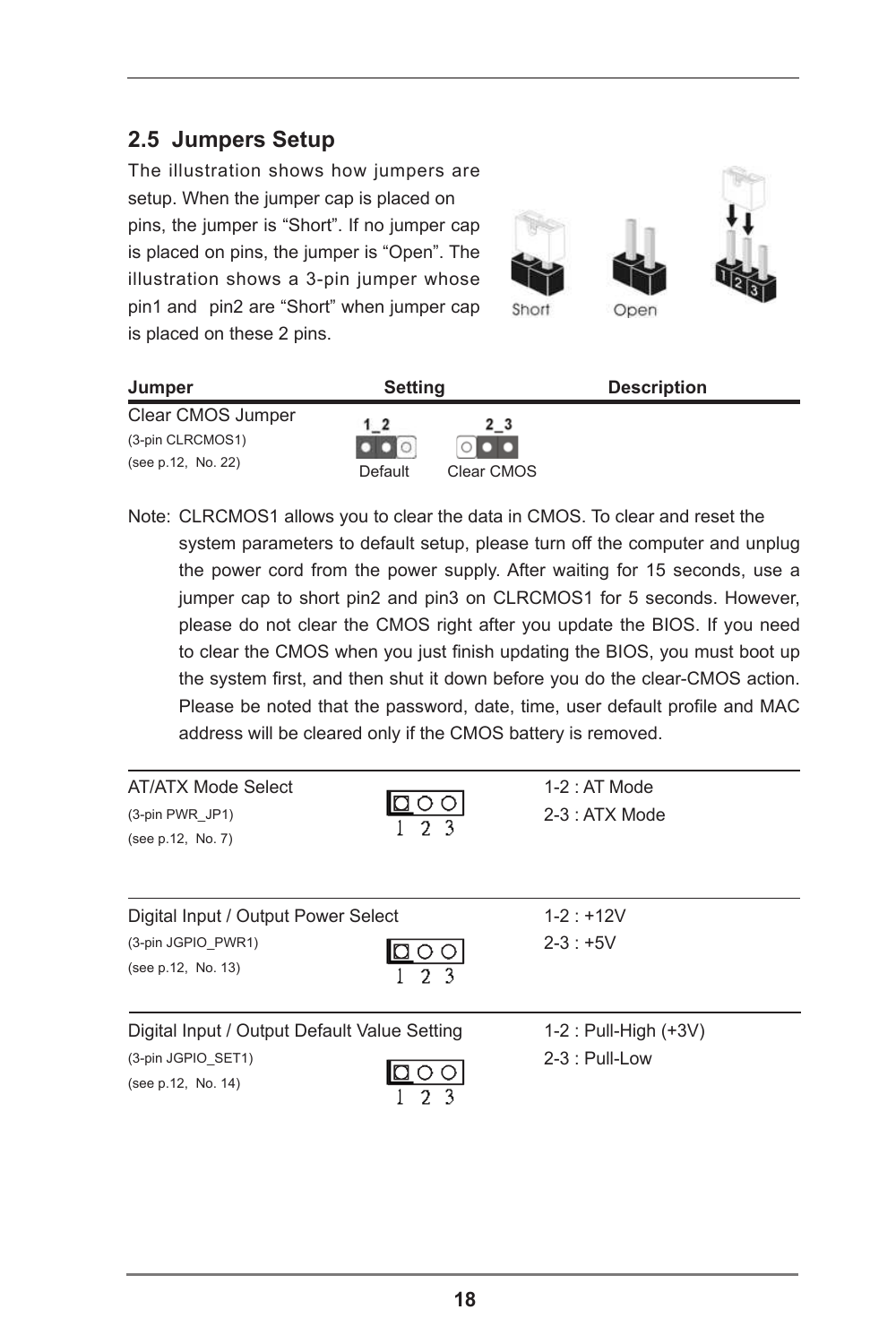| Speaker Control<br>(3-pin AMP_CTL1)<br>(see p.12, No. 23)<br>Backlight Control Level (CON LBKLT CTL) | $\frac{\square \bigcirc \bigcirc}{1 \cdot 2 \cdot 3}$ |                  |                                                 |               | PIN<br>1<br>$\overline{2}$<br>3<br>$1 - 2 : +3.3V$ |                             | <b>GND</b>    | Signal Name<br>GPIO_VOL_DW<br>GPIO VOL UP                  |
|------------------------------------------------------------------------------------------------------|-------------------------------------------------------|------------------|-------------------------------------------------|---------------|----------------------------------------------------|-----------------------------|---------------|------------------------------------------------------------|
| (3-pin BLT PWM1)<br>(see p.12, No. 18)                                                               |                                                       | $\sim$<br>$\sim$ |                                                 | $2 - 3 : +5V$ |                                                    |                             |               |                                                            |
| <b>Panel Power Select</b><br>(4-pin PNL PWR1)<br>(see p.12, No. 16)                                  | $\overline{\mathsf{a}}$ oo                            | PIN<br>2<br>1    | Signal<br>Name<br><b>NC</b><br>$+3.3V$          | PIN<br>4<br>3 | Signal<br>Name<br>$+12V$<br>LCD_VCC                |                             | PIN<br>6<br>5 | Signal<br>Name<br>NC.<br>$+5V$                             |
| <b>Backlight Power Select</b><br>(4-pin BKT_PWR1)<br>(see p.12, No. 20)                              | O<br>000                                              | PIN<br>2<br>1    | Signal<br>Name<br><b>NC</b><br>$+5V$            | PIN<br>4<br>3 | Signal Name<br>+VIN<br>LCD_BLT_VCC                 |                             | PIN<br>6<br>5 | Signal<br>Name<br><b>NC</b><br>$+12V$                      |
| COM1, 2, 3, 4 PWR Setting Jumpers<br>(3-pin SET_CM1, SET_CM2, SET_CM3, SET_CM4)<br>(see p.12, No. 5) |                                                       |                  | $\frac{\square\bigcirc\bigcirc}{1\quad2\quad3}$ |               |                                                    | $1-2:+5V$<br>$2 - 3 : +12V$ |               |                                                            |
| BL1, BL2<br>(2-pin BL1, BL2)<br>(see p.12 No. 19)                                                    |                                                       |                  |                                                 | BL1:<br>BL2:  | Open: Protect LCD_VCC<br>Short: No Protect LCD_VCC |                             |               | Open: Protect LCD_BLT_VCC<br>Short: No Protect LCD_BLT_VCC |
| mSATA Select<br>(2-pin MSATA SEL1)<br>(see p.12, No. 21)                                             |                                                       |                  |                                                 |               | Open: For SATA3_2<br>Short: For m-SATA             |                             |               |                                                            |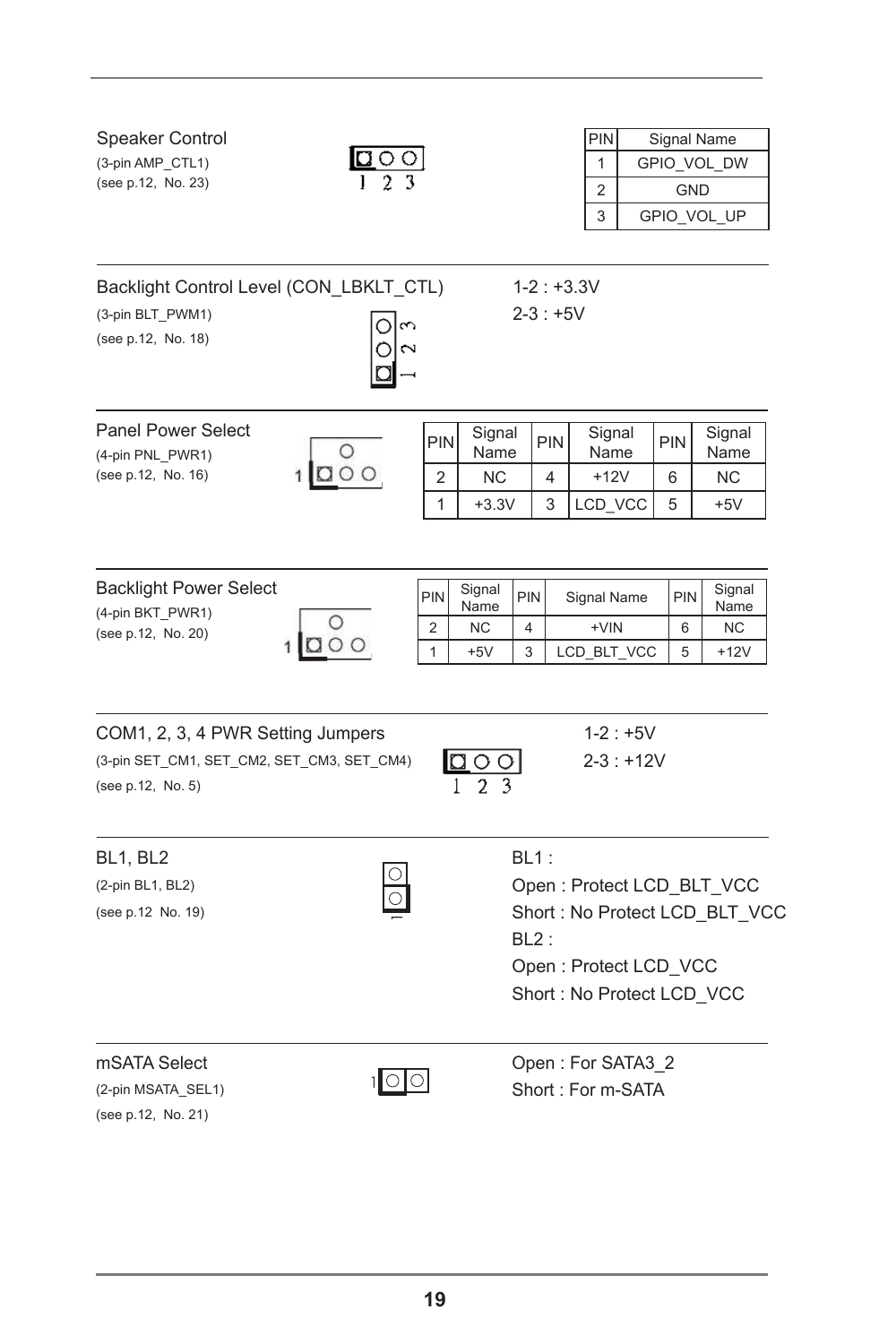#### **2.6 Onboard Headers and Connectors**



Onboard headers and connectors are NOT jumpers. Do NOT place jumper caps over these headers and connectors. Placing jumper caps over the headers and connectors will cause permanent damage of the motherboard!



CPU Fan Connector **Please connect the CPU fan** (4-pin CPU FAN1)  $\sqrt{2}$   $\sqrt{2}$  cable to the connector and (see p.12 No. 30)  $\left| \begin{array}{cc} \frac{1}{2} & \frac{1}{2} & \frac{1}{2} \\ \frac{1}{2} & \frac{1}{2} & \frac{1}{2} \end{array} \right|$  match the black wire to the ground pin.



 Though this motherboard provides 4-Pin CPU fan (Quiet Fan) support, the 3-Pin CPU fan still can work successfully even without the fan speed control function. If you plan to connect the 3-Pin CPU fan to the CPU fan connector on this motherboard, please connect it to Pin 1-3.

| 1                       | GND               |
|-------------------------|-------------------|
| $\overline{\mathbf{c}}$ | $-12V$            |
| 3                       | AN SPEED          |
| 4                       | FAN SPEED_CONTROL |
|                         |                   |

Chassis Fan Connector Please connect the chassis fan  $(4\text{-pin CHA FAN1})$   $\begin{array}{c} \uparrow \qquad \qquad \qquad \downarrow \qquad \qquad \qquad \qquad \downarrow \qquad \qquad \qquad \downarrow \qquad \qquad \qquad \downarrow \qquad \qquad \qquad \downarrow \qquad \qquad \downarrow \qquad \qquad \downarrow \qquad \qquad \downarrow \qquad \qquad \downarrow \qquad \qquad \downarrow \qquad \qquad \downarrow \qquad \qquad \downarrow \qquad \qquad \downarrow \qquad \qquad \downarrow \qquad \qquad \downarrow \qquad \qquad \downarrow \qquad \qquad \downarrow \qquad \qquad \downarrow \qquad \qquad \downarrow \qquad \qquad$ (see p.12 No. 31)  $\frac{3}{2}$  match the black wire to the ground pin.



 Though this motherboard provides 4-Pin chassis fan (Quiet Fan) support, the 3-Pin chassis fan still can work successfully even without the fan speed control function. If you plan to connect the 3-Pin chassis fan to the chassis fan connector on this motherboard, please connect it to Pin 1-3.

#### Digital Input / Output Pin Header (10-pin JGPIO1) (see p.12, No. 6)

$$
\underbrace{\overset{\scriptscriptstyle9}{\text{O}}\text{O}}\overset{\scriptscriptstyle1}{\text{O}}\text{O}}_{\scriptscriptstyle{10}}\underbrace{\overset{\scriptscriptstyle1}{\text{O}}\text{O}}_{\scriptscriptstyle{2}}
$$

| PIN             | Signal<br>Name             | PIN | Signal<br>Name                 | <b>PIN</b> | Signal<br>Name                 | PIN | Signal<br>Name                 | PIN            | Signal<br>Name                 |
|-----------------|----------------------------|-----|--------------------------------|------------|--------------------------------|-----|--------------------------------|----------------|--------------------------------|
| 9               | <b>JGPIO</b><br><b>PWR</b> |     | <b>SIO</b><br>GP <sub>27</sub> | 5          | <b>SIO</b><br>GP <sub>26</sub> | 3   | <b>SIO</b><br>GP <sub>25</sub> |                | <b>SIO</b><br>GP <sub>24</sub> |
| 10 <sup>1</sup> | <b>GND</b>                 | 8   | <b>SIO</b><br>GP <sub>23</sub> | 6          | <b>SIO</b><br>GP22             | 4   | <b>SIO</b><br>GP21             | $\overline{c}$ | <b>SIO</b><br>GP20             |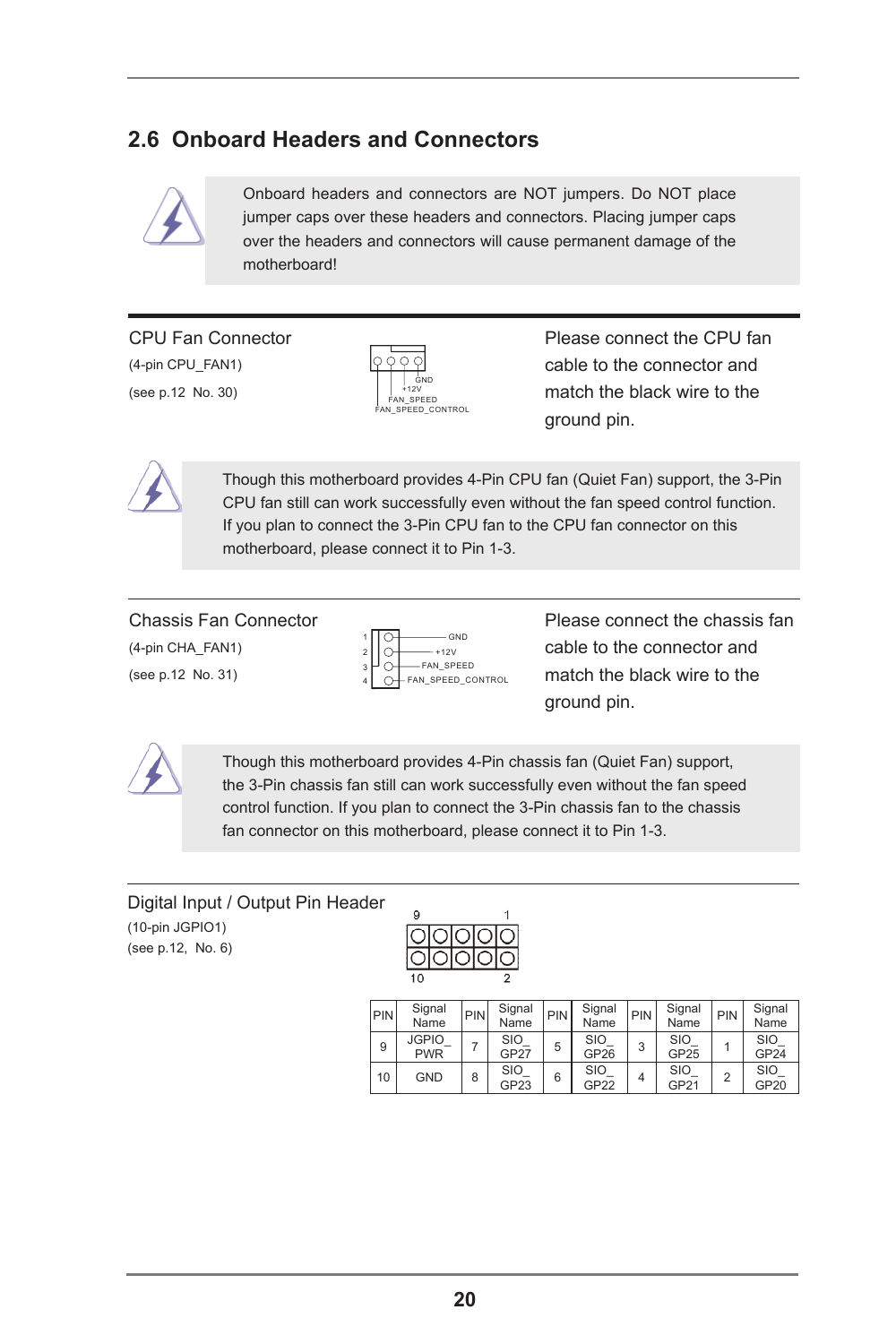

Chassis Intrusion Headers This motherboard supports (2-pin CI1, CI2: see p.12, No. 29)  $1 \leq 1 \leq$  CASE OPEN detection feature that detects if the chassis cover has been removed. This feature requires a chassis with chassis intrusion detection design. Close: Active Case Open Open: Normal

#### COM Port Headers

(10-pin COM1: see p.12, No. 8)

(10-pin COM2: see p.12, No. 9)

(10-pin COM3: see p.12, No. 10)

(10-pin COM4: see p.12, No. 11)



| PIN | Signal<br>Name | PIN | Signal<br>Name | PIN | Signal<br>Name | PIN | Signal<br>Name | PIN | Signal<br>Name |
|-----|----------------|-----|----------------|-----|----------------|-----|----------------|-----|----------------|
| 10  | N/A            | 8   | CCTS#          | 6   | DDSR#          | 4   | DDTR#          | າ   | <b>RRXD</b>    |
| 9   | $+5V$          |     | RRTS#          | 5   | <b>GND</b>     | 3   | TTXD           |     | DDCD#          |



 This motherboard supports RS232/422/485 on COM1, 2 ports. Please refer to below table for the pin definition. In addition, COM1, 2 ports (RS232/422/485) can be adjusted in BIOS setup utility > Advanced Screen > Super IO Configuration. You may refer to page 36 for details.

**COM1, 2 Port Pin Definition**

| <b>PIN</b>     | <b>RS232</b> | <b>RS422</b> | <b>RS485</b> |
|----------------|--------------|--------------|--------------|
|                | <b>DCD</b>   | TX-          | RTX-         |
| $\overline{2}$ | <b>RXD</b>   | $RX+$        | N/A          |
| 3              | <b>TXD</b>   | $TX+$        | RTX+         |
| $\overline{4}$ | <b>DTR</b>   | RX-          | N/A          |
| 5              | <b>GND</b>   | <b>GND</b>   | <b>GND</b>   |
| 6              | <b>DSR</b>   | N/A          | N/A          |
| 7              | <b>RTS</b>   | N/A          | N/A          |
| 8              | <b>CTS</b>   | N/A          | N/A          |
| 9              | $+5V$        | $+5V$        | $+5V$        |
| 10             | <b>NC</b>    | <b>NC</b>    | <b>NC</b>    |

(see p.12, No. 12)  $\overrightarrow{B}$   $\overrightarrow{C}$   $\overrightarrow{C}$   $\overrightarrow{C}$   $\overrightarrow{C}$  functions. PWRBTN# PLED-PLED+ GND HDLED-HDLED+ 1 GND

System Panel Header This header accommodates (9-pin PANEL1)  $\overline{S}$  on  $\overline{S}$  several system front panel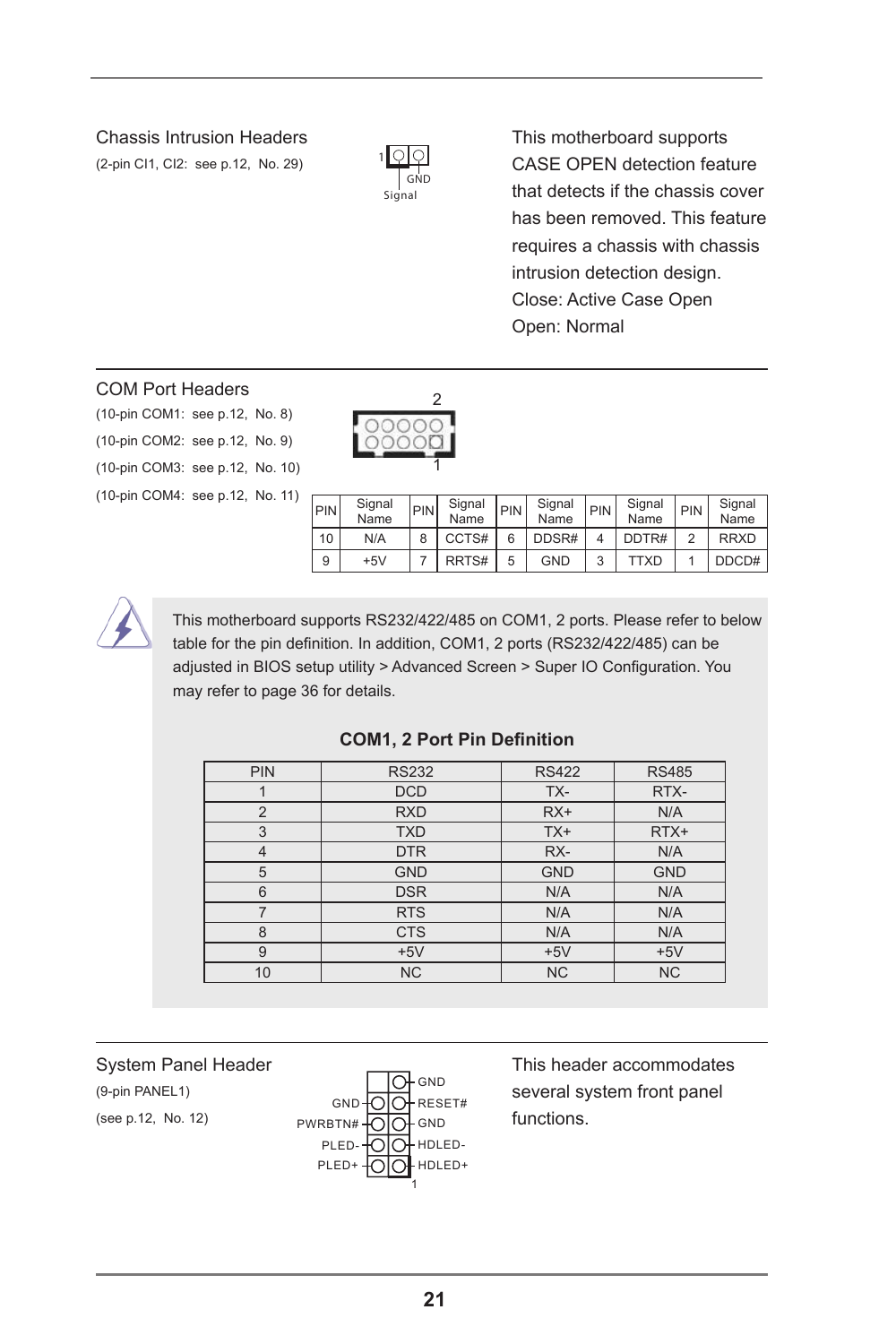

Connect the power switch, reset switch and system status indicator on the chassis to this header according to the pin assignments below. Note the positive and negative pins before connecting the cables.

#### **PWRBTN (Power Switch):**

Connect to the power switch on the chassis front panel. You may configure the way to turn off your system using the power switch.

#### **RESET (Reset Switch):**

Connect to the reset switch on the chassis front panel. Press the reset switch to restart the computer if the computer freezes and fails to perform a normal restart.

#### **PLED (System Power LED):**

Connect to the power status indicator on the chassis front panel. The LED is on when the system is operating. The LED keeps blinking when the system is in S1/S3 sleep state. The LED is off when the system is in S4 sleep state or powered off (S5).

#### **HDLED (Hard Drive Activity LED):**

Connect to the hard drive activity LED on the chassis front panel. The LED is on when the hard drive is reading or writing data.

The front panel design may differ by chassis. A front panel module mainly consists of power switch, reset switch, power LED, hard drive activity LED, speaker and etc. When connecting your chassis front panel module to this header, make sure the wire assignments and the pin assign-ments are matched correctly.



SATA3 Connectors<br>
SATA3 1 SATA3 2<br>
SATA3 2 (SATA3\_1, SATA3\_2: see p.12, No. 4) connectors support SATA data cables for internal storage devices. The current SATA3 interface allows up to 6.0 Gb/s data transfer rate.



USB 2.0 Headers  $\frac{1}{2}$  There are two headers on this (9-pin USB2\_0\_1, USB2\_2\_3:  $\overline{\omega}$  motherboard. Each USB 2.0 see p.12, No. 3)  $\begin{array}{ccc}\n & \circ & \circ & \circ \\
 & & \circ & \circ & \circ \\
 \hline\n & & \circ & \circ & \circ\n\end{array}$  header can support two ports.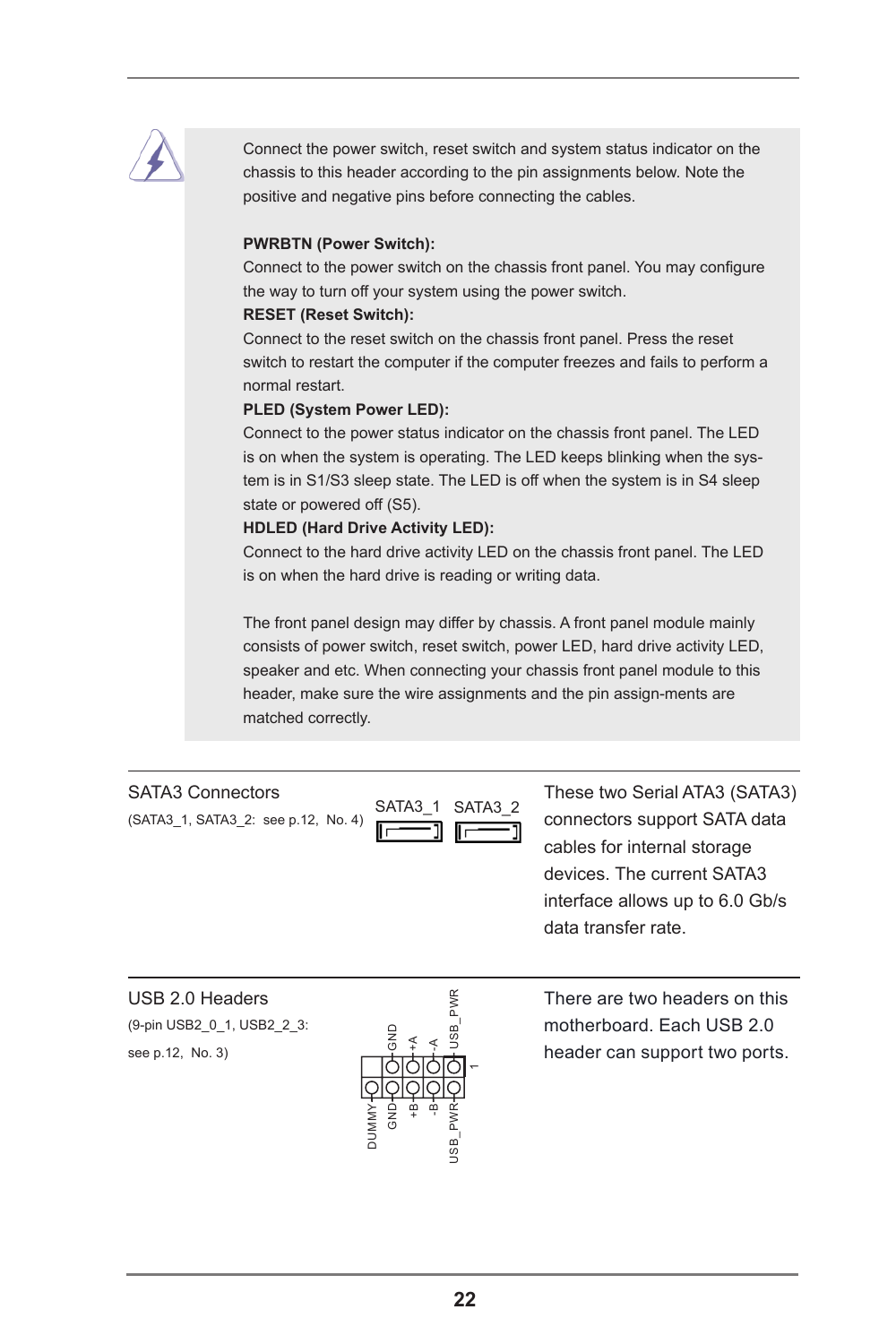

Front Panel Audio Header<br>  $\overline{O}$  This is an interface for front<br>  $\overline{O}$  This is an interface for front<br>  $\overline{O}$   $\overline{O}$   $\overline{O}$   $\overline{O}$   $\overline{O}$   $\overline{O}$  and audio cable that allow (9-pin HD\_AUDIO1)  $\overline{OUT\_RET}$   $\overline{OUT\_RET}$  panel audio cable that allows (see p.12 No. 27)  $MIC\_RET \rightarrow OIO \rightarrow OUT2\_R$  convenient connection and control of audio devices.

- 1. High Definition Audio supports Jack Sensing, but the panel wire on the chassis must support HDA to function correctly. Please follow the instruction in our manual and chassis manual to install your system.
- 2. If you use AC'97 audio panel, please install it to the front panel audio header as below:
	- A. Connect Mic\_IN (MIC) to MIC2\_L.
	- B. Connect Audio\_R (RIN) to OUT2\_R and Audio\_L (LIN) to OUT2\_L.
	- C. Connect Ground (GND) to Ground (GND).
	- D. MIC\_RET and OUT\_RET are for HD audio panel only. You don't need to connect them for AC'97 audio panel.
	- E. To activate the front mic. Go to the "FrontMic" Tab in the Realtek Control panel. Adjust "Recording Volume".

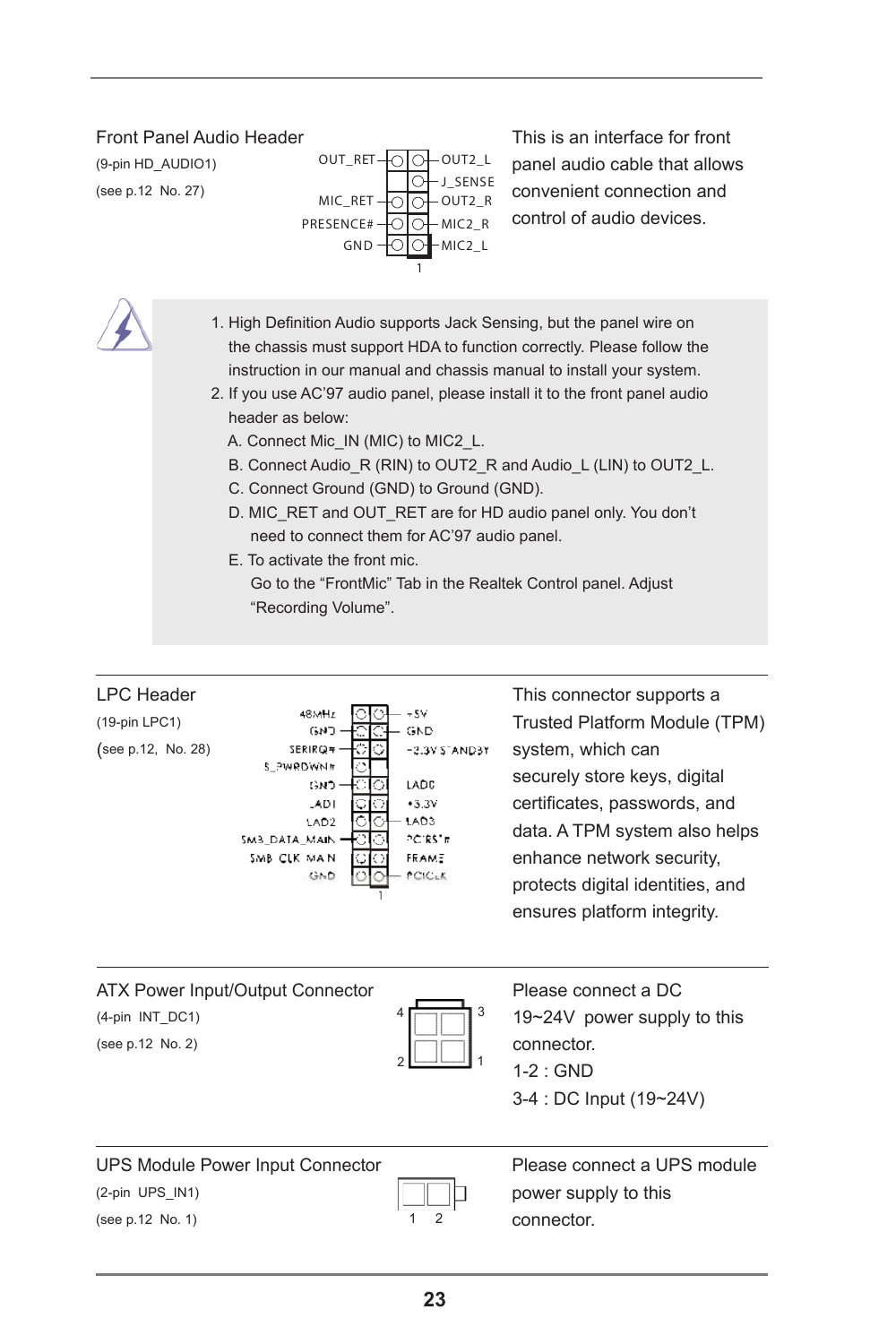#### LVDS Connector (Only for IMB-190 / IMB-191)

(40-pin LVDS1) (see p.12 No. 15)

|    |                  | ۱  | ١<br>٦<br>i,                    |    |
|----|------------------|----|---------------------------------|----|
|    | ۱<br>и           | r. | ١<br>١                          |    |
|    | ٠<br>ł           |    | c<br>٠<br>۰<br>٠                |    |
|    |                  |    |                                 |    |
|    | ٠                |    | ٠                               |    |
|    | ı<br>٠           | ٠  |                                 |    |
|    | î<br>ı<br>f      |    | ٠<br>×                          |    |
|    | ۱<br>I           |    |                                 |    |
|    | ۰<br>в           | ۰  | ь<br>l                          |    |
|    | $\sim$<br>٠<br>× | ÷  | ı<br>î<br>٠                     |    |
|    | ÷<br>۰<br>٠      |    | ٠<br>۰<br>٠<br>٠<br>٠<br>٠<br>J |    |
|    | Ŧ<br>÷<br>÷      | ł. | ı<br>۹<br>٠                     |    |
|    | ٠                |    |                                 |    |
|    | ٠<br>٠<br>ı      |    | ı<br>E                          |    |
|    |                  |    | ì<br>۰                          |    |
|    | н                |    | F<br>с                          |    |
|    | ٠<br>٠<br>٤      |    | í<br>۰<br>I                     |    |
|    | ٠                |    | ٠<br>۰                          |    |
|    | ۱<br>ı           |    | ī<br>E                          |    |
|    | ı                |    | í<br>z                          |    |
|    | ٠<br>٠           |    | ÷<br>٠                          |    |
|    | ŀ                |    |                                 |    |
| 40 |                  |    | ł                               | 39 |
|    |                  |    |                                 |    |

| PIN            | Signal Name   | PIN            | Signal Name   |
|----------------|---------------|----------------|---------------|
| $\overline{2}$ | LCD VCC       | 1              | LCD VCC       |
| 4              | LDDC_CLK      | 3              | $+3.3V$       |
| 6              | LVDS A DATA0# | 5              | LDDC DATA     |
| 8              | <b>GND</b>    | $\overline{7}$ | LVDS A DATA0  |
| 10             | LVDS A DATA1  | 9              | LVDS_A_DATA1# |
| 12             | LVDS A DATA2# | 11             | GND           |
| 14             | <b>GND</b>    | 13             | LVDS A DATA2  |
| 16             | LVDS A DATA3  | 15             | LVDS A DATA3# |
| 18             | LVDS A CLK#   | 17             | <b>GND</b>    |
| 20             | <b>GND</b>    | 19             | LVDS_A_CLK    |
| 22             | LVDS B DATA0  | 21             | LVDS B DATA0# |
| 24             | LVDS_B_DATA1# | 23             | <b>GND</b>    |
| 26             | GND           | 25             | LVDS B DATA1  |
| 28             | LVDS B DATA2  | 27             | LVDS B DATA2# |
| 30             | LVDS B DATA3# | 29             | DPLVDD EN     |
| 32             | GND           | 31             | LVDS B DATA3  |
| 34             | LVDS B CLK    | 33             | LVDS B CLK#   |
| 36             | CON_LBKLT_EN  | 35             | <b>GND</b>    |
| 38             | LCD BLT VCC   | 37             | CON_LBKLT_CTL |
| 40             | LCD BLT VCC   | 39             | LCD_BLT_VCC   |
|                |               |                |               |

\* eDP Connector (on the Backside of PCB)

(Only for IMB-190-E)

(40-pin EDP1)

(see p.12 No. 15)



| PIN            | Signal Name            |
|----------------|------------------------|
| 40             | <b>NA</b>              |
| 39             | LCD_BLT_VCC            |
| 38             | LCD_BLT_<br><b>VCC</b> |
| 37             | LCD BLT<br><b>VCC</b>  |
| 36             | LCD BLT VCC            |
| 35             | SMB_CLK                |
| 34             | SMB_DATA               |
| 33             | CON_LBKLT_CTL          |
| 32             | CON_LBKLT_EN           |
| 31             | GND                    |
| 30             | GND                    |
| 29             | <b>GND</b>             |
| 28             | <b>GND</b>             |
| 27             | eDP_HPD_CON            |
| 26             | GND                    |
| 25             | GND                    |
| 24             | <b>GND</b>             |
| 23             | GND                    |
| 22             | <b>NA</b>              |
| 21             | LCD_VCC                |
| 20             | LCD<br>VCC             |
| 19             | <b>LCD VCC</b>         |
| 18             | LCD_VCC                |
| 17             | GND                    |
| 16             | eDP AUX# CON           |
| 15             | eDP AUX CON            |
| 14             | <b>GND</b>             |
| 13             | eDP_TX0_CON            |
| 12             | eDP_TX#0_CON           |
| 11             | <b>GND</b>             |
| 10             | eDP TX1 CON            |
| 9              | eDP_TX#1_CON           |
| 8              | GND                    |
| $\overline{7}$ | $eDP_TX2_CON$          |
| 6              | eDP<br>TX#2 CON        |
| 5              | <b>GND</b>             |
| $\overline{4}$ | eDP_TX3_CON            |
| 3              | eDP<br>TX#3_CON        |
| $\overline{2}$ | GND                    |
| $\mathbf{1}$   | <b>NA</b>              |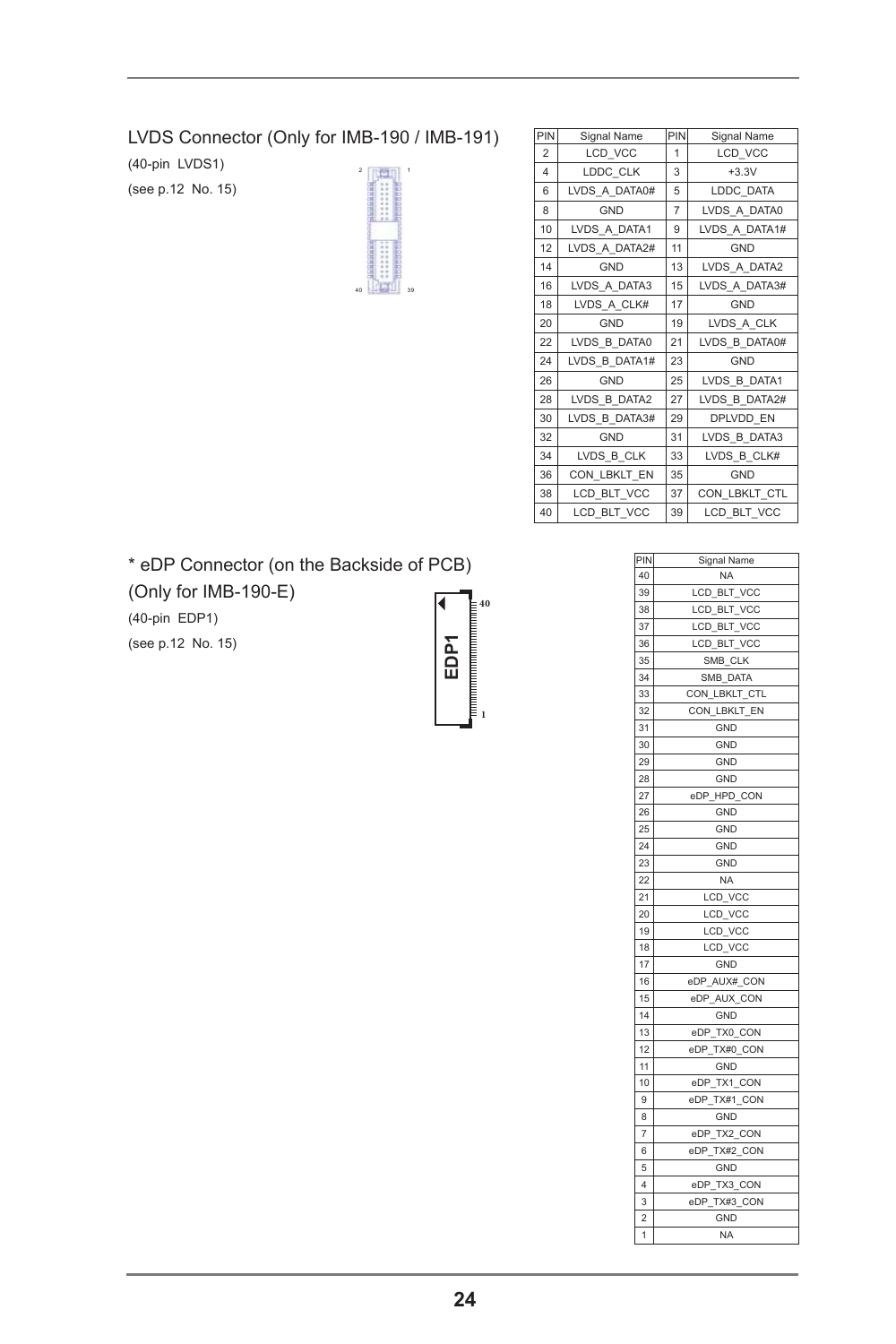#### SATA Power Output Connector **Please Connection** Please connect a SATA

(see p.12 No. 32)



 $(SATA_PWR1)$  power cable to this connector.

#### 3W Audio AMP Output Wafer

(4-pin SPEAKER1)

(see p.12 No. 25)



| <b>PIN</b> | Signal<br>Name | PIN | Signal<br>Name    | Signal<br>Name | PIN | Signal<br>Name |
|------------|----------------|-----|-------------------|----------------|-----|----------------|
|            | SPK R-         |     | SPK <sub>R+</sub> | $SPK1+$        |     | SPK L-         |

#### Buzzer

(2-pin BUZZ2) (see p.12 No. 24)

#### BLT\_CTL1

(8-pin BLT\_CTL1) (see p.12 No. 17)



 $100$ 

| 1                  | PIN            | Signal Name   |
|--------------------|----------------|---------------|
|                    |                | CON LBKLT EN  |
| $\frac{1}{2}$      | $\overline{2}$ | CON LBKLT CTL |
| $_{\circ}^{\circ}$ | 3              | LCD_BLT_VCC   |
|                    | 4              | LCD BLT VCC   |
| Э<br>C             | 5              | <b>GND</b>    |
| $\frac{1}{2}$      | 6              | <b>GND</b>    |
|                    | $\overline{7}$ | GPIO BLT UP   |
|                    | 8              | GPIO BLT DW   |
|                    |                |               |

#### VGA Header (Only for IMB-190 / IMB-191)

(10-pin VGA1)

(see p.12 No. 26)

| PIN | Signal<br>Name      | PIN | Signal<br>Name | PIN | Signal<br>Name | PIN | Signal<br>Name | PIN | Signal<br>Name |
|-----|---------------------|-----|----------------|-----|----------------|-----|----------------|-----|----------------|
|     | 10 <b>IDDC</b> DATA |     | <b>VSYNC</b>   |     | <b>GND</b>     |     | GND            |     | <b>GND</b>     |
| 9   | DDC CLK             |     | <b>HSYNC</b>   |     | <b>BLUE</b>    | c   | <b>GREEN</b>   |     | <b>RED</b>     |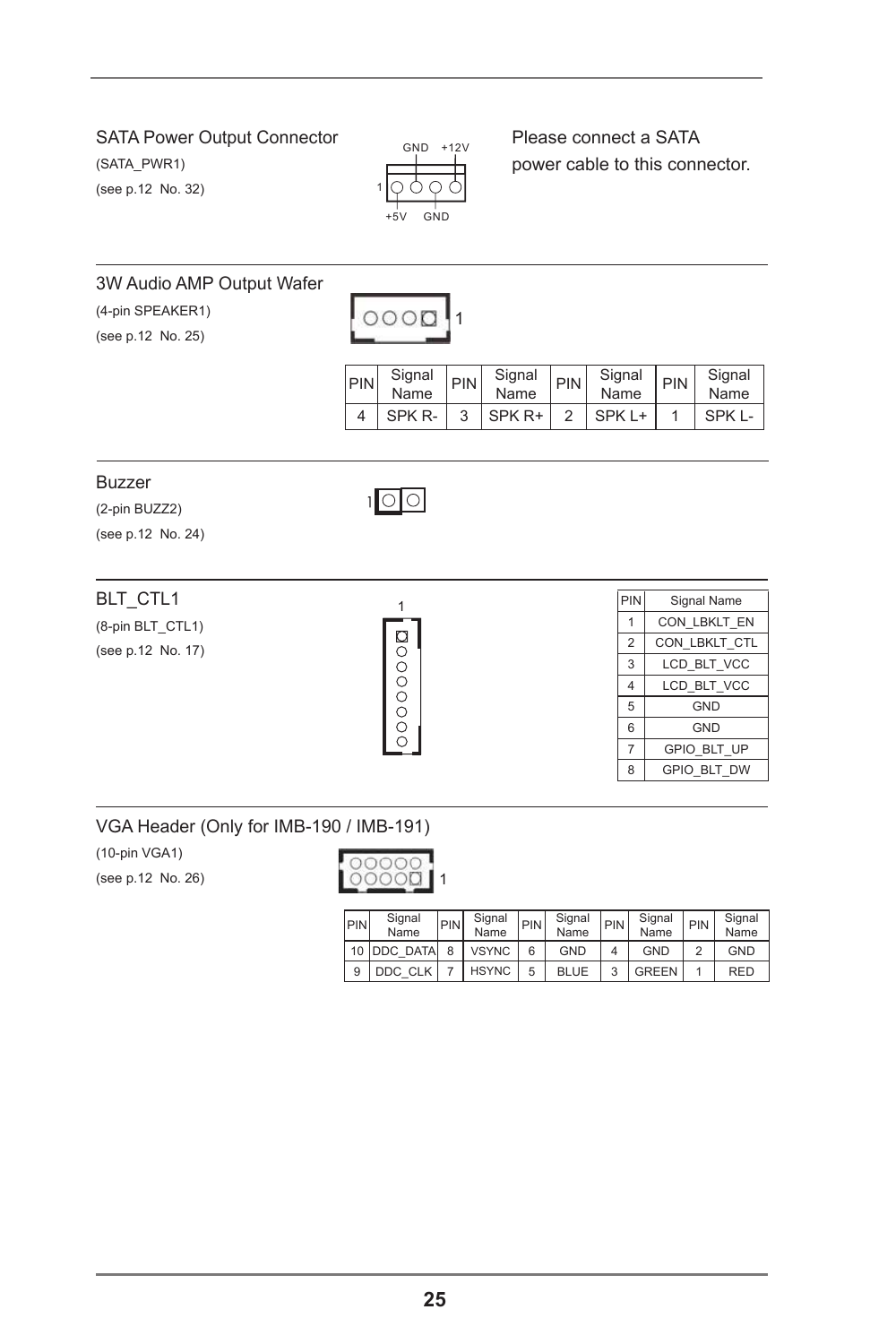## *Chapter 3: UEFI SETUP UTILITY*

#### **3.1 Introduction**

This section explains how to use the UEFI SETUP UTILITY to configure your system. The UEFI chip on the motherboard stores the UEFI SETUP UTILITY. You may run the UEFI SETUP UTILITY when you start up the computer. Please press <F2> or <Del> during the Power-On-Self-Test (POST) to enter the UEFI SETUP UTILITY, otherwise, POST will continue with its test routines.

If you wish to enter the UEFI SETUP UTILITY after POST, restart the system by pressing  $\langle Ct \rangle$  +  $\langle A|t \rangle$  +  $\langle De|t \rangle$  or by pressing the reset button on the system chassis. You may also restart by turning the system off and then back on.



Because the UEFI software is constantly being updated, the following UEFI setup screens and descriptions are for reference purpose only, and they may not exactly match what you see on your screen.

#### **3.1.1 UEFI Menu Bar**

The top of the screen has a menu bar with the following selections:

| <b>Main</b>        | To set up the system time/date information                 |
|--------------------|------------------------------------------------------------|
| <b>Advanced</b>    | To set up the advanced UEFI features                       |
| <b>H/W Monitor</b> | To display current hardware status                         |
| <b>Security</b>    | To set up the security features                            |
| <b>Boot</b>        | To set up the default system device to locate and load the |
|                    | <b>Operating System</b>                                    |
| Exit               | To exit the current screen or the UEFI SETUP UTILITY       |
|                    |                                                            |

Use  $\leftarrow$   $\rightarrow$  key or  $\leftarrow$   $\rightarrow$  key to choose among the selections on the menu bar, and then press <Enter> to get into the sub screen. You can also use the mouse to click your required item.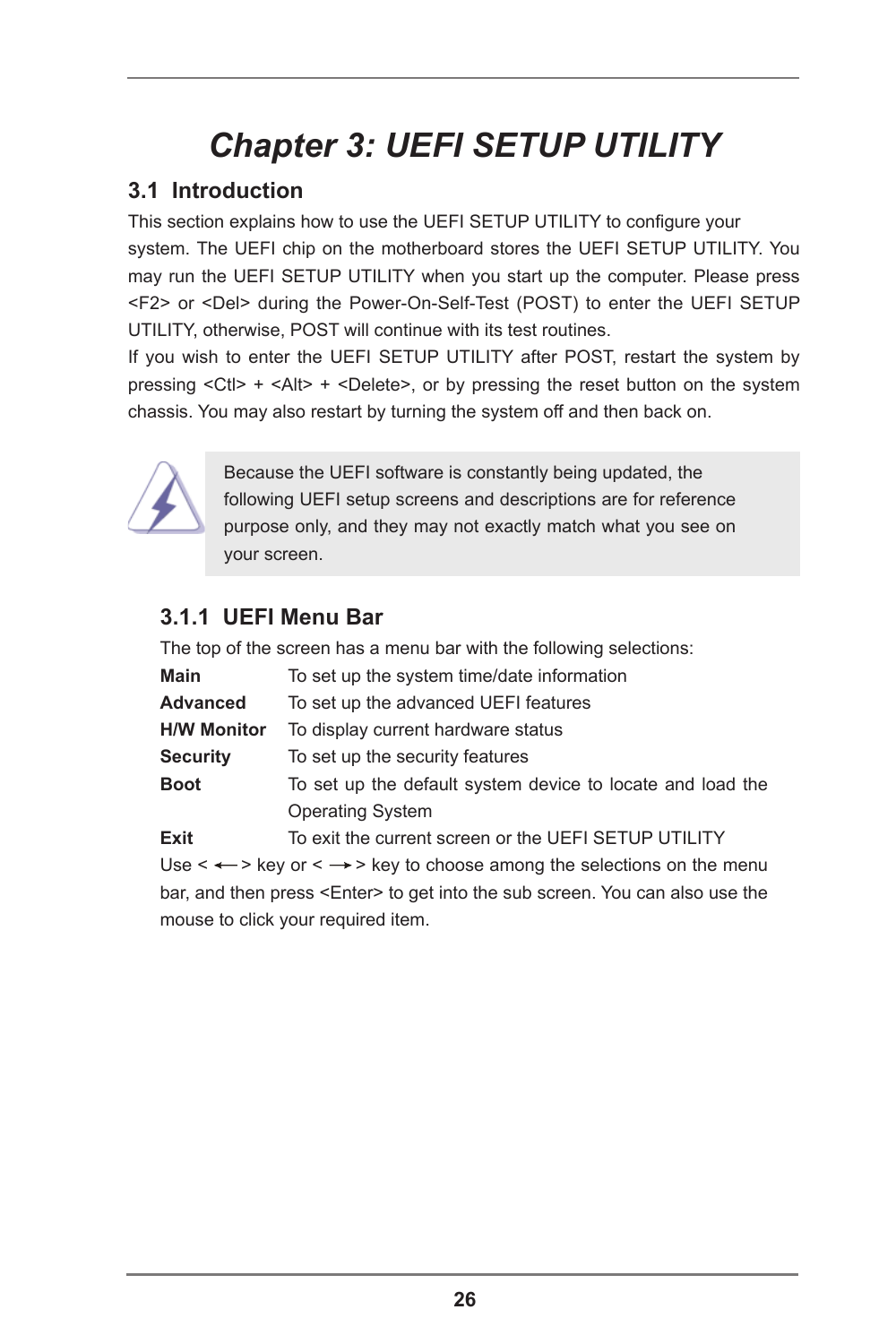#### **3.1.2 Navigation Keys**

Please check the following table for the function description of each navigation key.

| <b>Navigation Key(s)</b>     | <b>Function Description</b>                           |
|------------------------------|-------------------------------------------------------|
| $\leftarrow$ / $\rightarrow$ | Moves cursor left or right to select Screens          |
| $\uparrow$ / $\downarrow$    | Moves cursor up or down to select items               |
| $+$ / $-$                    | To change option for the selected items               |
| <enter></enter>              | To bring up the selected screen                       |
| $<$ F1>                      | To display the General Help Screen                    |
| $<$ F7>                      | Discard changes                                       |
| $<$ F9>                      | To load optimal default values for all the settings   |
| $<$ F10 $>$                  | To save changes and exit the UEFI SETUP UTILITY       |
| $<$ F12>                     | Print screen                                          |
| <esc></esc>                  | To jump to the Exit Screen or exit the current screen |

#### **3.2 Main Screen**

When you enter the UEFI SETUP UTILITY, the Main screen will appear and display the system overview.

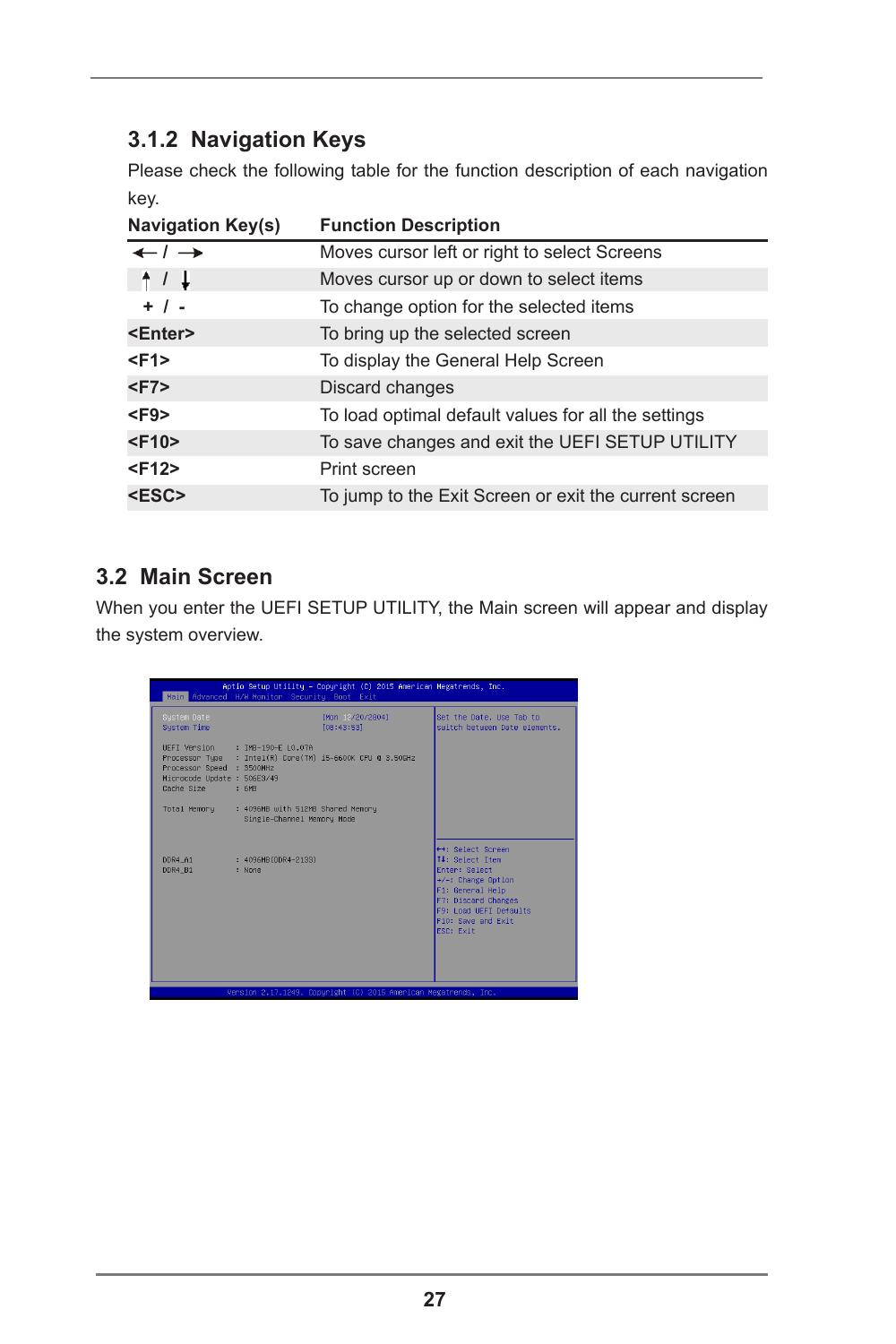#### **3.3 Advanced Screen**

In this section, you may set the configurations for the following items: CPU Configuration, Chipset Configuration, Storage Configuration, AMT Configuration, Super IO Configuration, ACPI Configuration and USB Configuration.



Setting wrong values in this section may cause the system to malfunction.

#### **Instant Flash**

Instant Flash is a UEFI flash utility embedded in Flash ROM. This convenient UEFI update tool allows you to update system UEFI without entering operating systems first like MS-DOS or Windows® . Just launch this tool and save the new UEFI file to your USB flash drive, floppy disk or hard drive, then you can update your UEFI only in a few clicks without preparing an additional floppy diskette or other complicated flash utility. Please be noted that the USB flash drive or hard drive must use FAT32/16/12 file system. If you execute Instant Flash utility, the utility will show the UEFI files and their respective information. Select the proper UEFI file to update your UEFI, and reboot your system after UEFI update process completes.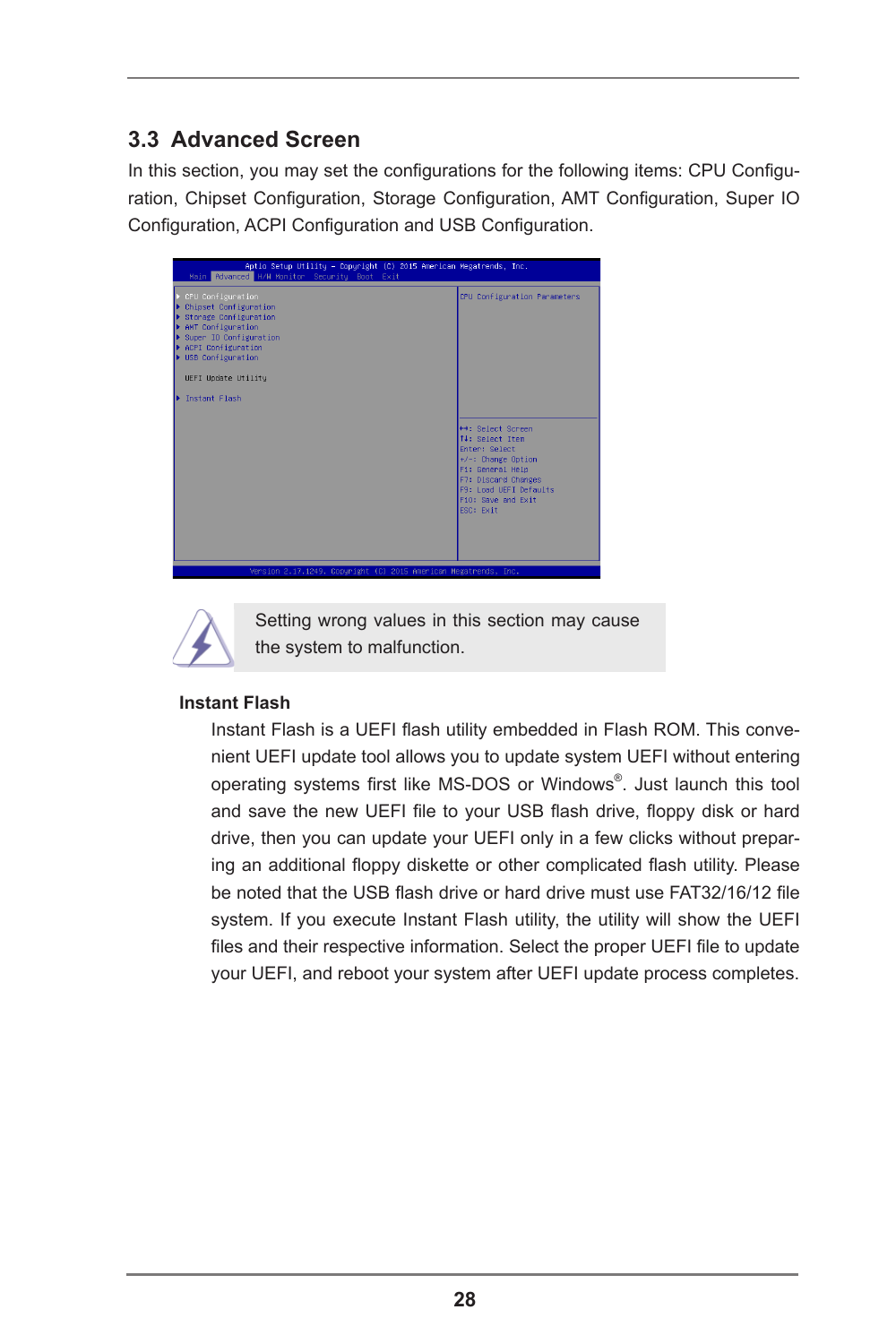### **3.3.1 CPU Configuration**

| Advanced                                                                                                                                                                                                                                                                  |                                                                                                                                            | Aptio Setup Utility - Copyright (C) 2015 American Megatrends, Inc.                                                                                                                         |
|---------------------------------------------------------------------------------------------------------------------------------------------------------------------------------------------------------------------------------------------------------------------------|--------------------------------------------------------------------------------------------------------------------------------------------|--------------------------------------------------------------------------------------------------------------------------------------------------------------------------------------------|
| Tntel(R) Core(TM) {5-6600K CPU @ 3.506Hz<br>Microcode Revision<br>Max CPU Speed<br>Min CPU Speed<br>Processor Cores<br>Active Processor Cores<br>CPU C States Support<br>Enhanced Halt State(C1E)<br>CPU C3 State Support<br>CPU C6 State Support<br>CPU C7 State Support | 506E3 49<br>3500 NHz<br>800 NH <sub>2</sub><br>4<br>fall1<br>[Enabled]<br><b>TAuto1</b><br><b>TAuto1</b><br><b>TAUtol</b><br><b>FAuto1</b> | Select the number of cores to<br>enable in each processor<br>package.                                                                                                                      |
| Package C State Support<br>Intel SpeedStep Technology<br>Intel Turbo Boost Technology<br>CPU Thermal Throttling<br>No-Execute Memory Protection<br>Intel Virtualization Technology<br>Handwane Prefetcher<br>Adjacent Cache Line Prefetch                                 | [Enabled]<br>[Enabled]<br>[Enabled]<br>[Enabled]<br>[Enabled]<br>[Enabled]<br>[Enabled]<br>[Enabled]                                       | ++: Select Screen<br>14: Select Item<br>Enter: Select<br>+/-: Change Option<br>F1: General Help<br>F7: Discard Changes<br>F9: Load UEFI Defaults<br>F10: Save and Exit<br><b>ESC: Exit</b> |

#### **Active Processor Cores**

Select the number of cores to enable in each processor package.

#### **CPU C States Support**

Enable CPU C States Support for power saving. It is recommended to keep C3, C6 and C7 all enabled for better power saving.

#### **Enhanced Halt State (C1E)**

Enable Enhanced Halt State (C1E) for lower power consumption.

#### **CPU C3 State Support**

Enable C3 sleep state for lower power consumption.

#### **CPU C6 State Support**

Enable C6 deep sleep state for lower power consumption.

#### **CPU C7 State Support**

Enable C7 deep sleep state for lower power consumption.

#### **Package C State Support**

Enable CPU, PCIe, Memory, Graphics C State Support for power saving.

#### **Intel SpeedStep Technology**

Intel SpeedStep technology is Intel's new power saving technology. Processors can switch between multiple frequencies and voltage points to enable power saving. The default value is [Enabled]. Configuration options: [Enabled] and [Disabled]. If you install Windows® 7 / 8 / 8.1 / 10 and want to enable this function, please set this item to [Enabled]. This item will be hidden if the current CPU does not support Intel SpeedStep technology.



Please note that enabling this function may reduce CPU voltage and lead to system stability or compatibility issues with some power supplies. Please set this item to [Disabled] if above issues occur.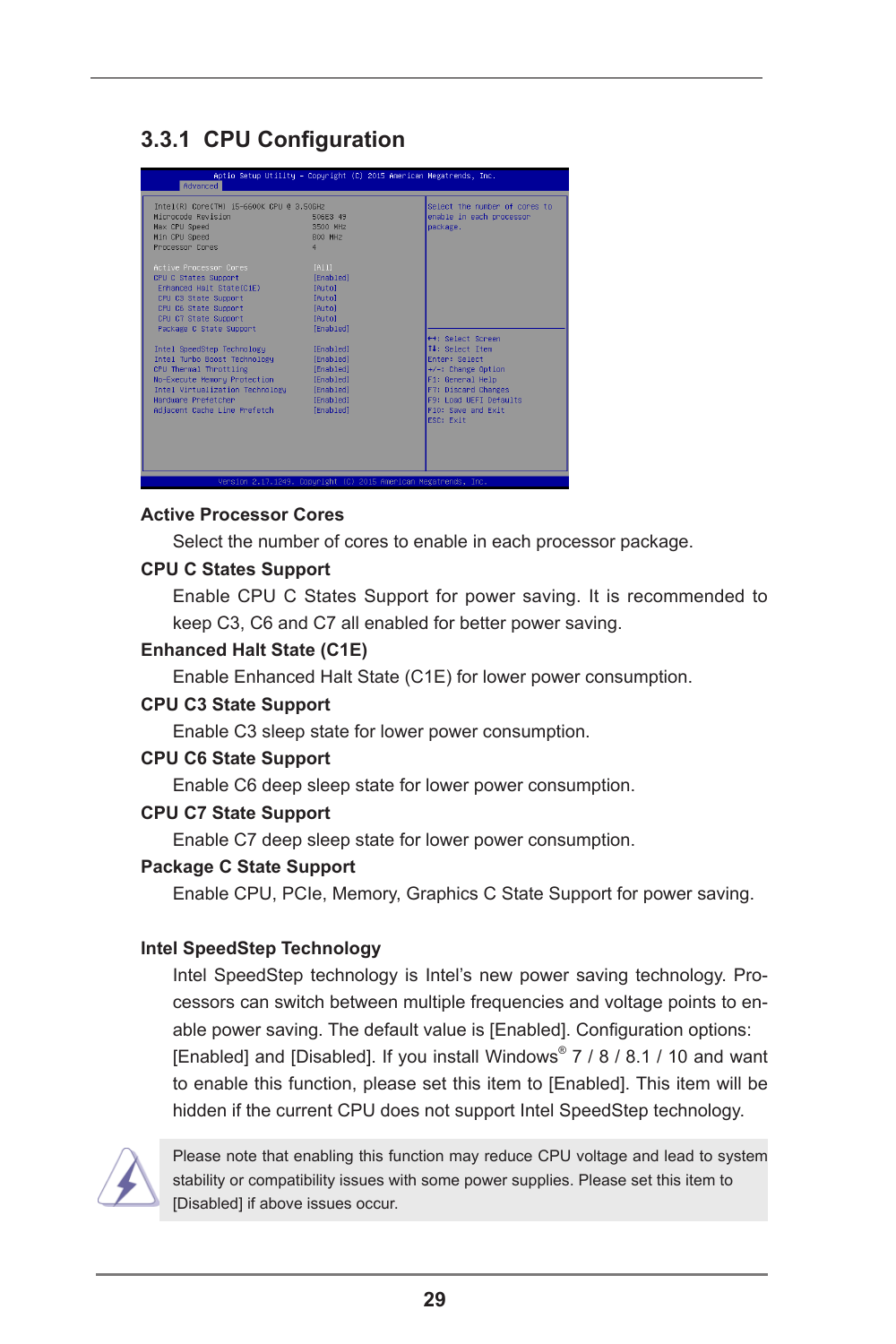#### **Intel Turbo Boost Technology**

Use this item to enable or disable Intel Turbo Boost Mode Technology. Turbo Boost Mode allows processor cores to run faster than marked frequency in specific conditions. The default value is [Enabled].

#### **CPU Thermal Throttling**

You may select [Enabled] to enable CPU internal thermal control mechanism to keep the CPU from overheating.

#### **No-Execute Memory Protection**

No-Execution (NX) Memory Protection Technology is an enhancement to the IA-32 Intel Architecture. An IA-32 processor with "No Execute (NX) Memory Protection" can prevent data pages from being used by malicious software to execute codes. This option will be hidden if the current CPU does not support No-Excute Memory Protection.

#### **Intel Virtualization Technology**

When this option is set to [Enabled], a VMM (Virtual Machine Architecture) can utilize the additional hardware capabilities provided by Vanderpool Technology. This option will be hidden if the installed CPU does not support Intel Virtualization Technology.

#### **Hardware Prefetcher**

Use this item to turn on/off the MLC streamer prefetcher.

#### **Adjacent Cache Line Prefetch**

Use this item to turn on/off prefetching of adjacent cache lines.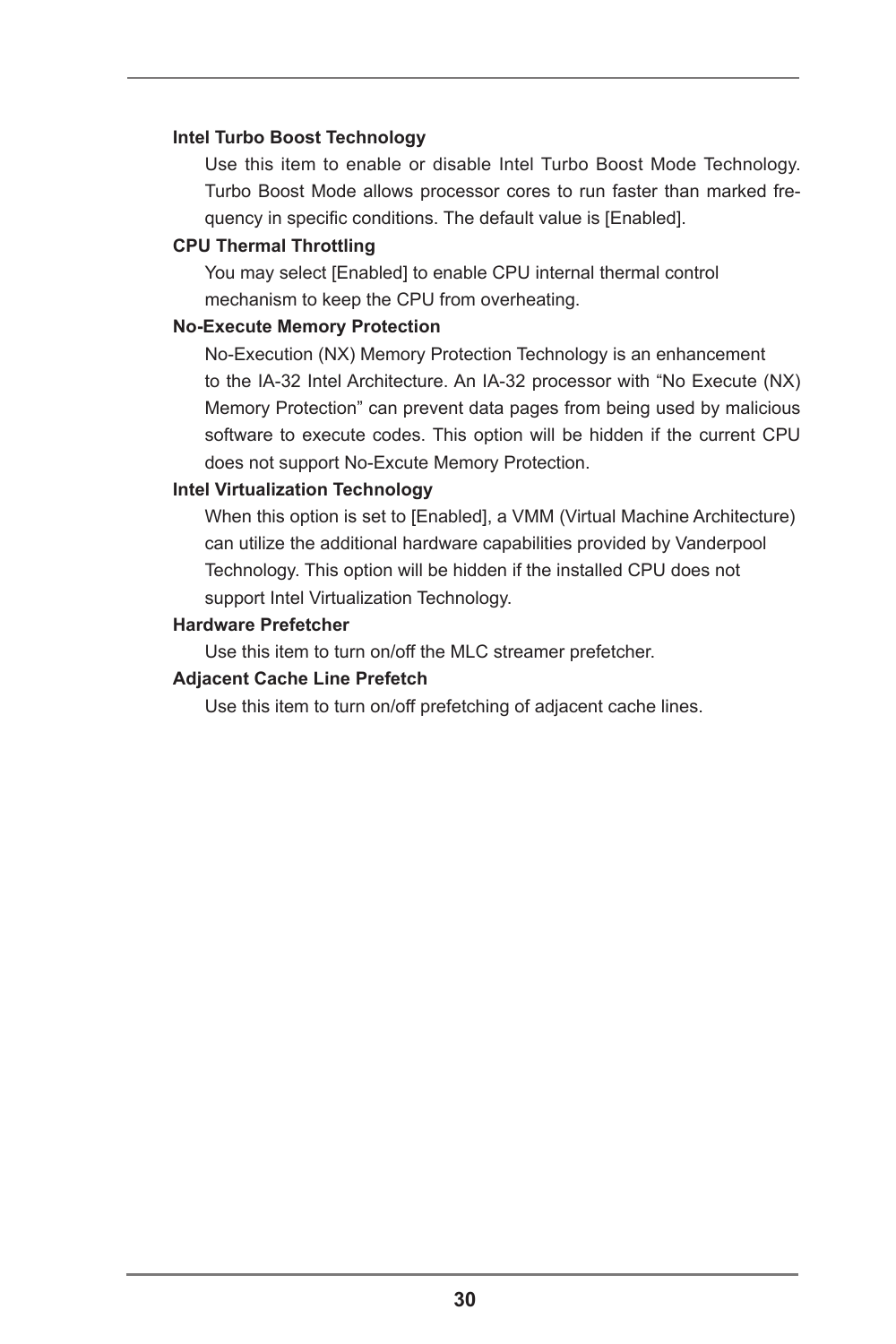### **3.3.2 Chipset Configuration**

| <b>HE FM Version</b><br>VT-d'Capability                                                        | 11.0.0.1180<br><b>Ilupported</b>                                          | Select a primary Min.                                                                                                                                                                            |
|------------------------------------------------------------------------------------------------|---------------------------------------------------------------------------|--------------------------------------------------------------------------------------------------------------------------------------------------------------------------------------------------|
| Mrimery Graphics Adapter<br>Top Of Lower usable Dram<br><b>VT+d</b><br><b>ROTE: Link Speed</b> | <b>IPCI</b> : Express1<br><b>EDungale3</b><br>[Enabled]<br><b>EQUITOR</b> | Hit Delect Screen<br><b>Il-Select Stem</b><br>Enter: Select<br>+/-: Change Option<br>Fit General Help<br>#3: Discard Changes<br>For Load USF1 Defaults<br>F10: Save and Ekit<br><b>ESET Exit</b> |
| <b>Illiner Henry</b><br>SUPER Must L-Monstron                                                  | [Auto]<br>IDissbled]                                                      |                                                                                                                                                                                                  |
| Drittcard LANT<br><b>Unboard LANZ</b>                                                          | tEnabled!<br><b>EEnab (ed)</b>                                            |                                                                                                                                                                                                  |
| Orboard HD Autio<br><b>Front Panel</b>                                                         | (Auto)<br><b>ERRED LINE</b>                                               |                                                                                                                                                                                                  |
| <b>Beng Clevel</b>                                                                             | IDisabled)                                                                |                                                                                                                                                                                                  |
| wDR Panel Bocklinn Brightneit<br>Frimary IGFX Coot Display                                     | Elevel-51<br>[VBIOS Betault]                                              |                                                                                                                                                                                                  |

#### **Primary Graphics Adapter**

This allows you to select [Onboard] or [PCI Express] as the boot graphic adapter priority. The default value is [PCI Express].

#### **Top of Lower usable DRAM**

Set the maximum value of TOLUD. Set this item to Dynamic to allow TOLUD to adjust automatically based on the largest MMIO length of the installed graphic controller.

#### **VT-d**

Use this to enable or disable Intel® VT-d technology (Intel® Virtualization Technology for Directed I/O). The default value of this feature is [Disabled].

#### **PCIE1 Link Speed**

Select the link speed for PCIE1.

#### **Share Memory**

 Configure the size of memory that is allocated to the integrated graphics processor when the system boots up.

#### **IGPU Multi-Moniter**

 Select disable to disable the integrated graphics when an external graphics card is installed. Select enable to keep the integrated graphics enabled at all times.

#### **Onboard LAN1**

This allows you to enable or disable the Onboard LAN1 feature.

#### **Onboard LAN2**

This allows you to enable or disable the Onboard LAN2 feature.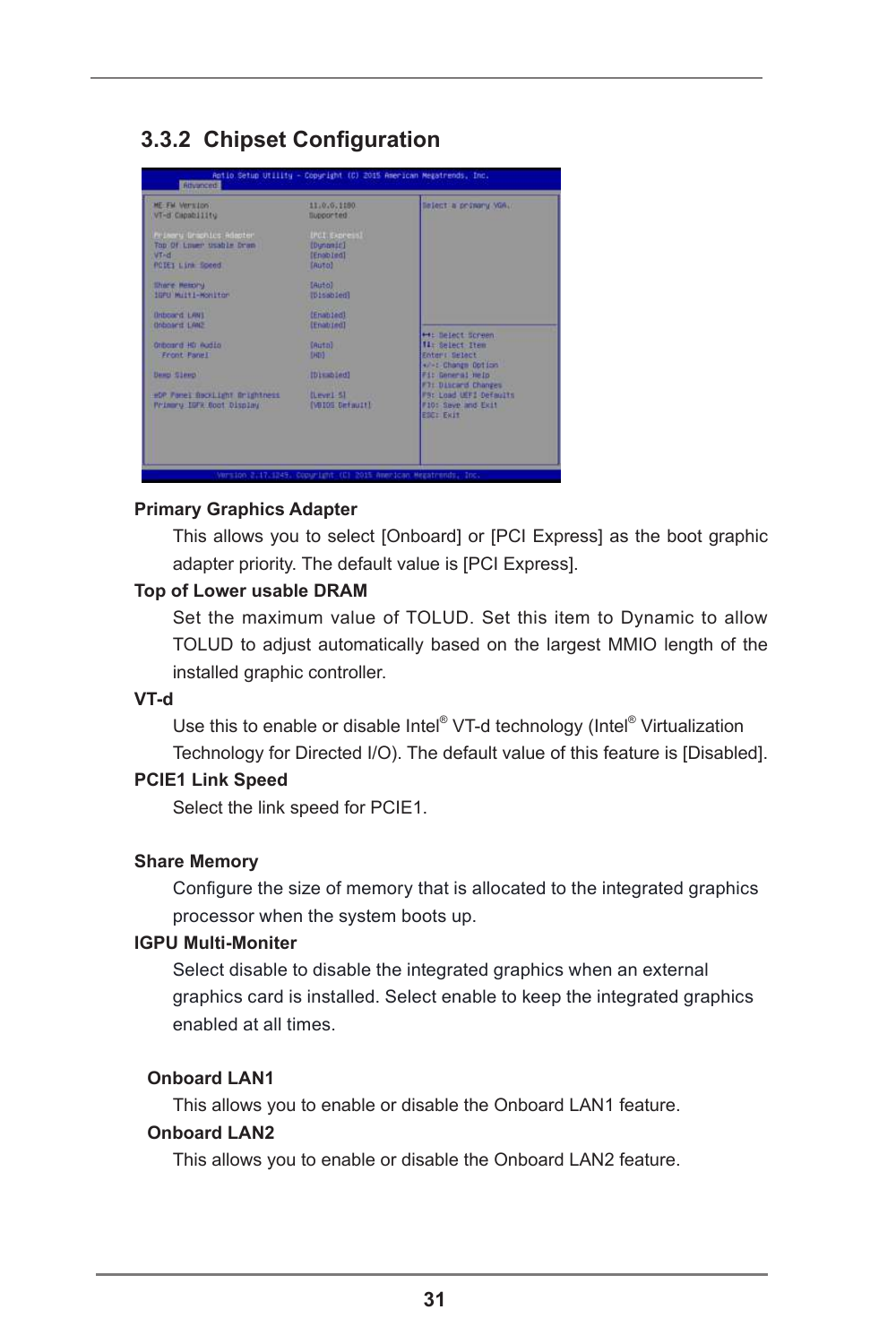#### **Onboard HD Audio**

Select [Auto], [Enabled] or [Disabled] for the onboard HD Audio feature. If you select [Auto], the onboard HD Audio will be disabled when PCI Sound Card is plugged.

#### **Front Panel**

Select [HD] or [AC 97] for the onboard HD Audio Front Panel.

#### **Deep Sleep**

Mobile platforms support Deep S4/S5 in DC only and desktop platforms support Deep S4/S5 in AC only. The default value is [Disabled].

#### **eDP Panel BackLight Brightness**

The default value is [Level 5].

#### **Primary IGFX Boot Display**

Use this to select primary internal graphics boot display. The default value is [VBIOS Default].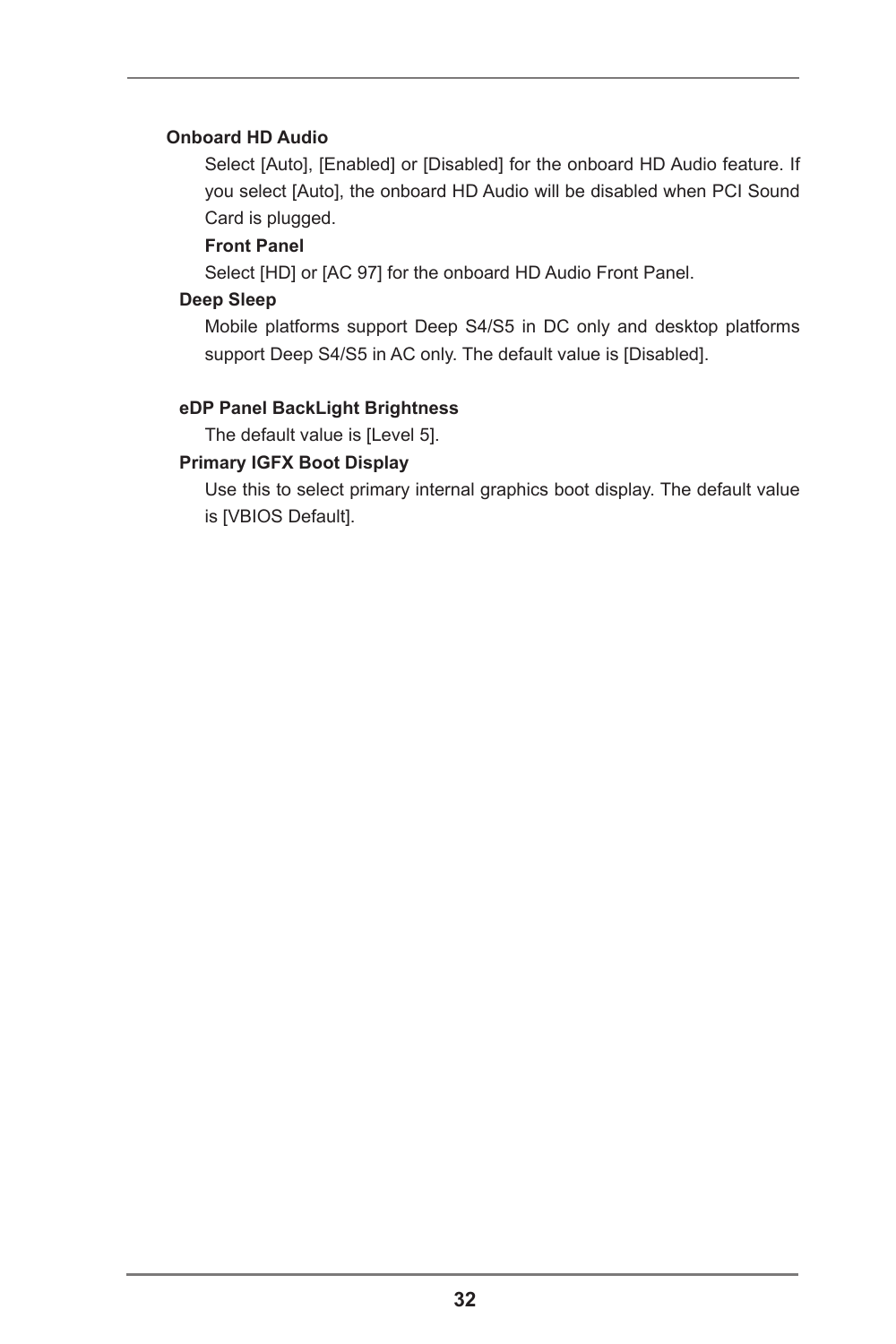#### **3.3.3 Storage Configuration**



#### **SATA Controller(s)**

Use this item to enable or disable the SATA Controller feature.

#### **SATA Mode Selection**

Use this to select SATA mode. The default value is [AHCI Mode].



AHCI (Advanced Host Controller Interface) supports NCQ and other new features that will improve SATA disk performance but IDE mode does not have these advantages.

#### **SATA Aggressive Link Power Management**

Use this item to configure SATA Aggressive Link Power Management.

#### **Hard Disk S.M.A.R.T.**

Use this item to enable or disable the S.M.A.R.T. (Self-Monitoring, Analysis, and Reporting Technology) feature. Configuration options: [Disabled] and [Enabled].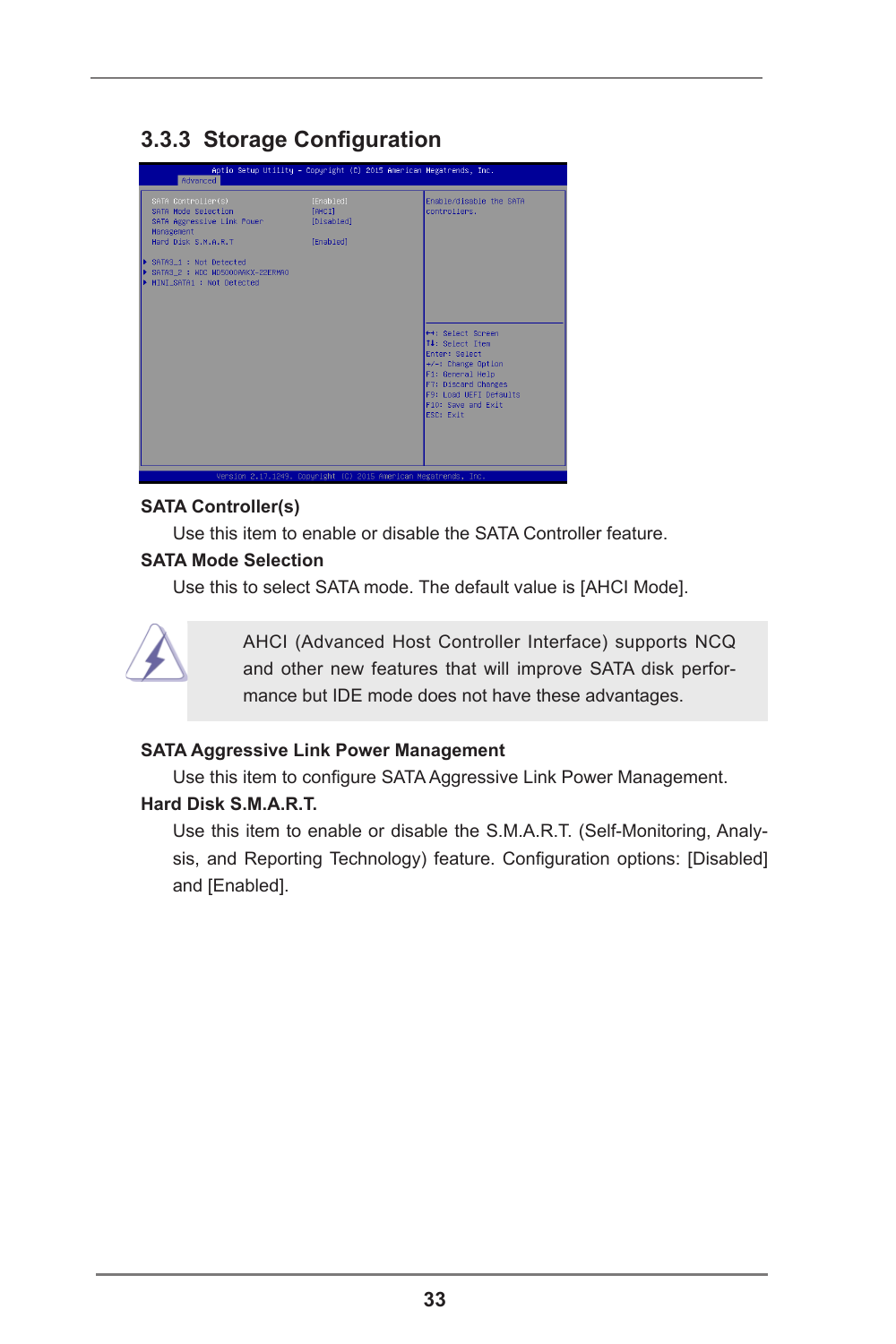#### **3.3.4 AMT Technology**

| THA' INT<br>DIOD Huthey Pressed<br>HETH Selection Screen<br>Hide Un-Configure ME Confirmation<br><b>Protect</b><br><b>MERK Debug Message Dutput</b><br><b>Un-Conf Egune ME</b><br>And Walt Timer<br><b>ATT</b><br><b>Activate Remote Augistance Process</b><br><b>USB Contigure</b><br><b>PET Progress</b><br>ANT CIRA TIMOUT | IEnabiedi<br>TDisabledT<br>EDisabieci<br><b>IDIsabled</b><br><b>IDisminal</b><br><b>IDismind</b><br>ö<br>[Enab ted]<br>TD15abled]<br>(Enabled)<br><b>Enabled</b><br>۰ | Enable/Disable Intel (A)<br>Active Management Technology<br>5100 Extension.<br>Note : LANT H/W is sloops<br>enabled, and a strategic and<br>This option just controls the<br>BING extension execution.<br>If enabled, this requires<br>additional firmure in the SPI<br>device |
|-------------------------------------------------------------------------------------------------------------------------------------------------------------------------------------------------------------------------------------------------------------------------------------------------------------------------------|-----------------------------------------------------------------------------------------------------------------------------------------------------------------------|--------------------------------------------------------------------------------------------------------------------------------------------------------------------------------------------------------------------------------------------------------------------------------|
|                                                                                                                                                                                                                                                                                                                               |                                                                                                                                                                       | Hit Belect Screen<br><b>NA+ Select Stem</b><br>Entert Select:<br>+/-1 Change Option<br>Fit General Help<br>#3: Discard Changes<br>For Load USFI Defaults<br>F10: Save and Ekit<br><b>ESET Exit</b>                                                                             |

#### **Intel AMT**

Use this to enable or disable Intel(R) Active Management Technology BIOS Extension. The default is [Enabled].

#### **BIOS Hotkey Pressed**

Use this to enable or disable BIOS hotkey press. The default is [Disabled].

#### **MEBx Selection Screen**

Use this to enable or disable MEBx Selection Screen. The default is [Disabled].

#### **Hide Un-Configure ME Confirmation**

Hide Un-Configure ME without password confirmation prompt. The default is [Disabled].

#### **MEBx Debug Message Output**

Use this to enable or disable MEBx Debug Message Output. The default is [Disabled].

#### **Un-Configure ME**

Un-Configure ME without password. The default is [Disabled].

#### **Amt Wait Timer**

Set timer to wait before sending ASF\_GET\_BOOT\_OPTIONS.

#### **Disable ME**

Set ME to Soft Temporary Disabled. The default is [Disabled].

#### **ASF**

Use this to enable or disable Alert Specification Format. The default is [Enabled].

#### **Activate Remote Assistance Process**

Trigger CIRA boot. The default is [Disabled].

#### **USB Configure**

Use this to enable or disable USB Configure function. The default is [Enabled].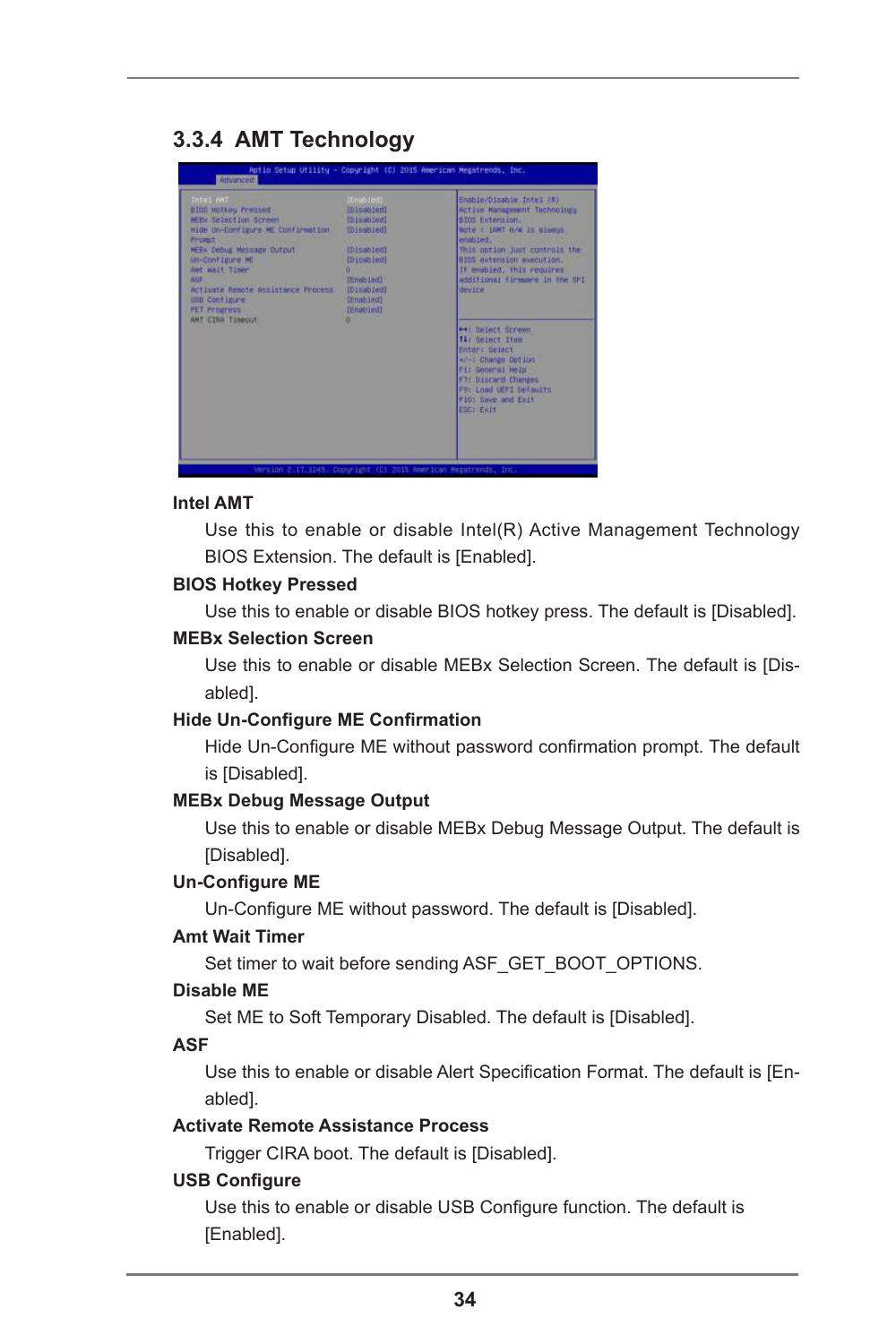#### **PET Progress**

User can enable or disable PET Events progress to receive PET events or not. The default is [Enabled].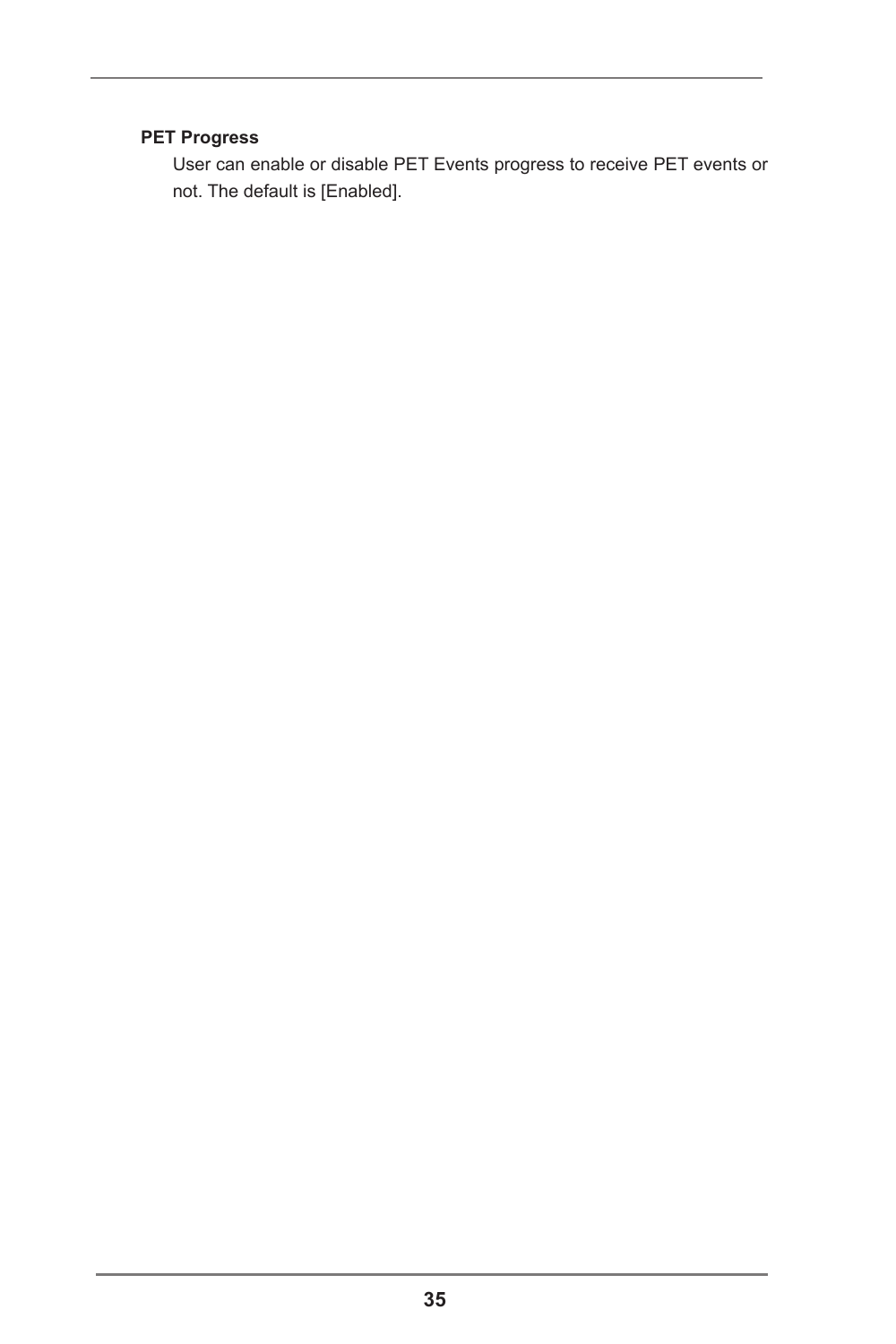### **3.3.5 Super IO Configuration**



#### **COM1 Configuration**

Use this to set parameters of COM1. Select COM1 port type: [RS232], [RS422] or [RS485].

#### **COM2 Configuration**

Use this to set parameters of COM2. Select COM2 port type: [RS232], [RS422] or [RS485].

#### **COM3 Configuration**

Use this to set parameters of COM3.

#### **COM4 Configuration**

Use this to set parameters of COM4.

#### **Watchdog Configuration**

Use this to set the Watch Dog Timer.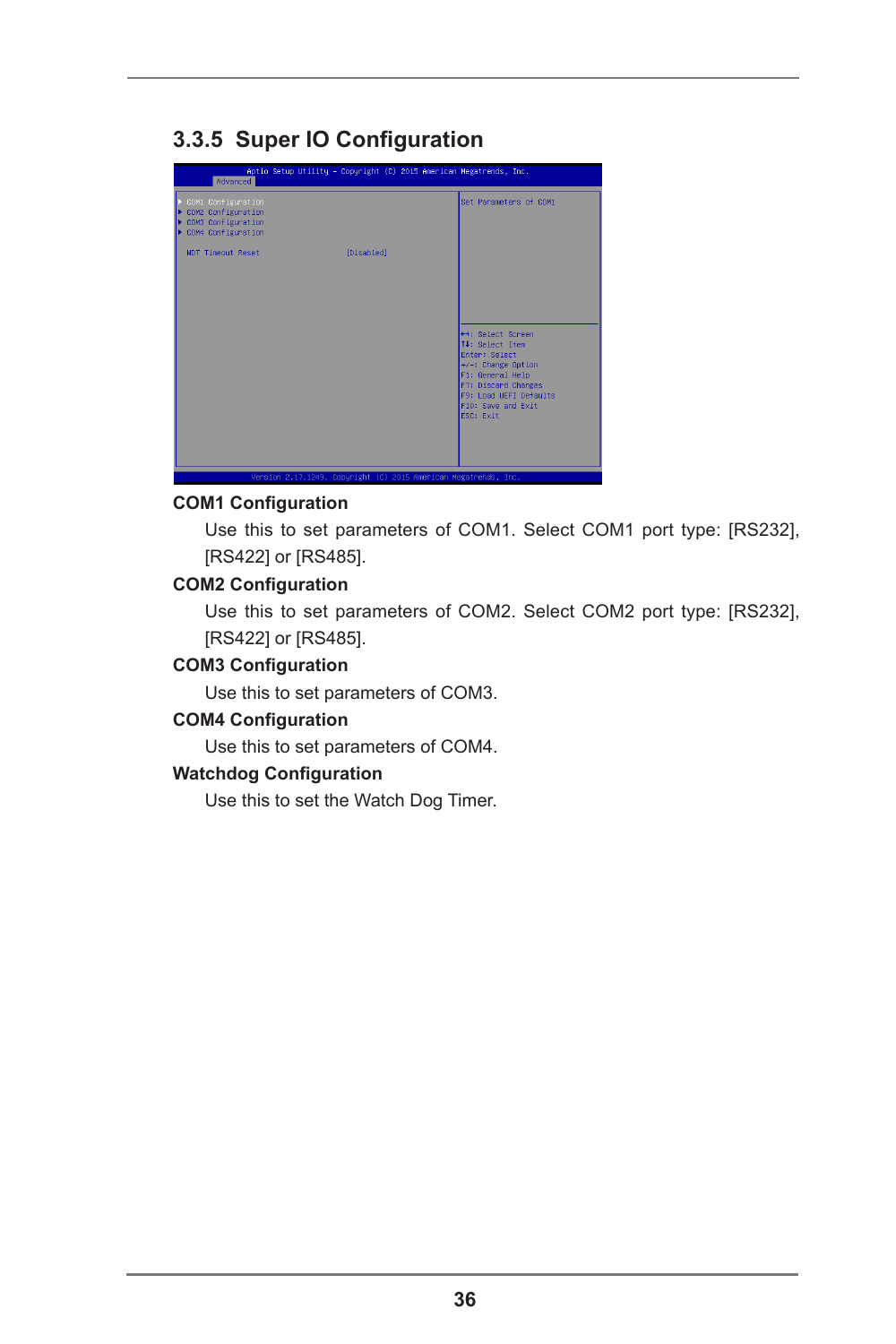### **3.3.6 ACPI Configuration**



#### **Suspend to RAM**

Use this item to select whether to auto-detect or disable the Suspend-to-RAM feature. Select [Auto] will enable this feature if the OS supports it.

#### **ACPI HPET Table**

Use this item to enable or disable ACPI HPET Table. The default value is [Enabled]. Please set this option to [Enabled] if you plan to use this motherboard to submit Windows® certification.

#### **PCIE Devices Power On**

Use this item to enable or disable PCIE devices to turn on the system from the power-soft-off mode.

#### **RTC Alarm Power On**

Use this item to enable or disable RTC (Real Time Clock) to power on the system.

#### **USB Keyboard/Remote Power On**

Use this item to enable or disable USB Keyboard/Remote to power on the system.

#### **USB Mouse Power On**

Use this item to enable or disable USB Mouse to power on the system.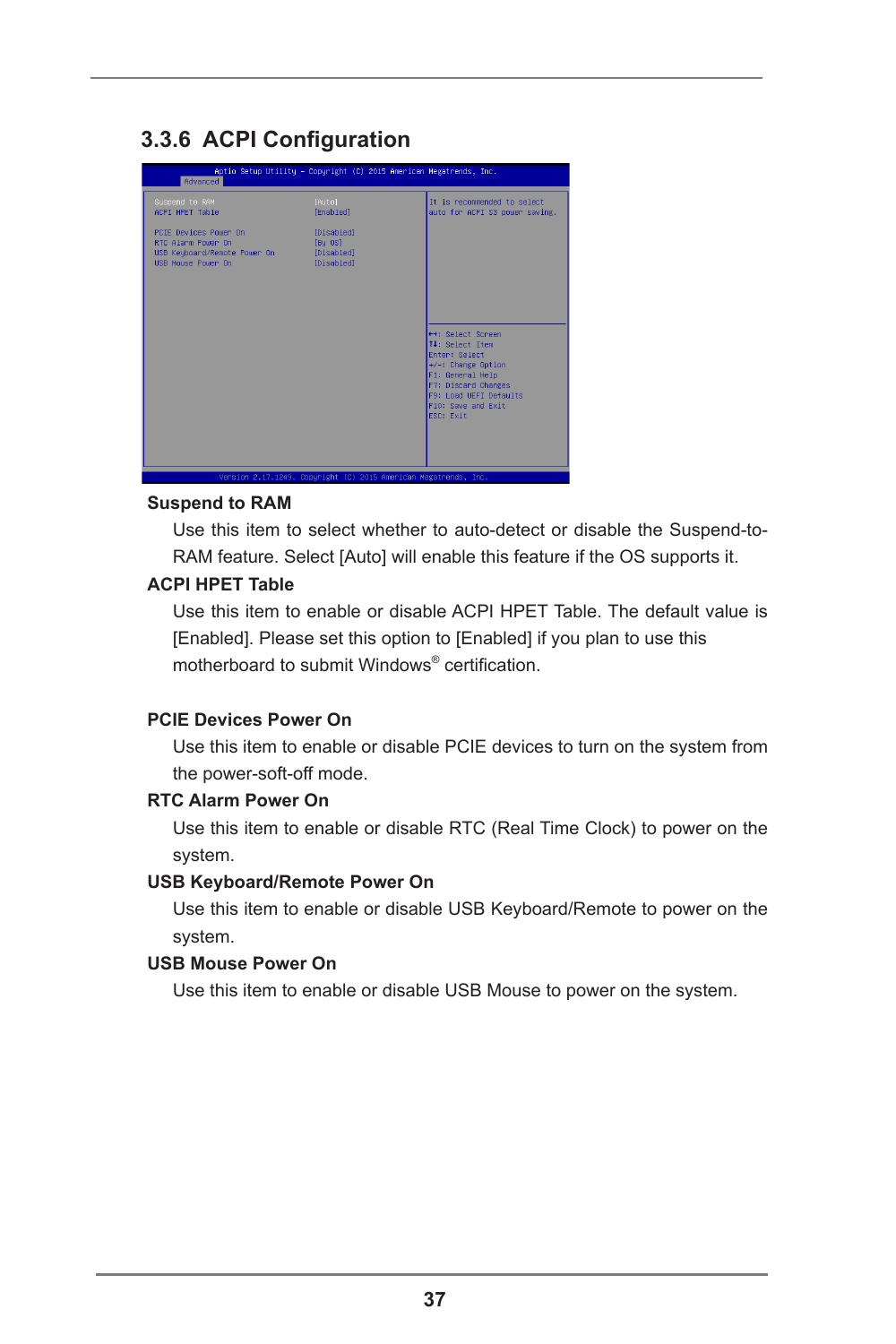### **3.3.7 USB Configuration**



#### **Legacy USB Support**

Use this option to select legacy support for USB devices. There are four configuration options: [Enabled], [Auto] and [UEFI Setup Only]. The default value is [Enabled]. Please refer to below descriptions for the details of these four options:

[Enabled] - Enables support for legacy USB.

[Auto] - Enables legacy support if USB devices are connected.

[UEFI Setup Only] - USB devices are allowed to use only under UEFI setup and Windows / Linux OS.

#### **PS/2 Simulator**

Enable this item for the complete USB keyboard legacy support for non-USB aware operating system.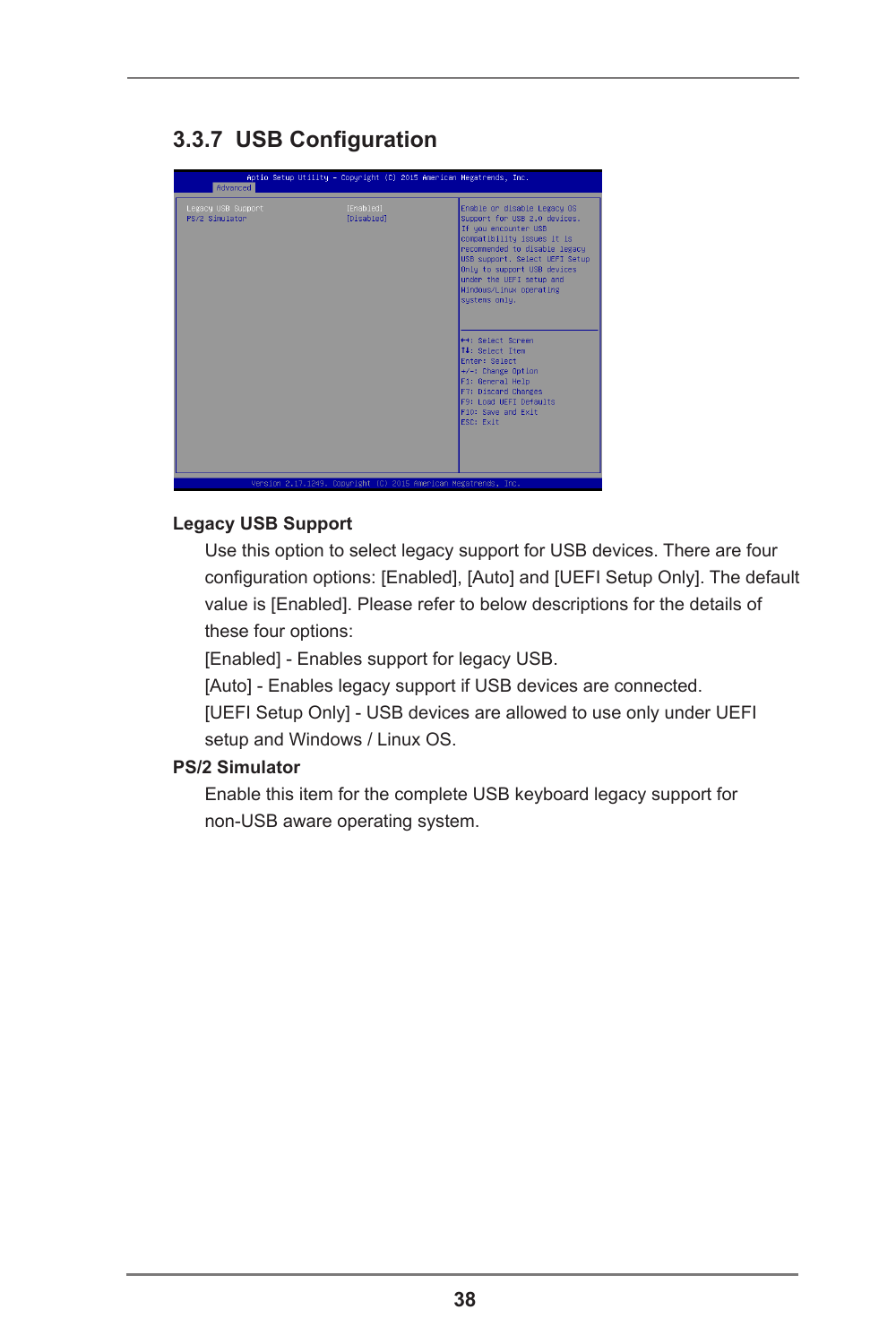#### **3.4 Hardware Health Event Monitoring Screen**

In this section, it allows you to monitor the status of the hardware on your system, including the parameters of the CPU temperature, motherboard temperature, CPU fan speed, chassis fan speed, and the critical voltage.

| Main Advanced H/H Monitor Security Boot Exit                                             | Aotio Setup Utility - Copyright (C) 2015 American Megatrends, Inc. |                                                                                                                                                                                     |
|------------------------------------------------------------------------------------------|--------------------------------------------------------------------|-------------------------------------------------------------------------------------------------------------------------------------------------------------------------------------|
| Hardware Health Event Monitoring                                                         |                                                                    | Quiet Ean Eunction Control                                                                                                                                                          |
| CPU Temperature<br>M/B Temperature                                                       | $: +49.0 °C$<br>: 437.5 °C                                         |                                                                                                                                                                                     |
| CPU FAN1 Speed<br>CHA FAN1 Speed                                                         | : 2576 RPM<br>: N/A                                                |                                                                                                                                                                                     |
| VCORE<br>$+ 3.30V$<br>$+ 5.00V$<br>$+$ VIN                                               | $: +1.064$ V<br>$: +3.360$ V<br>$: +5.136$ V<br>$: +12.160$ V      |                                                                                                                                                                                     |
| CPU_FAN1 Setting<br>CHA_FAN1 Setting<br>Case Open Feature<br>Over Temperature Protection | [Full On]<br>[Full On]<br><b>[Disabled]</b><br>[Enab1ed]           | ++: Select Screen<br>14: Select Item<br>Enter: Select<br>+/-: Change Option<br>F1: General Help<br>F7: Discard Changes<br>F9: Load UEFI Defaults<br>F10: Save and Exit<br>ESC: Exit |
|                                                                                          | Version 2.17.1249. Copyright (C) 2015 American Megatrends, Inc.    |                                                                                                                                                                                     |

#### **CPU\_FAN1 Setting**

This allows you to set CPU fan 1's speed. Configuration options: [Full On] and [Automatic Mode]. The default value is [Full On].

#### **CHA\_FAN1 Setting**

This allows you to set chassis fan 1's speed. Configuration options: [Full On] and [Automatic Mode]. The default value is [Full On].

#### **Case Open Feature**

This allows you to enable or disable case open detection feature. The default is value [Disabled].

#### **Clear Status**

This option appears only when the case open has been detected. Use this option to keep or clear the record of previous chassis intrusion status.

#### **Over Temperature Protection**

Use this to enable or disable Over Temperature Protection. The default value is [Enabled].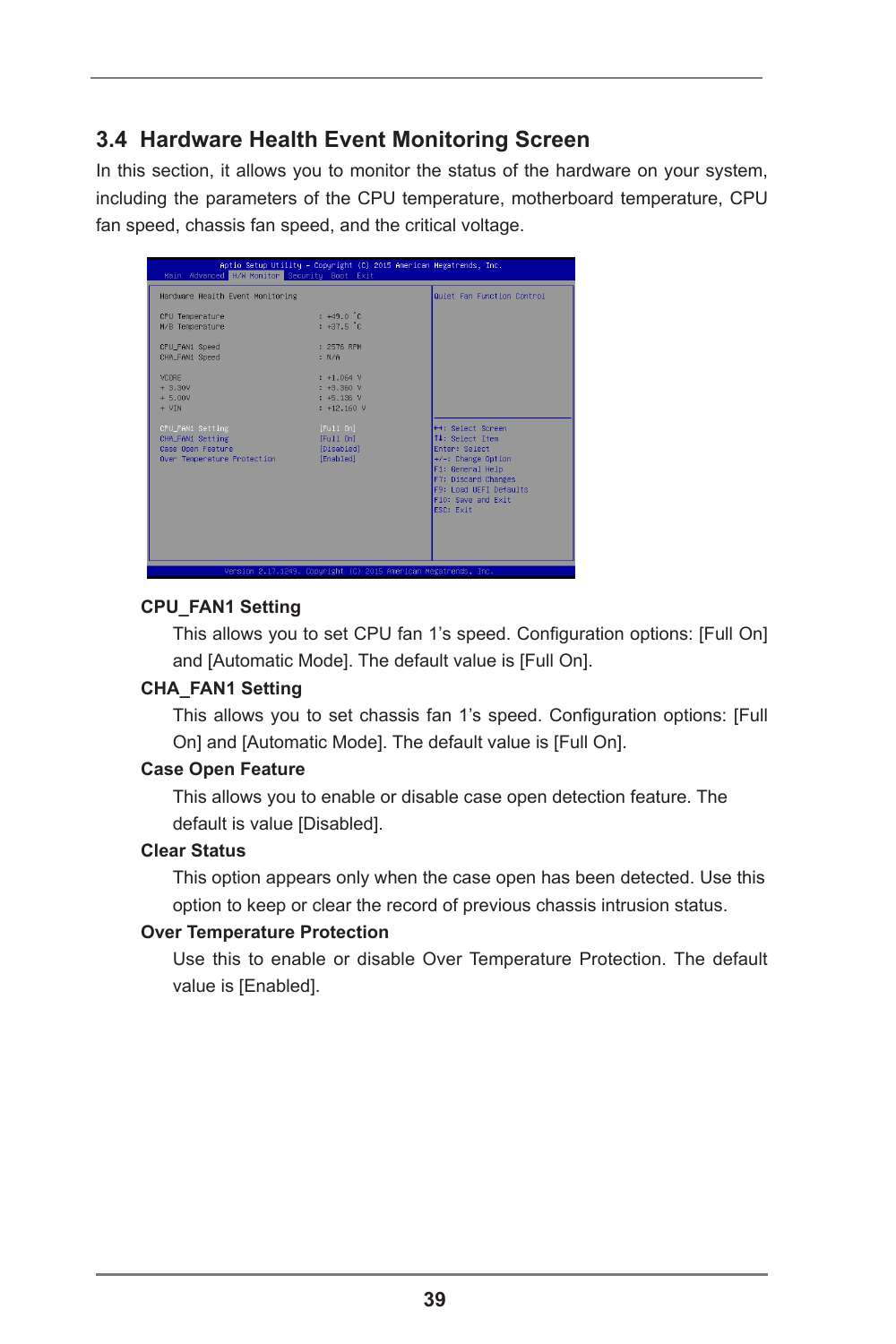#### **3.5 Security Screen**

In this section, you may set, change or clear the supervisor/user password for the system.



#### **Supervisor Password**

Set or change the password for the administrator account. Only the administrator has authority to change the settings in the UEFI Setup Utility. Leave it blank and press enter to remove the password.

#### **User Password**

Set or change the password for the user account. Users are unable to change the settings in the UEFI Setup Utility. Leave it blank and press enter to remove the password.

#### **Secure Boot**

Enable to support Windows 8.1 / 8 Secure Boot.

#### **Intel(R) Platform Trust Technology**

Enable/disable Intel PTT in ME. Disable this option to use discrete TPM Module.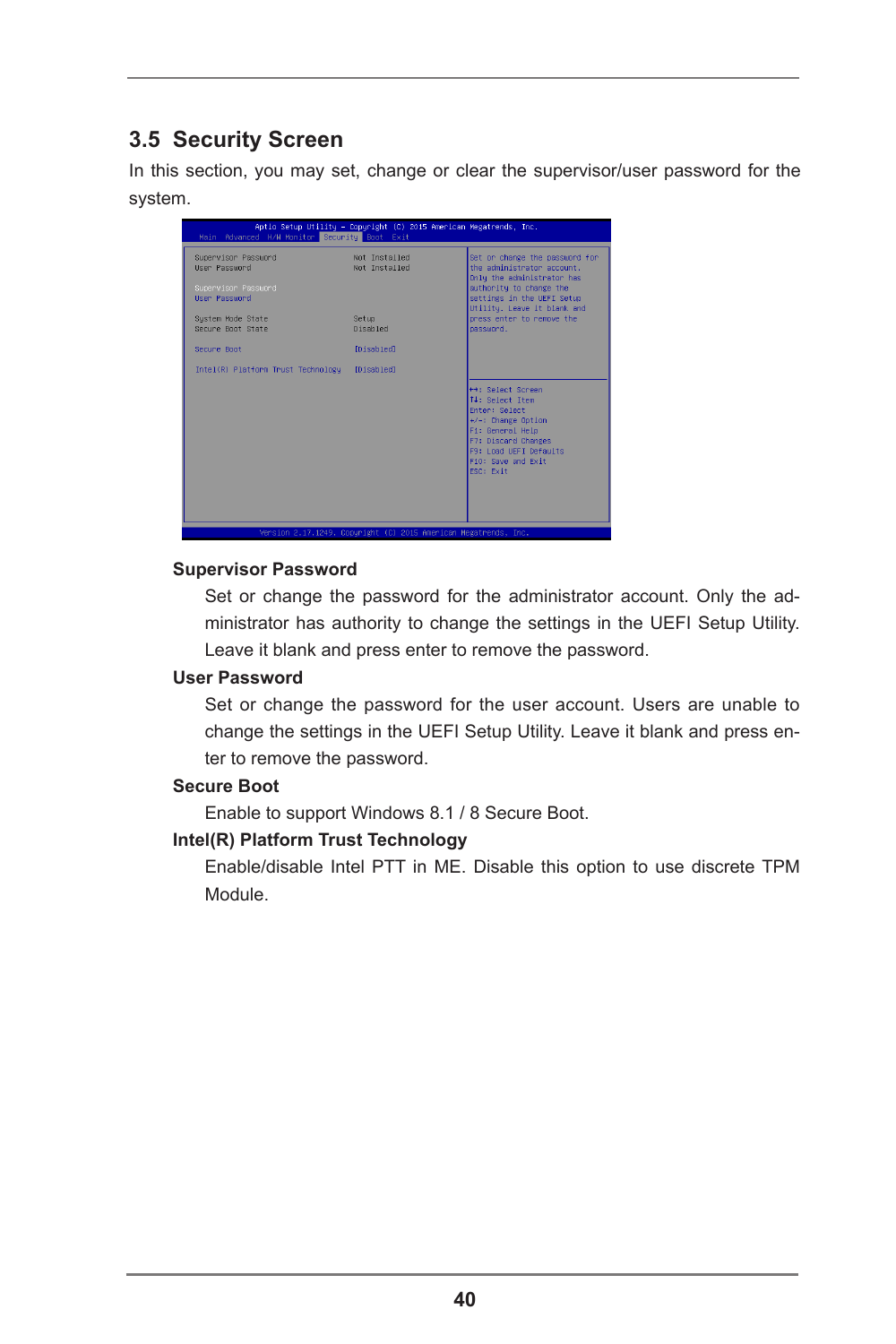#### **3.6 Boot Screen**

In this section, it will display the available devices on your system for you to configure the boot settings and the boot priority.



#### **Boot From Onboard LAN**

Use this item to enable or disable the Boot From Onboard LAN feature.

#### **Setup Prompt Timeout**

This shows the number of seconds to wait for setup activation key. 65535(0XFFFF) means indefinite waiting.

#### **Bootup Num-Lock**

If this item is set to [On], it will automatically activate the Numeric Lock function after boot-up.

#### **Boot Beep**

Select whether the Boot Beep should be turned on or off when the system boots up. Please note that a buzzer is needed.

#### **Full Screen Logo**

Use this item to enable or disable OEM Logo. The default value is [Enabled].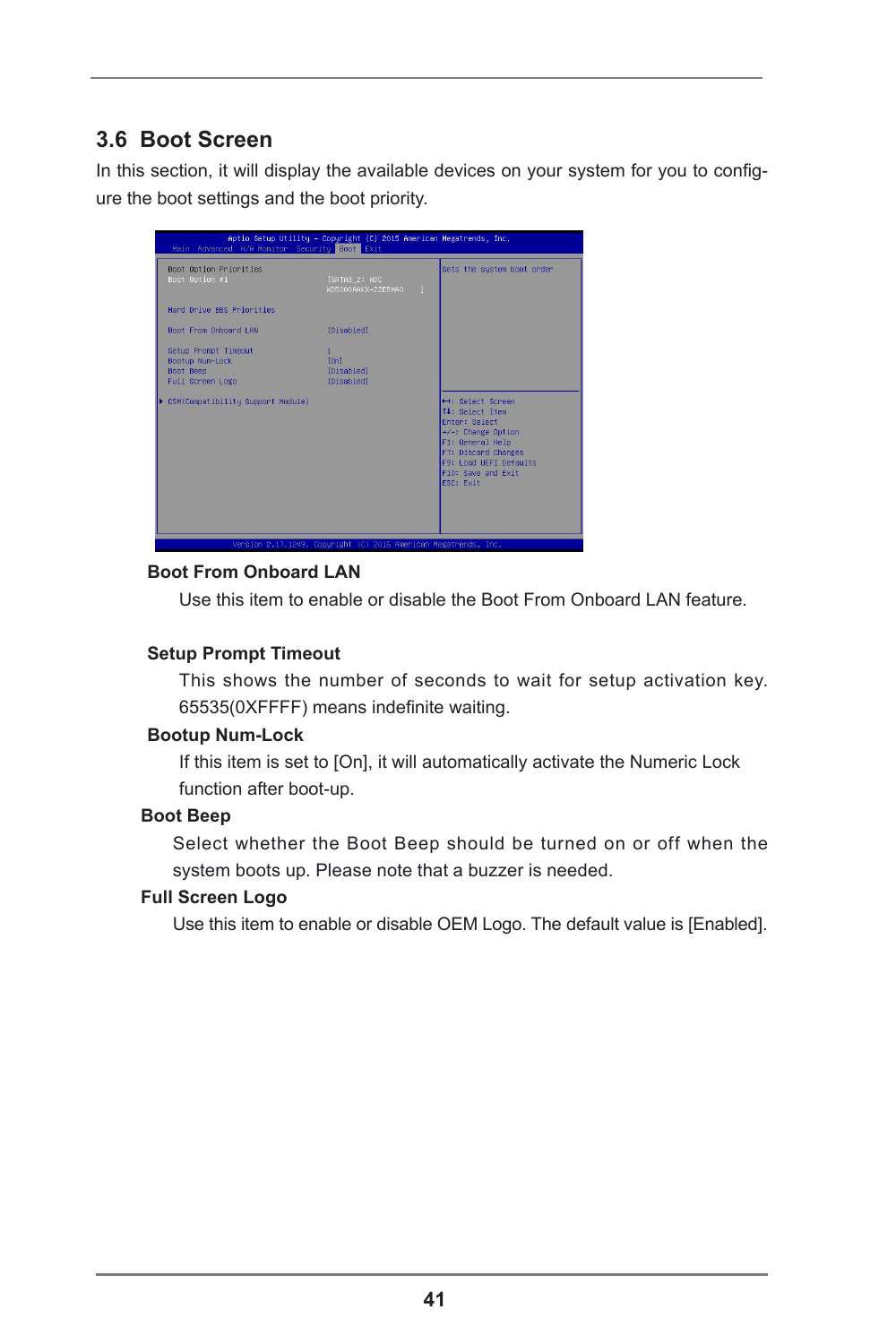#### **CSM (Compatibility Support Module)**

| Aptio Setup Utility - Copyright (C) 2015 American Megatrends, Inc.<br>Boot                        |                                                                 |                                                                                                                                                                                                                     |  |
|---------------------------------------------------------------------------------------------------|-----------------------------------------------------------------|---------------------------------------------------------------------------------------------------------------------------------------------------------------------------------------------------------------------|--|
| <b>CSH</b><br>Launch PXE OpROM Policy<br>Launch Storage OpROM Policy<br>Launch Video OpROM Policy | [Enabled]<br>[Legacy only]<br>[Legacy only]<br>[Legacy only]    | Enable to launch the<br>Compatibility Support Module.<br>If you are using Windows 8 or<br>later versions 64-bit UEFI and<br>all of your devices support<br>UEFI, you may also disable CSM<br>for faster boot speed. |  |
|                                                                                                   |                                                                 | ++: Select Screen<br><b>11:</b> Select Ttem<br>Enter: Select<br>$+\prime -$ : Change Option<br>F1: General Help<br>F7: Discard Changes<br>F9: Load UEFI Defaults<br>F10: Save and Exit<br><b>ESC: Exit</b>          |  |
|                                                                                                   | Version 2.17.1249, Copyright (C) 2015 American Megatrends, Inc. |                                                                                                                                                                                                                     |  |

#### **CSM**

Enable to launch the Compatibility Support Module. Please do not disable unless you're running a WHCK test. If you are using Windows® 8.1 / 8 64 bit and all of your devices support UEFI, you may also disable CSM for faster boot speed.

#### **Launch PXE OpROM Policy**

Select UEFI only to run those that support UEFI option ROM only. Select Legacy only to run those that support legacy option ROM only. Do not launch?

#### **Launch Storage OpROM Policy**

Select UEFI only to run those that support UEFI option ROM only. Select Legacy only to run those that support legacy option ROM only. Do not launch?

#### **Launch Video OpROM Policy**

Select UEFI only to run those that support UEFI option ROM only. Select Legacy only to run those that support legacy option ROM only. Do not launch?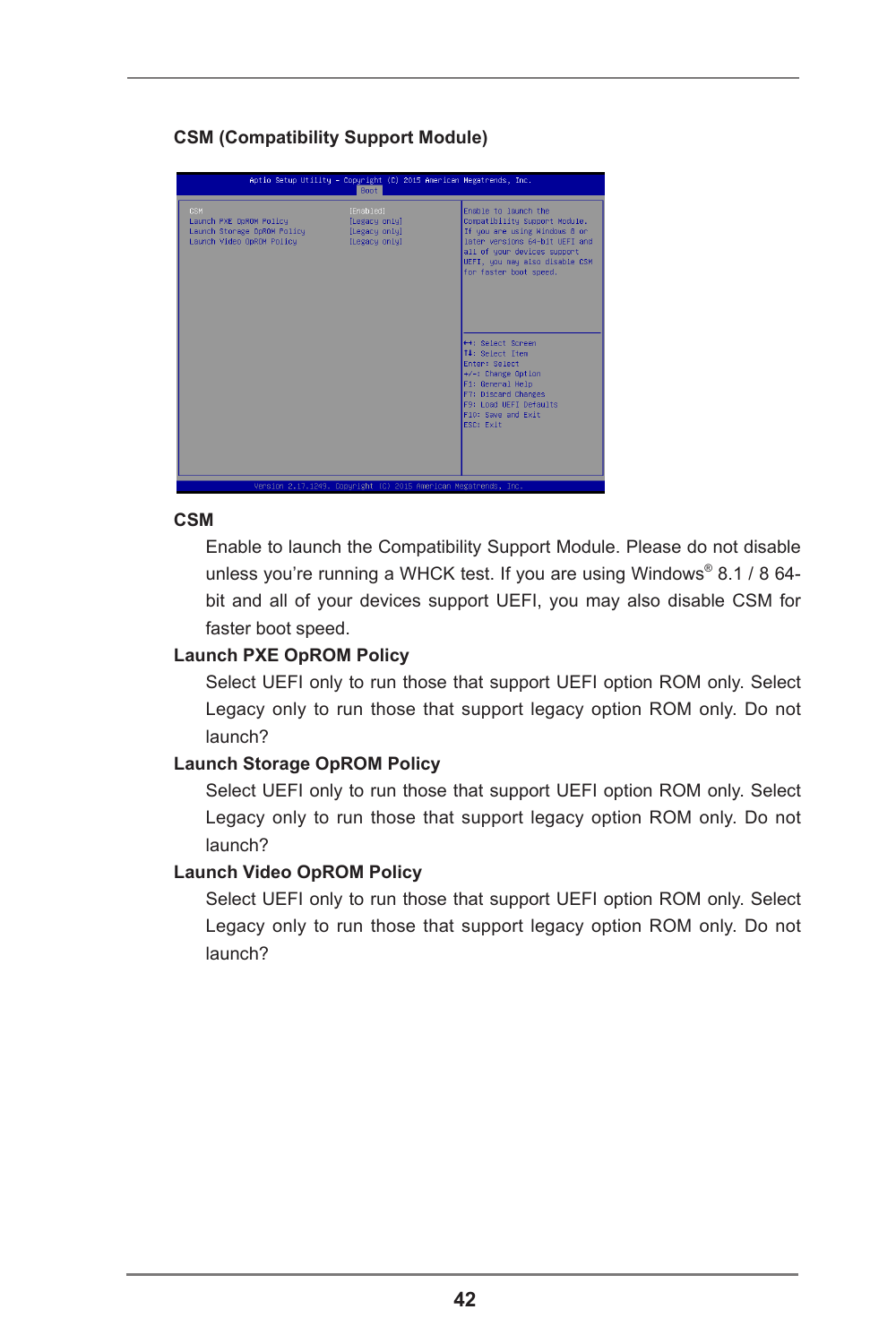#### **3.7 Exit Screen**



#### **Save Changes and Exit**

When you select this option, it will pop-out the following message, "Save configuration changes and exit setup?" Select [OK] to save the changes and exit the UEFI SETUP UTILITY.

#### **Discard Changes and Exit**

When you select this option, it will pop-out the following message, "Discard changes and exit setup?" Select [OK] to exit the UEFI SETUP UTILITY without saving any changes.

#### **Discard Changes**

When you select this option, it will pop-out the following message, "Discard changes?" Select [OK] to discard all changes.

#### **Load UEFI Defaults**

Load UEFI default values for all the setup questions. F9 key can be used for this operation.

#### **Launch EFI Shell from filesystem device**

Attempts to Launch EFI Shell application (Shell64.efi) from one of the available filesystem devices.